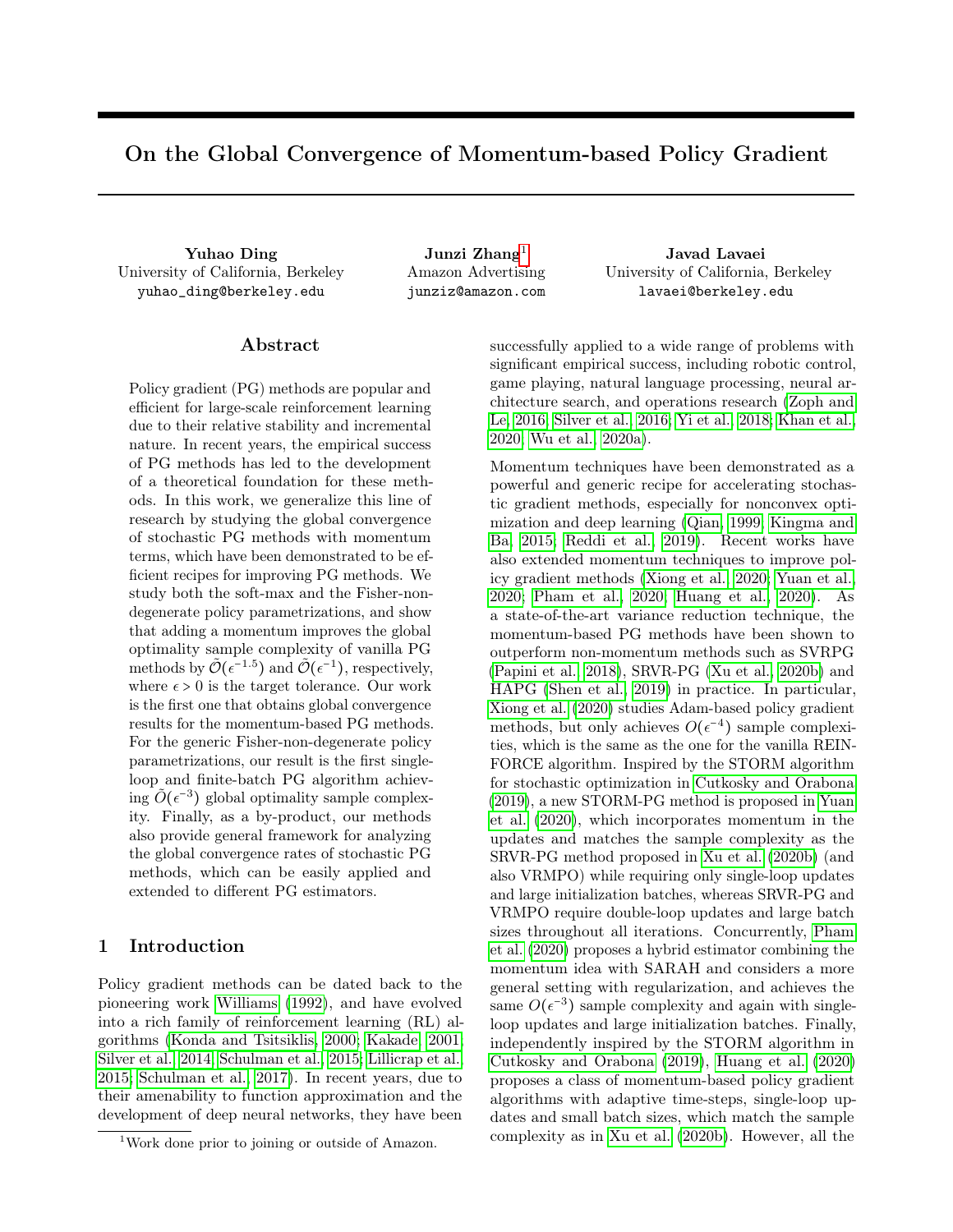above sample complexity results for momentum-based policy gradient methods only apply to convergence to a first-order stationary point, which may have an arbitrarily poor performance, in contrast to the more desired global convergence guarantees studied in the current work. The sample complexity of momentumbased stochastic PG methods for the global convergence is still an open question.

Inspired by recent advances in the global convergence theory of PG methods [\(Agarwal et al., 2019;](#page-8-8) [Zhang](#page-10-1) [et al., 2021a](#page-10-1)[,b;](#page-10-2) [Liu et al., 2020\)](#page-8-9), we address the abovementioned problem in this paper. We focus on the study of STORM-based PG method introduced in [Huang et al.](#page-8-5) [\(2020\)](#page-8-5) due to its sample efficiency and the simplicity of the algorithm. Our work is the first one that obtains global convergence results for the momentum-based PG. We summarize our contributions below:

- For the soft-max policy parameterization, we show that adding momentum terms improves the existing global optimality sample complexity bounds of PG in [Zhang et al.](#page-10-1) [\(2021a\)](#page-10-1) by  $\tilde{\mathcal{O}}(\epsilon^{-1.5})$ .
- For generic Fisher-non-degenerate policy parametrization, adding momentum terms improves the existing sample complexity bounds of PG in [Liu et al.](#page-8-9) [\(2020\)](#page-8-9) by  $\tilde{\mathcal{O}}(\epsilon^{-1})$  and matches the sample complexity bounds of SRVR-PG in [Liu](#page-8-9) [et al.](#page-8-9) [\(2020\)](#page-8-9). Our result is the first single-loop and finite-batch policy gradient algorithm achieving  $\tilde{O}(\epsilon^{-3})$  global optimality sample complexity.
- As a by-product, our methods also provide general frameworks (cf. Lemmas [4.2](#page-5-0) and [4.7\)](#page-6-0) for analyzing the global optimality sample complexity of stochastic policy gradient methods with the soft-max and Fisher-non-degenerate policy parameterizations, which can be easily applied and extended to different policy gradient estimators.

Comparisons with the existing global convergence results of policy gradient methods can be found in Table [1.](#page-0-1) Due to space restrictions, we provide a more detailed literature review and introduce the notations in Sections [6](#page-11-0) and [7](#page-12-0) of the appendix.

# 2 Preliminaries

#### 2.1 Reinforcement learning

Reinforcement learning is generally modeled as a discounted Markov decision process (MDP) defined by a tuple  $(S, \mathcal{A}, \mathbb{P}, r, \gamma)$ , where S and A denote the finite state and action spaces,  $\mathbb{P}(s'|s,a)$  is the probability that the agent transits from the state  $s$  to the state  $s'$ 

under the action  $a \in \mathcal{A}$ .  $r(s, a)$  is the reward function, i.e., the agent obtains the reward  $r(s_h, a_h)$  after it takes the action  $a_h$  at the state  $s_h$  at time h. We also assume that the reward is bounded, i.e.,  $r(s, a) : S \times A \rightarrow [0, 1].$  $\gamma \in (0,1)$  is the discount factor. The policy  $\pi(a|s)$ at the state s is usually represented by a conditional probability distribution  $\pi_{\theta}(a|s)$  associated with the parameter  $\theta \in \mathbb{R}^d$ , where d is the dimension of the parameter space. Let  $\tau = \{s_0, a_0, s_1, a_1, \ldots\}$  denote the data of a sampled trajectory under policy  $\pi_{\theta}$  with the probability distribution over trajectory as

$$
p(\tau|\theta,\rho) = \rho(s_0) \prod_{h=1}^{\infty} \mathbb{P}(s_{h+1}|s_h,a_h) \pi_{\theta}(a_h|s_h),
$$

where  $\rho \sim \Delta(\mathcal{S})$  is the probability distribution of the initial state  $s_0$ . Here,  $\Delta(\mathcal{X})$  denotes the probability simplex over a finite set  $\mathcal{X}$ . For every policy  $\pi$ , one can define the state-action value function  $Q^{\pi} : \mathcal{S} \times \mathcal{A} \to \mathbb{R}$ as

$$
Q^{\pi}(s, a) \coloneqq \mathbb{E}_{a_h \sim \pi(\cdot|s_h)} \left( \sum_{h=0}^{\infty} \gamma^h r(s_h, a_h) \middle| s_0 = s, a_0 = a \right).
$$

The state-value function  $V^{\pi} : \mathcal{S} \to \mathbb{R}$  and the advantage function  $A^{\pi}: \mathcal{S} \times \mathcal{A} \to \mathbb{R}$ , under the policy  $\pi$ , can be defined as

$$
V^{\pi}(s) := \mathbb{E}_{a \sim \pi(\cdot|s)}[Q^{\pi}(s, a)],
$$
  

$$
A^{\pi}(s, a) := Q^{\pi}(s, a) - V^{\pi}(s).
$$

Then, the goal is to find an optimal policy in the policy class that maximizes the expected discounted return, namely,

<span id="page-1-0"></span>
$$
\max_{\theta} \quad J_{\rho}(\pi_{\theta}) \coloneqq \mathbb{E}_{s_0 \sim \rho} [V^{\pi_{\theta}}(s_0)]. \tag{1}
$$

For notional convenience, we denote  $J_\rho(\pi_\theta)$  by the shorthand notation  $J_{\rho}(\theta)$  and also let  $\theta^*$  denote a global maximum of  $J_{\rho}(\theta)$ . In practice, a truncated version of the value function is used to approximate the infinite sum of rewards in [\(1\)](#page-1-0). Let

$$
\tau_H = \{s_0, a_0, s_1, \ldots, s_{H-1}, a_{H-1}, s_H\}
$$

denote the truncation of the full trajectory  $\tau$  of length H. The truncated version of the value function is defined as

$$
J_{\rho}^H(\theta) \coloneqq \mathbb{E}_{\substack{s_0 \sim \rho, a_h \sim \pi_{\theta}(\cdot | s_h) \\ s_{h+1} \sim \mathbb{P}(\cdot | s_h, a_h)}} \left( \sum_{h=0}^{H-1} \gamma^h r(s_h, a_h) \middle| s_0 \right).
$$

#### 2.2 Discounted state visitation distributions

The discounted state visitation distribution  $d_{s_0}^{\pi}$  of a policy  $\pi$  is defined as

$$
d_{s_0}^{\pi}(s) \coloneqq (1 - \gamma) \sum_{h=0}^{\infty} \gamma^h \mathbb{P}(s_h = s | s_0, \pi),
$$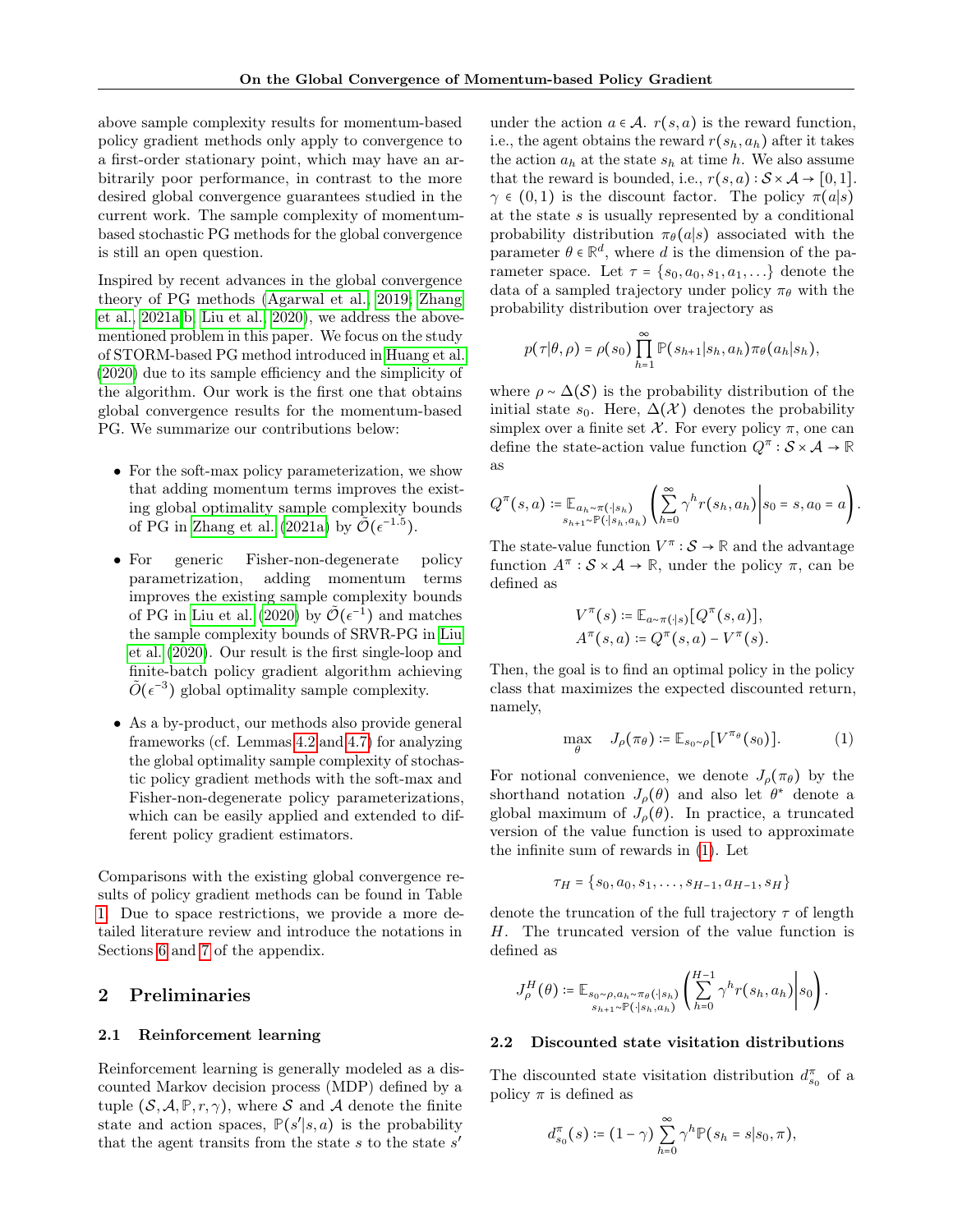| Algorithm                  | Parametrization       | Complexity                   | Single Loop | <b>Finite Batch</b> |
|----------------------------|-----------------------|------------------------------|-------------|---------------------|
| PG (Wang et al., 2019)     | neural                | $\tilde{O}(\epsilon^{-4})$   |             |                     |
| PG (Liu et al., 2020)      | Fisher-non-degenerate | $\tilde{O}(\epsilon^{-4})$   |             |                     |
| PG (Zhang et al., 2021a)   | soft-max              | $\tilde{O}(\epsilon^{-6})$   |             |                     |
| SRVR-PG (Liu et al., 2020) | Fisher-non-degenerate | $\tilde{O}(\epsilon^{-3})$   |             |                     |
| Ours.                      | Fisher-non-degenerate | $\tilde{O}(\epsilon^{-3})$   |             |                     |
| Ours.                      | soft-max              | $\tilde{O}(\epsilon^{-4.5})$ |             |                     |

Table 1: We summarize comparisons with the existing global convergence results for policy gradient methods. The (sample) complexity is defined as the number of trajectories needed to reach the global sub-optimality gap  $\epsilon > 0$  plus some inherent function approximation error (if any), and we ignore logarithmic terms. Note that "single loop" only refers to the policy update step, and does not refer to the policy evaluation part (for actor-critic versions of PG).

where  $P(s_h = s | s_0, \pi)$  is the state visitation probability that  $s_h$  is equal to s under the policy  $\pi$  starting from the state  $s_0$ . Then, the discounted state visitation distribution under the initial distribution  $\rho$  is defined as  $d_{\rho}^{\pi}(s) \coloneqq \mathbb{E}_{s_0 \sim \rho}[d_{s_0}^{\pi}(s)].$  Furthermore, the state-action visitation distribution induced by  $\pi$  and the initial state distribution  $\rho$  is defined as  $v_{\rho}^{\pi}(s, a) \coloneqq d_{\rho}^{\pi}(s) \pi(a|s),$ which can also be written as

$$
v_{\rho}^{\pi}(s,a) \coloneqq (1-\gamma) \mathbb{E}_{s_0 \sim \rho} \sum_{h=0}^{\infty} \gamma^h \mathbb{P}(s_h = s, a_h = a | s_0, \pi),
$$

where  $\mathbb{P}(s_h = s, a_h = a | s_0, \pi)$  is the state-action visitation probability that  $s_h = s$  and  $a_h = a$  under  $\pi$  starting from the state  $s_0$ .

#### 2.3 Policy parameterization

In this work, we consider the following two different policy classes:

Soft-max parameterization. For an unconstrained parameter  $\theta \in \mathbb{R}^{|\mathcal{S}||\mathcal{A}|}$ , the policy  $\pi_{\theta}(a|s)$  is chosen to be

$$
\frac{\exp(\theta_{s,a})}{\sum_{a' \in \mathcal{A}} \exp(\theta_{s,a'})}
$$

.

The soft-max parameterization is generally used for Markov Decision Processes (MDPs) with finite state and action spaces. It is complete in the sense that every stochastic policy can be represented by this class.

<span id="page-2-0"></span>Fisher-non-degenerate parameterization. We study the general policy class that satisfies Assumption [2.1](#page-2-0) given below:

**Assumption 2.1** For all  $\theta \in \mathbb{R}^d$ , there exists some constant  $\mu_F > 0$  such that the Fisher information matrix  $F_{\rho}(\theta)$  induced by the policy  $\pi_{\theta}$  and the initial state distribution ρ satisfies

$$
F_{\rho}(\theta) = \mathbb{E}_{(s,a)\sim v_{\rho}^{\pi_{\theta}}}[\nabla \log \pi_{\theta}(a|s) \nabla \log \pi_{\theta}(a|s)^{\top}] \geq \mu_{F} \cdot I_{d}.
$$

Assumption [2.1,](#page-2-0) which is also used in [Liu et al.](#page-8-9) [\(2020\)](#page-8-9), essentially states that  $F_{\rho}(\theta)$  is well-behaved as a preconditioner in the natural PG update [\(Kakade and](#page-8-10) [Langford, 2002\)](#page-8-10). It is shown in [Liu et al.](#page-8-9) [\(2020\)](#page-8-9) that the positive definiteness of  $F_{\rho}(\theta)$  in Assumption [2.1](#page-2-0) can be satisfied by certain Gaussian policies, where  $\pi_{\theta}(\cdot|s) = \mathcal{N}(\mu_{\theta}(s), \Sigma)$  with the parametrized mean function  $\mu_{\theta}(s)$  and the fixed covariance matrix  $\Sigma > 0$ , provided that the Jacobian of  $\mu_{\theta}(s)$  is full-row rank for all  $\theta \in \mathbb{R}^d$ . In addition, Assumption [2.1](#page-2-0) holds more generally for every full-rank exponential family paramertrization with their mean parameterized by  $\mu_{\theta}(s)$  if  $\mu_{\theta}(s)$  is full-row rank for all  $\theta \in \mathbb{R}^d$ .

It is worth noting that Assumption [2.1](#page-2-0) is not satisfied by the soft-max parameterization when  $\pi_{\theta}$  approaches a deterministic policy, which means that the two policy parameterizations to be studied here do not overlap.

# 3 Trajectory-based policy gradient estimator

The policy gradient method [\(Sutton and Barto, 2018\)](#page-9-15) is one of the standard ways to solve the optimization problem [\(1\)](#page-1-0). Since the distribution  $p(\tau | \theta)$  is unknown,  $\nabla J_{\mu}(\theta)$  needs to be estimated from samples. Then, a stochastic PG ascent update with the exploratory initial distribution  $\mu$  at time step t is given as

<span id="page-2-1"></span>
$$
\theta_{t+1} = \theta_t + \frac{\eta_t}{B} \sum_{i=1}^{B} u_t,\tag{2}
$$

where  $\eta_t > 0$  is the learning rate, B is the batch size of trajectories, and  $u_t$  can be any PG estimator of  $\nabla J_{\mu}(\theta)$ . If the parameterized policy satisfies Assumption [3.1](#page-3-0) to be stated later and the reward function is not dependent on the parameter  $\theta$ , PG estimators can be obtained from a single sampled trajectory. These trajectory-based estimators include REIN-FORCE [\(Williams, 1992\)](#page-9-0), PGT [\(Sutton et al., 1999\)](#page-9-16)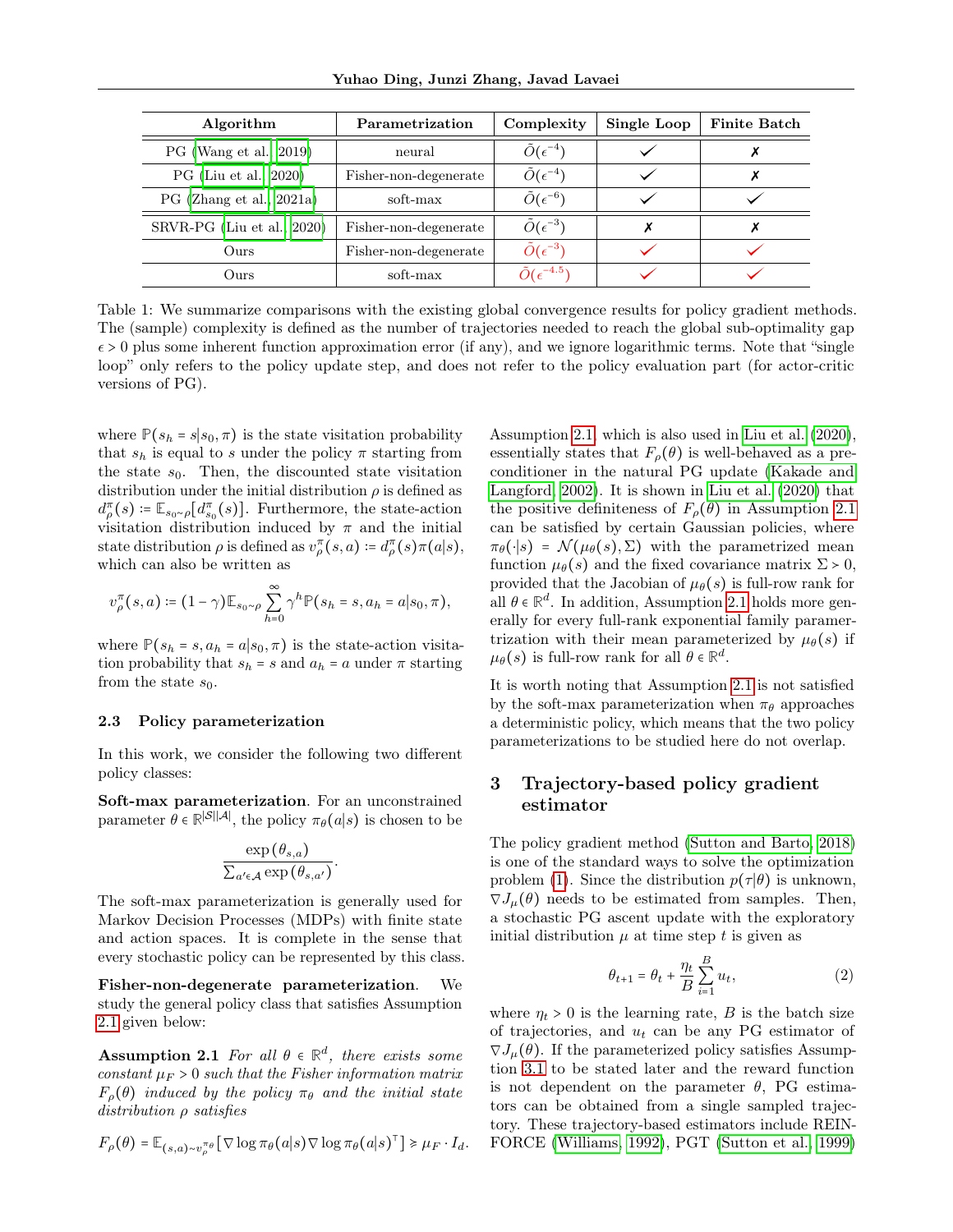and GPOMDP [\(Baxter and Bartlett, 2001\)](#page-8-11). Compared with PG estimators based on the state-action visitation measure [\(Agarwal et al., 2019\)](#page-8-8), the trajectory-based PG estimators are often used in practice due to their sample efficiency and amenability to using the importance sampling for variance reduction. In practice, the truncated versions of these trajectory-based PG estimators are used to approximate the infinite sum in the PG estimator. For example, the commonly used truncated REINFORCE with a constant baseline  $b$  is given by

$$
g(\tau_H^i|\theta) = \left(\sum_{h=0}^{H-1} \nabla \log \pi_\theta(a_h^i, s_h^i) \right) \left(\sum_{h=0}^{H-1} \gamma^h r_h(s_h^i, a_h^i) - b\right).
$$

The commonly used truncated PGT is given by:

$$
g(\tau^i_H|\theta,\mu) = \sum_{h=0}^{H-1}\sum_{j=h}^{H-1} \nabla \log \pi_\theta(a^i_h, s^i_h) \left(\gamma^j r_j(s^i_j, a^i_j)\right).
$$

The PGT estimator is also equivalent to the popular truncated GPOMDP estimator defined as follows

$$
g(\tau_H^i|\theta) = \sum_{h=0}^{H-1} \sum_{j=0}^h \nabla \log \pi_\theta(a_j^i, s_j^i) (\gamma^h r_h(s_h^i, a_h^i) - b_h).
$$
\n(3)

<span id="page-3-0"></span>We first make the following essential assumption for PG estimators.

Assumption 3.1 The gradient and hessian of the function  $\log \pi_{\theta}(a|s)$  are bounded, i.e., there exist constants  $M_g, M_h > 0$  such that  $\|\nabla \log \pi_\theta(a|s)\|_2 \leq M_g$  and  $\left\|\nabla^2 \log \pi_\theta(a|s)\right\|_2 \le M_h$  for all  $\theta \in \mathbb{R}^d$ .

For the soft-max parameterization, Assumption [3.1](#page-3-0) is satisfied with  $M_q = 2$  and  $M_h = 1$  (see Lemma [9.1](#page-14-0) in appendix). Assumption [3.1](#page-3-0) has also been commonly used in the analysis of the policy gradient [\(Papini](#page-8-6) [et al., 2018;](#page-8-6) [Xu et al., 2020b,](#page-9-12)[a;](#page-9-17) [Shen et al., 2019;](#page-9-13) [Liu](#page-8-9) [et al., 2020;](#page-8-9) [Huang et al., 2020\)](#page-8-5) for the more general policy parameterization. Based on Assumption [3.1,](#page-3-0) we provide some useful properties of stochastic policy gradient and the value function.

<span id="page-3-4"></span>Proposition 3.2 For the truncated GPOMDP policy gradient given in [\(3\)](#page-3-1) satisfying Assumptions [3.1,](#page-3-0) the following properties hold for all initial distribution ρ and for all  $\theta \in \mathbb{R}^d$ :

- 1.  $g(\tau_H|\theta)$  is  $L_g$ -Lipschitz continuous, where  $L_g$  :=  $M_h/(1-\gamma)^2$ .
- 2.  $||g(\tau_H|\theta)||_2 \leq G$ , where  $G := M_g/(1-\gamma)^2$ .
- 3.  $Var(g(\tau_H|\theta,\mu)) \leq \sigma^2$ , where  $\sigma = G$ .
- 4.  $J_{\rho}(\theta)$  and  $J_{\rho}^H(\theta)$  are L-smooth, namely,  $\max\{\left\Vert \nabla^2 J_{\rho}(\theta)\right\Vert_2, \left\Vert \nabla^2 J_{\rho}^H(\theta)\right\Vert_2\} \leq L, \quad where$ L :=  $\frac{2M_g^2}{(1-\gamma)^3} + \frac{M_h}{(1-\gamma)^2}$ .
- 5. If the infinite-sum is well-defined, then

$$
g(\tau_H|\theta) = \sum_{h=0}^{\infty} \sum_{j=h}^{\infty} \nabla \log \pi_{\theta}(a_h^i, s_h^i) \left(\gamma^j r_j(s_j^i, a_j^i) - b_j\right).
$$

is an unbiased estimate of  $\nabla J_{\rho}(\theta)$ . Similarly, the truncated GPOMDP estimate  $g(\tau_H|\theta)$  given by [\(3\)](#page-3-1) is an unbiased estimate of  $\nabla J_{\rho}^{H}(\theta)$ .

$$
6. \ \left\|\nabla J_{\rho}^{H}(\theta) - \nabla J_{\rho}(\theta)\right\|_{2} \leq M_{g}\left(\frac{H+1}{1-\gamma} + \frac{\gamma}{(1-\gamma)^{2}}\right)\gamma^{H}.
$$

$$
\text{7. } \max\{\|\nabla J_{\rho}(\theta)\|_2, \left\|\nabla J_{\rho}^H(\theta)\right\|_2\} \leq G.
$$

The first two properties are shown in Proposition 4.2 in [Xu et al.](#page-9-12) [\(2020b\)](#page-9-12). The third and forth properties follow from Lemma 4.2 and Lemma 4.3 in [Yuan et al.](#page-10-3) [\(2021\)](#page-10-3), respectively. The last three properties follow directly from Lemma B.1 in [Liu et al.](#page-8-9) [\(2020\)](#page-8-9).

#### 3.1 Momentum-based policy gradient

<span id="page-3-1"></span>Due to the high sample complexity of the vanilla PG, many recent works have turned onto variance reduction methods for PG, including the momentum-based policy gradient [\(Huang et al., 2020;](#page-8-5) [Yuan et al., 2020\)](#page-9-10). The momentum-based policy gradient with the batch size of  $B$  and the sampled trajectory of length  $H$  is defined as

<span id="page-3-3"></span>
$$
u_t^H = \frac{\beta_t}{B} \sum_{i=1}^B g(\tau_H^i | \theta_t, \mu) + (1 - \beta_t) \left[ u_{t-1}^H + (4 - \beta_t) \left[ u_{t-1}^H + (4 - \beta_t) \left[ u_{t-1}^H + (4 - \beta_t) \left[ u_{t-1}^H + (4 - \beta_t) \left[ u_{t-1}^H + (4 - \beta_t) \left[ u_{t-1}^H + (4 - \beta_t) \right] \right] \right] \right]
$$

for all  $t \in \{2, ..., T\}$ , where  $g(\tau_H^i|\theta_t, \mu)$  is the vanilla PG estimator such as [\(3\)](#page-3-1),  $\beta_t \in [0,1]$ , and the importance sampling weight is defined as

$$
w(\tau_H|\theta',\theta) = \frac{p(\tau_H|\theta',\mu)}{p(\tau_H|\theta,\mu)} = \prod_{h=0}^{H-1} \frac{\pi_{\theta'}(a_h|s_t)}{\pi_{\theta}(a_h|s_t)}.
$$
 (5)

This importance sampling weight guarantees that

$$
\mathbb{E}_{\tau_H \sim p(\cdot|\theta,\mu)}[g(\tau_H|\theta,\mu) - w(\tau_H|\theta',\theta)g(\tau_H|\theta',\mu)]
$$
  
=  $\nabla J^H_\mu(\theta) - \nabla J^H_\mu(\theta').$ 

<span id="page-3-2"></span>Then, by carefully choosing  $\eta_t$  and  $\beta_t$ , the accumulated policy gradient estimation error  $u_t^H - \nabla J^H_\mu(\theta_t)$  can be well controlled. To guarantee the convergence of the momentum-based policy gradient, we require the following assumption: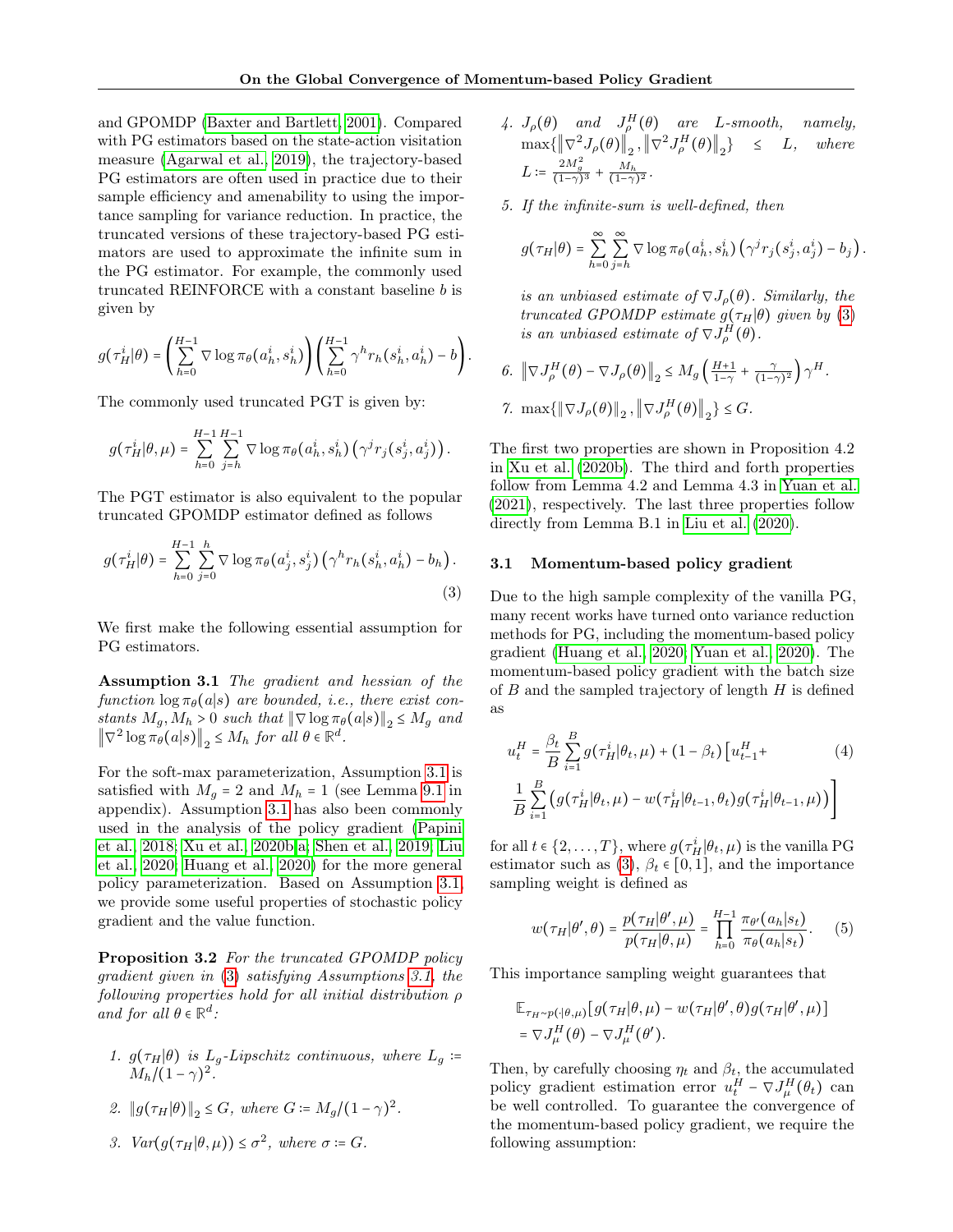**Assumption 3.3** For every  $\theta_t$  and  $\theta_{t+1}$  satisfying [\(2\)](#page-2-1), the variance of  $w(\tau_H|\theta_t, \theta_{t+1})$  is bounded, i.e., there exists a constant  $W > 0$  such that  $Var(w(\tau_H | \theta_t, \theta_{t+1})) \leq$ W for all  $\tau_H \sim p(\cdot|\theta_{t+1}, \mu)$ .

Assumption [3.3](#page-3-2) has been commonly used in the analysis of some variance reduced variants of PG [\(Papini et al.,](#page-8-6) [2018;](#page-8-6) [Xu et al., 2020b,](#page-9-12)[a;](#page-9-17) [Shen et al., 2019;](#page-9-13) [Liu et al.,](#page-8-9) [2020;](#page-8-9) [Huang et al., 2020\)](#page-8-5). It is worthwhile to note that the bounded importance sampling weight in Assumption [3.3](#page-3-2) may be violated in practice. A commonly used remedy to make the algorithm more effective is to clip the importance sampling weights [\(Huang et al.,](#page-8-5) [2020\)](#page-8-5). In addition, when  $\pi_{\theta}$  is the soft-max parameterization, the importance sampling weight  $w(\tau_H|\theta_t, \theta_{t+1})$ in Assumption [3.3](#page-3-2) has a bounded variance by using the truncated policy gradient (see Lemma 5.6 in [Zhang](#page-10-2) [et al.](#page-10-2) [\(2021b\)](#page-10-2)).

The key reason that the momentum can improve the convergence rates is that the momentum can help reduce the variance of the estimated stochastic gradient. To build some intuition for this, let  $e_t = u_t^H - \nabla J_\rho^H(\theta_t)$ . It can be verified that

$$
\mathbb{E}[e_t] = (1 - \beta_t)\mathbb{E}[e_{t-1}]
$$

and

$$
\mathbb{E}\left[\left||e_t\right||^2\right] \leq (1 - \beta_t)^2 \mathbb{E}\left[\left||e_{t-1}\right||^2\right] + 2\beta_t^2 \mathbb{E}\left[\left||T_1\right||^2\right] + 2(1 - \beta_t)^2 \mathbb{E}\left[\left||T_2\right||^2\right],
$$

where

$$
\mathbb{E} [||T_1||^2] = \text{Var}(g(\tau_H|\theta_t)) \le \sigma^2,
$$
  

$$
\mathcal{O} (||T_2||^2) = \mathcal{O} (||\theta_t - \theta_{t-1}||^2) = \mathcal{O}(\eta_t^2 ||u_t||^2).
$$

Then, the variance of the stochastic gradient  $u_t$  can be reduced with the appropriate choices of  $\eta_t$  and  $\beta_t$ .

# 4 Global convergence of momentum-based policy gradient

As mentioned in the previous sections, the global convergence of policy gradient depends on the parameterization of the policy. In this section, we will study the global convergence and the sample complexity of the momentum-based policy gradient for both soft-max parameterization with a log barrier penalty and the more general parameterization satisfying the fisher-nondegenerate assumption.

## <span id="page-4-1"></span>4.1 Soft-max parameterization with log barrier penalty

#### 4.1.1 Preliminary tools

We first study the global convergence of momentumbased policy gradient for the soft-max policy parameter-ization (Algorithm [1\)](#page-4-0), where  $\pi_{\theta}(a|s) = \frac{\exp(\theta_{s,a})}{\sum_{l=1}^{\infty} \exp(\theta_{l})}$  $\sum_{a'\in\mathcal{A}} \exp(\theta_{s,a'})$ for all  $\theta \in \mathbb{R}^{|\mathcal{S}||\mathcal{A}|}$ . Optimization over the soft-max parameterization is problematic since the optimal policy that is usually deterministic—is obtained by letting some parameters grow towards infinity. To prevent the parameters from becoming too large and to ensure adequate exploration, a log-barrier regularization term that penalizes the policy for becoming deterministic is commonly used. The regularized objective is defined as

$$
L_{\lambda,\rho}(\theta) = J_{\rho}(\theta) - \lambda \mathbb{E}_{s \sim \text{Unif}_{\mathcal{S}}} [\text{KL}(\text{Unif}_{\mathcal{A}}, \pi_{\theta}(\cdot | s))]
$$

$$
= J_{\rho}(\theta) + \frac{\lambda}{|\mathcal{A}||\mathcal{S}|} \sum_{s,a} \log \pi_{\theta}(a|s) + \lambda \log |\mathcal{A}|,
$$

where  $KL(p, q) \coloneqq \mathbb{E}_{x \sim p}[-\log q(x)/p(x)]$  and  $Unif_{\mathcal{X}}$  denotes the uniform distribution over a set  $\mathcal{X}$ .

<span id="page-4-0"></span>Algorithm 1 Momentum-based PG with soft-max parameterization (MBPG-S)

- 1: Inputs: Iteration  $T$ , horizon  $H$ , batch size  $B$ , initial input  $\theta_1$ , parameters  $\{k, m, c\}$ , initial distribution  $\mu$ ;
- 2: **Outputs**:  $\theta_{\xi}$  chosen uniformly random from  $\{\theta_t\}_{t=1}^T;$
- 3: for  $t = 1, 2, ..., T 1$  do
- 4: Sample B trajectories  $\{\tau_i^H\}_{i=1}^B$  from  $p(\cdot|\theta_t,\mu);$
- 5: if  $t = 1$  then
- 6: Compute  $u_1^H = \frac{1}{B} \sum_{i=1}^B g(\tau^i | \theta_1, \mu);$
- 7: else
- 8: Compute  $u_t^H$  based on [\(4\)](#page-3-3);
- 9: end if
- 10: Compute  $\eta_t = \frac{k}{(m+t)^{1/3}}$ ;
- 11: Update  $\theta_{t+1} = \theta_t + \eta_t (u_t^H + \frac{\lambda}{|\mathcal{A}||\mathcal{S}|} \sum_{s,a} \nabla \log \pi_\theta(a|s));$ 12: Update  $\beta_{t+1} = c\eta_t^2$ ; 13: end for

In addition, while we are interested in the value  $J_{\rho}(\theta)$ under the performance measure  $\rho$ , it may be helpful to optimize under the initial distribution  $\mu$ , i.e., the policy gradient is taken with respect to the optimization measure  $\mu$ , where  $\mu$  is usually chosen as an exploratory initial distribution that adequately covers the state distribution of some optimal policy. Then, the notion of the distribution mismatch coefficient is defined below:

**Definition 4.1** Given a policy  $\pi$  and measures  $\rho, \mu \in$  $\Delta(\mathcal{S})$ , the distribution mismatch coefficient of  $\pi$  under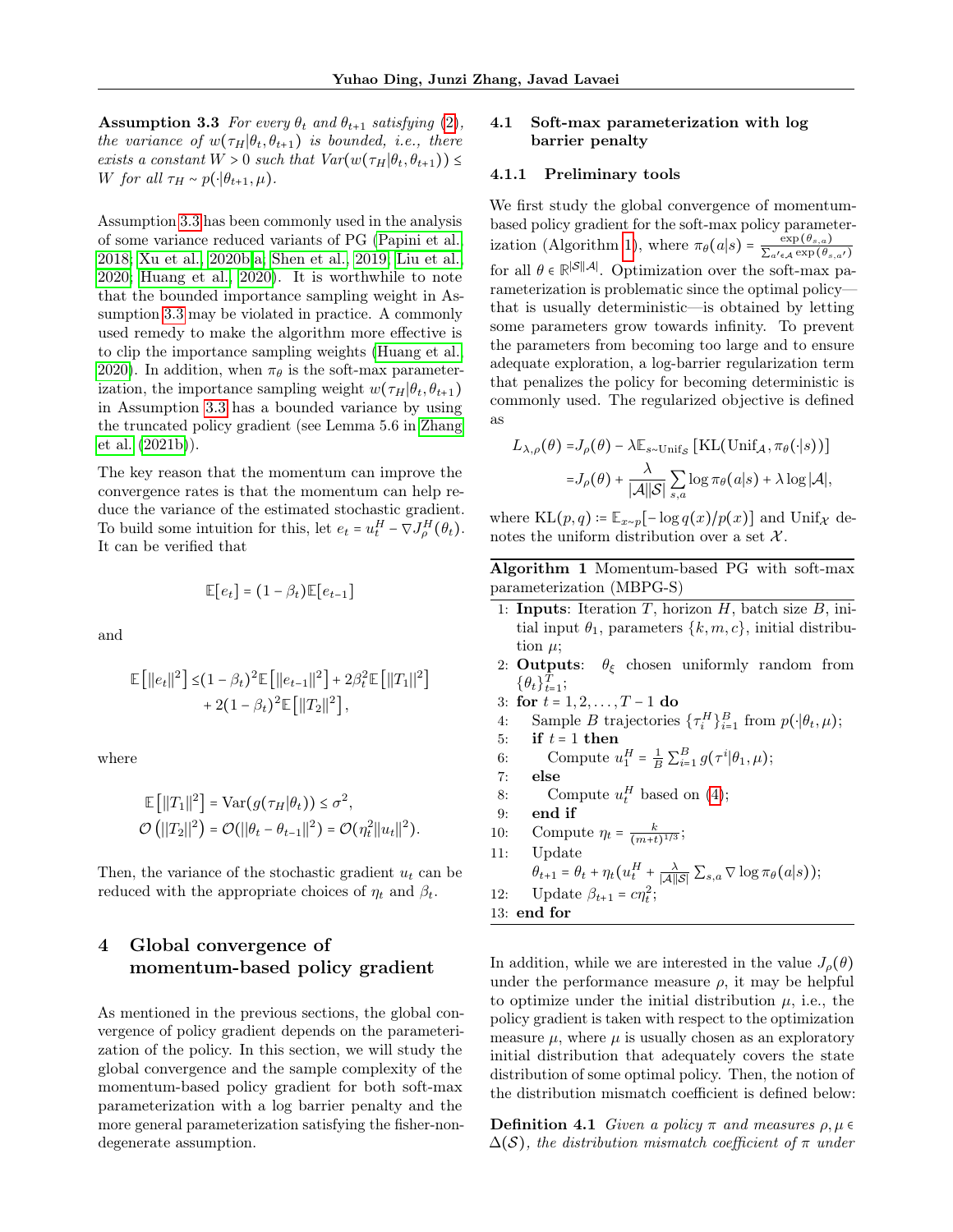p relative to  $\mu$  is defined as  $\left\|\frac{d_{\rho}^{\pi}}{\mu}\right\|_{\infty}$ , where  $\frac{d_{\rho}^{\pi}}{\mu}$  denotes componentwise division.

It is shown in [Agarwal et al.](#page-8-8) [\(2019\)](#page-8-8) that the difficulty of the exploration problem faced by policy gradient algorithms can be captured through this distribution mismatch coefficient.

Although the optimization problem defined above is non-convex in general, Theorem 5.3 in [Agarwal et al.](#page-8-8) [\(2019\)](#page-8-8) has shown that the first-order stationary points of the regularized objective are approximately globally optimal solutions of  $J_{\rho}(\theta)$  when the regularization parameter  $\lambda$  is sufficiently small and the exact PG is available.

<span id="page-5-2"></span>Lemma 4.1 [\(Agarwal et al.](#page-8-8)  $(2019)$ ) Suppose that θ satisfies the inequality  $\|\nabla L_{\lambda,\mu}(\theta)\|$  ≤  $\epsilon_{opt}$  with  $\epsilon_{opt}$  ≤  $\frac{\lambda}{2|\mathcal{S}||\mathcal{A}|}$ . Then, for every initial distribution  $\rho$ , we have:

$$
J_{\rho}(\theta^*) - J_{\rho}(\theta) \leq \frac{2\lambda}{1-\gamma} \left\| \frac{d_{\rho}^{\pi_{\theta^*}}}{\mu} \right\|_\infty.
$$

#### 4.1.2 Theoretical results

Motivated by the above result and the proof idea in [Zhang et al.](#page-10-1) [\(2021a\)](#page-10-1), we can relate the global convergence to the convergence of the first-order stationary points of the regularized objective.

<span id="page-5-0"></span>**Lemma 4.2** Consider a soft-max parameterization  $\pi_{\theta}$ . Given a fixed constant  $\epsilon > 0$ , let  $\lambda = \frac{\epsilon(1-\gamma)}{\|\mathbf{d}^{\pi}\mathbf{e}^*\|}$  $4\left\Vert \frac{d_{\rho}^{\pi}\theta^*}{\mu}\right\Vert_{\infty}$ . For every

initial distribution  $\rho$ , every step-size sequence  $\{\eta_t\}_{t=1}^T$ , and every sequence  $\{\theta_t\}_{t=1}^T$ , we have:

$$
\begin{aligned} &J_{\rho}(\theta^*)-\frac{1}{T}\sum_{t=1}^T\mathbb{E}\left[J_{\rho}(\theta_t)\right]\\ &\leq \left\|\frac{d_{\rho}^{\pi_{\theta^*}}}{\mu}\right\|_{\infty}^2\frac{64|\mathcal{S}|^2|\mathcal{A}|^2\sum_{t=1}^T\eta_t\mathbb{E}\big[\left\|\nabla L_{\lambda,\mu}(\theta_t)\right\|_2^2\big]}{\epsilon^2T\eta_T(1-\gamma)^3}+\frac{\epsilon}{2}. \end{aligned}
$$

It is worth noting that the bound in Lemma [4.2](#page-5-0) is agnostic to the algorithms. To prove Lemma [4.2,](#page-5-0) we first define the following set of "bad" iterates:

$$
I^+=\left\{t\in\{1,\ldots,T\}\Big|\left\|\nabla_{\theta}L_{\lambda,\rho}(\theta_t)\right\|\geq\frac{\lambda}{2|\mathcal{S}||\mathcal{A}|}\right\}.
$$

which counts the number of iterates such that the norm of the first-order stationary points of the entropyregularized objective is large. We then carefully upperbound the number of iterates in the set  $I^+$  using the accumulated gradient norm. One can show that for

every 
$$
\epsilon > 0
$$
 and  $\lambda = \frac{\epsilon(1-\gamma)}{4 \left\| \frac{d_{\rho}^{\pi}\theta^*}{\mu} \right\|_{\infty}}$ , we have that  
\n
$$
J_{\rho}(\theta^*) - J_{\rho}(\theta) \le \frac{\epsilon}{2}, \quad \forall k \in \{0, ..., K\}/I^+
$$
\n
$$
J_{\rho}(\theta^*) - J_{\rho}(\theta) \le 1/(1-\gamma), \quad \forall k \in I^+,
$$

where the second inequality is due to the assumption that the rewards are between 0 and 1. Finally, by combining with the first result, we obtain the desired bound. For the details of the proof, we refer the reader to the appendix in Section [9.1.](#page-13-0)

,

With Lemma [4.2,](#page-5-0) it remains to bound the accumulated stationary convergence of the stochastic policy gradient. Let

$$
L_{\lambda,\mu}^H(\theta_t) \coloneqq J_\mu^H(\theta) + \frac{\lambda}{|\mathcal{A}||\mathcal{S}|} \sum_{s,a} \log \pi_\theta(a|s) + \lambda \log |\mathcal{A}|
$$

be the regularized value function with the truncated horizon  $H$ . By applying the momentum-based PG, we arrive at the following result:

<span id="page-5-1"></span>Lemma 4.3 Under the conditions in Proposition [3.2,](#page-3-4) Lemma [4.2,](#page-5-0) and Assumption [3.3,](#page-3-2) suppose that the sequence  $\{\theta_t\}_{t=1}^T$  is generated by Algorithm [1](#page-4-0) with  $k > 0$ ,  $\lambda > 0, c = \frac{1}{3k^3 L_{\lambda}} + 96b^2, m = \max\{2, (2L_{\lambda}k)^3, (\frac{ck}{2L_{\lambda}})^3\}$ and  $\eta_0 = \frac{k}{m^{1/3}}$ , where  $b^2 = L_g^2 + G^2 C_w^2$ ,  $L_\lambda = L + \lambda$ , and  $C_w = \sqrt{H(2HM_g^2 + M_h)(W + 1)}$ . Then, it holds that

$$
\sum_{t=1}^{T} \mathbb{E}\left[\eta_t \left\|\nabla L_{\lambda,\mu}^H(\theta_t)\right\|_2^2\right] \le \Gamma_2 + \frac{\Gamma_1 + \Gamma_3}{B},\tag{6}
$$

where 
$$
\Gamma_1 = \frac{c^2 \sigma^2 k^3 \ln(T+2)}{44b^2} + \frac{m^{1/3} \sigma^2}{88b^2 k} + \frac{1}{22} (L_{\lambda,\mu}^H(\theta^*) - L_{\lambda,\mu}^H(\theta_1)), \qquad \Gamma_2 = \frac{48}{11} (L_{\lambda,\mu}^H(\theta^*) - L_{\lambda,\mu}^H(\theta_1)) \quad and \quad \Gamma_3 = \frac{c^2 m^{1/3}}{44b^2 k} + \frac{c^2 \sigma^2 k^3}{22b^2} \ln(2+T)).
$$

Lemma [4.3](#page-5-1) shows that  $\sum_{t=1}^{T} \mathbb{E} \left[ \eta_t \left\| \nabla L_{\lambda,\mu}^H(\theta_t) \right\|_2^2 \right]$  $\begin{bmatrix} 2 \end{bmatrix}$  is upper-bounded by a constant up to some logarithmic terms. To prove this result, we first show that  $\mathbb{E}[\eta_t \|\nabla L_{\lambda,\mu}^H(\theta_t)\|_2^2]$  can be bounded by two terms, namely the successive iteration differences  $\mathbb{E}[\eta_t^{-1} \| \theta_t \theta_{t-1}$ ||2] and the policy gradient estimation errors  $\mathbb{E}[\eta_t || u_t^H - \nabla J_\mu^H(\theta_t) ||_2^2]$ . The proof then reduces to bounding each of these two terms. In light of the momentum term and the carefully chosen hyperparameters  $\beta_t$  and  $\eta_t$ , a recursive inequality on the policy gradient estimation errors can be used to make the accumulated policy gradient estimation errors small even with a constant batch size. Finally, the successive iteration differences can be upper-bounded by the smoothness of the regularized value function and the construction of a non-trivial Lyapunov function. We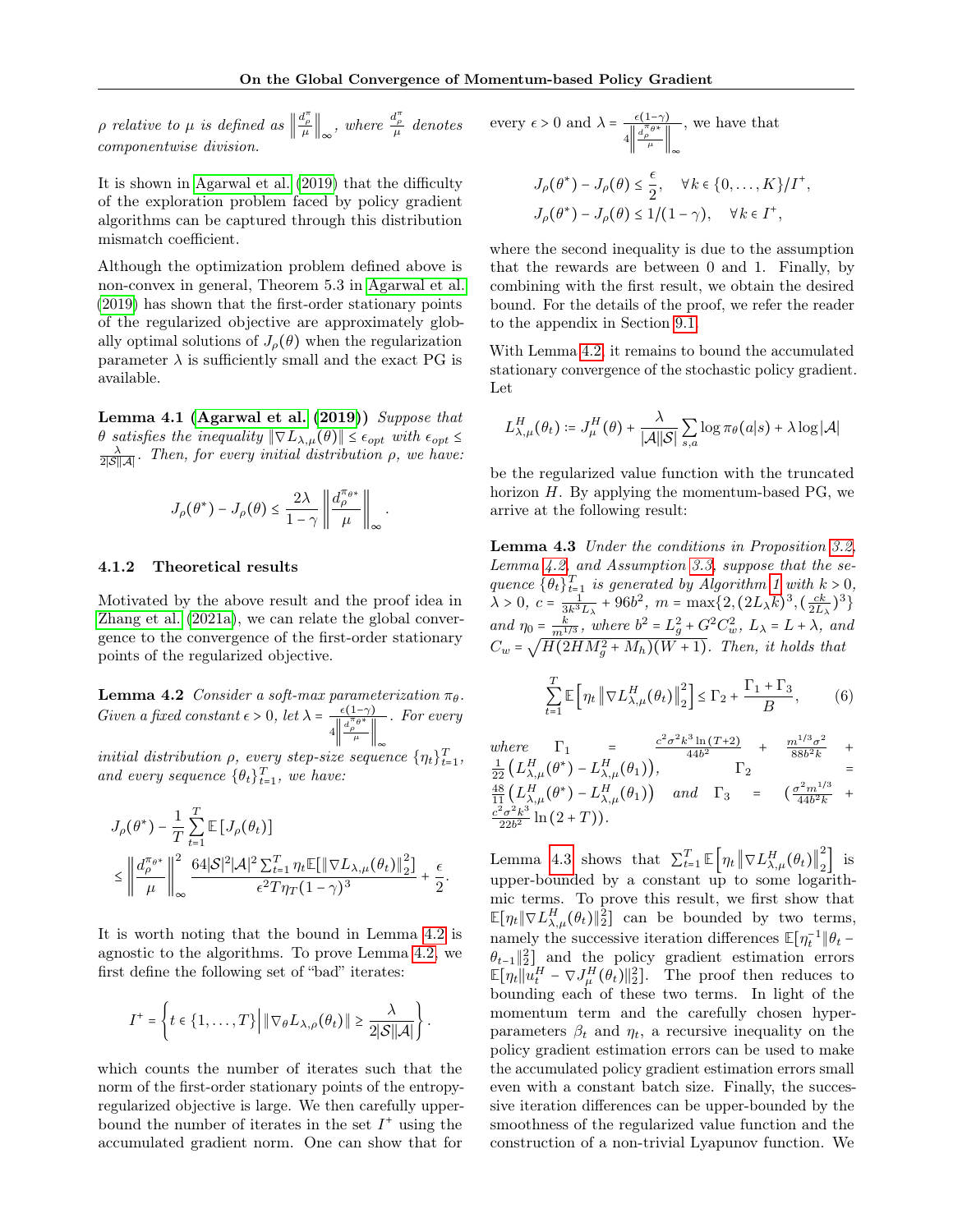refer the reader to the appendix in Section [9.2](#page-14-1) for the details.

Finally, by combining Lemmas [4.2](#page-5-0) and [4.3,](#page-5-1) and using a sufficiently large horizon  $H$ , we obtain the following global convergence and sample complexity result for Algorithm [1.](#page-4-0)

<span id="page-6-1"></span>**Theorem 4.4** Under the conditions of Lemmas 4.2  
and 4.3, let 
$$
T = \widetilde{\mathcal{O}}\left(\frac{c_{\infty}^{\frac{3}{2}}}{\epsilon^{\frac{3}{2}}(1-\gamma)^{\frac{33}{2}}} + \frac{c_{\infty}W}{\epsilon^3(1-\gamma)^{12}}\right)
$$
,  $B = \mathcal{O}(1)$   
and  $H = \mathcal{O}\left(\log_{\gamma}\left(\frac{(1-\gamma)\epsilon}{|\mathcal{S}||\mathcal{A}|}\left\|\frac{d_{\rho}^{\pi_{\theta}*}}{\mu}\right\|_{\infty}^{-1}\right)\right)$ , where  $c_{\infty} = \left\|\frac{d_{\rho}^{\pi_{\theta}*}}{\mu}\right\|_{\infty}^{2} |\mathcal{S}|^{2} |\mathcal{A}|^{2} (1+W)$ . Then, it holds that  
 $J_{\rho}(\theta^{*}) - \frac{1}{T} \mathbb{E}\left[\sum_{t=1}^{T} (J_{\rho}(\theta_{t}))\right] \le \epsilon$ .

In total, it requires  $\widetilde{O}(\epsilon^{-4.5})$  samples to achieve an  $\epsilon$ -optimal policy.

The detailed proof of Theorem [4.4](#page-6-1) can be found in Section [9.3](#page-18-0) in the appendix.

**Remark 4.5** Theorem  $4.4$  improves the result of Theorem 6 in [Zhang et al.](#page-10-1) [\(2021a\)](#page-10-1) from the sample complexity of  $\widetilde{\mathcal{O}}(\epsilon^{-6})$  to  $\widetilde{\mathcal{O}}(\epsilon^{-4.5})$  for the soft-max parameterization with a log barrier penalty while only using a constant number of batch size B.

#### <span id="page-6-5"></span>4.2 Fisher-non-degenerate parameterization

#### 4.2.1 Preliminary tools

<span id="page-6-4"></span>Algorithm 2 Momentum-based PG with Fisher-nondegenerate parameterization (MBPG-F)

- 1: **Inputs**: Iteration  $T$ , Horizon  $H$ , batch size  $B$ , initial input  $\theta_1$ , parameters  $\{k,m,c\}$  and initial distribution  $\rho$ ;
- 2: **Outputs**:  $\theta_{\xi}$  chosen uniformly random from  $\{\theta_t\}_{t=1}^T;$

3: for 
$$
t = 1, 2, ..., T - 1
$$
 do

4: Sample *B* trajectories 
$$
\{\tau_i^H\}_{i=1}^B
$$
 from  $p(\cdot|\theta_t, \rho)$ ;

5: if 
$$
t = 1
$$
 then

6: Compute 
$$
u_1^H = \frac{1}{B} \sum_{i=1}^B g(\tau_i^H | \theta_1, \rho);
$$

$$
7: \qquad \mathbf{else}
$$

- 8: Compute  $u_t^H$  based on [\(4\)](#page-3-3);
- 9: end if
- 10: Compute  $\eta_t = \frac{k}{(m+t)^{1/3}}$ ;
- 11: Update  $\theta_{t+1} = \theta_t + \eta_t u_t^H$ ;
- 12: Update  $\beta_{t+1} = c\eta_t^2$ ;
- 13: end for

We now study the global convergence of momentumbased policy gradient for the general parameterization satisfying the fisher-non-degenerate assumption in Assumption [2.1](#page-2-0) (Algorithm [1\)](#page-4-0). Since this parameterization can be used for general MDPs, it may be restrictive in the sense that it may not contain all stochastic policies and, therefore, may not contain the optimal policy. Thus, there may be some approximation errors. Our analysis will leverage the notion of compatible function approximation in [Sutton et al.](#page-9-16) [\(1999\)](#page-9-16) defined as the regression problem:

<span id="page-6-2"></span>
$$
\min_{w \in \mathbb{R}^d} \mathbb{E}_{(s,a) \sim v_{\rho}^{\pi_{\theta}}} [(A^{\pi_{\theta}}(s,a) - (1-\gamma)w^{\top} \nabla \log \pi_{\theta}(a|s))^2].
$$
\n(7)

The notion of compatible function approximation measures the ability of using the score function  $\nabla$ log  $\pi_{\theta}(a|s)$  as the features to approximate the advantage function  $A^{\pi_\theta}(s, a)$ . It can be seen that  $F_{\rho}(\theta)^{-1} \nabla J_{\rho}(\theta)$  is a minimizer of [\(7\)](#page-6-2), due to the firstorder optimality conditions. Since even the best linear fit using  $\nabla$  log  $\pi_{\theta}(a|s)$  as the features may not perfectly match  $A^{\pi_{\theta}}(s, a)$ , the compatible function approximation error may not be 0 in practice. Following the assumptions in [Liu et al.](#page-8-9) [\(2020\)](#page-8-9) and [Agarwal et al.](#page-8-8) [\(2019\)](#page-8-8), we assume that the policy parameterization  $\pi_{\theta}$  achieves an acceptable function approximation, as measured by the compatible function approximation error under a shifted distribution  $v_{\rho}^{\pi_{\theta^*}}$ .

<span id="page-6-3"></span>**Assumption 4.6** For every  $\theta \in \mathbb{R}^d$ , there exists a constant  $\epsilon_{bias} > 0$  such that the transferred compatible function approximation error satisfies

$$
\mathbb{E}_{(s,a)\sim v_{\rho}^{\pi_{\theta^*}}}[(A^{\pi_{\theta}}(s,a)-(1-\gamma)u^{*\top}\nabla \log \pi_{\theta}(a|s))^2]
$$
  
\$\leq \epsilon\_{bias},

where  $v_{\rho}^{\pi_{\theta^*}}$  is the state-action distribution induced by an optimal policy  $\pi_{\theta^*}$  that maximizes  $J_\rho(\theta)$  and  $u^*$  :=  $F_{\rho}(\theta)^{-1} \nabla J_{\rho}(\theta)$  is the solution of [\(7\)](#page-6-2).

Assumption [4.6,](#page-6-3) which is also used in [Liu et al.](#page-8-9) [\(2020\)](#page-8-9), means that the parameterization of  $\pi_{\theta}$  makes the advantage function  $A^{\pi_{\theta}}(s, a)$  be able to nearly approximated by using the score function  $\nabla$ log  $\pi_{\theta}(a|s)$  as the features. When  $\pi_{\theta}$  is a soft-max parameterization,  $\epsilon_{bias}$ is 0. When  $\pi_{\theta}$  is a rich neural parameterization,  $\epsilon_{bias}$ is very small [\(Wang et al., 2019\)](#page-9-14).

#### 4.2.2 Theoretical results

Inspired by the global convergence analysis of PG and natural PG in [Liu et al.](#page-8-9) [\(2020\)](#page-8-9) and [Agarwal et al.](#page-8-8) [\(2019\)](#page-8-8), we present a simpler and more general global convergence framework for stochastic PG estimator.

<span id="page-6-0"></span>Lemma 4.7 Consider a general Fisher-nondegenerate policy  $\pi_{\theta}$  satisfying Assumptions [2.1,](#page-2-0)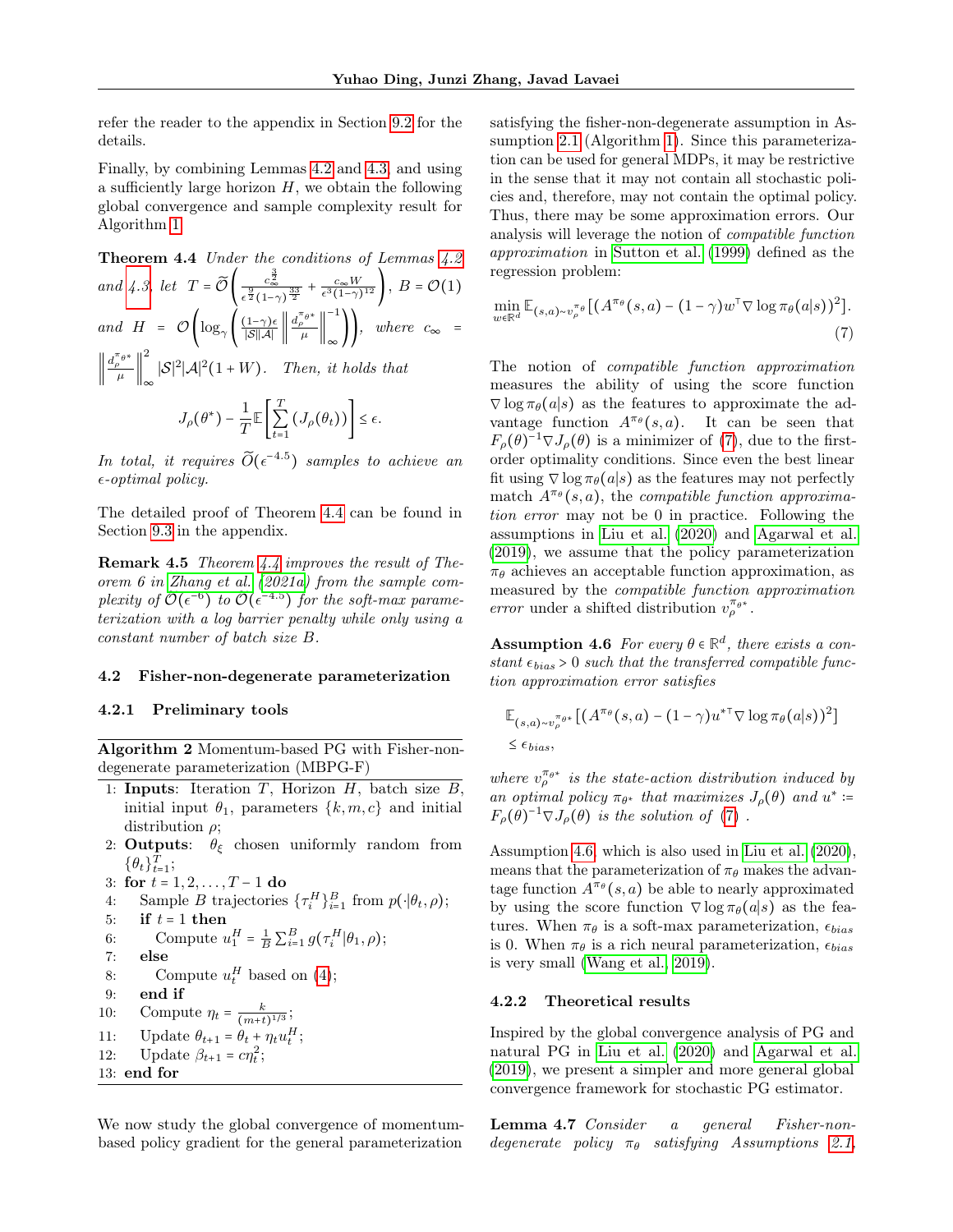[3.1](#page-3-0) and  $4.6$ . Then, we have

$$
J_{\rho}(\theta^*) - J_{\rho}(\theta) \le \frac{\sqrt{\epsilon_{bias}}}{(1-\gamma)} + \frac{M_g}{\mu_F} \|\nabla J_{\rho}(\theta)\|.
$$
 (8)

Lemma [4.7](#page-6-0) relates the global convergence rates of the policy gradient to the transferred compatible function approximation error and the first-order stationary convergence. It can be regarded as the gradient domination condition for Fisher-non-degenerate parametrizations. Compared with Proposition 4.5 in [Liu et al.](#page-8-9) [\(2020\)](#page-8-9), our result is more general. In particular, the bound in [\(8\)](#page-7-0) does not depend on the update rule for  $\theta$  and does not require a Lipschitz continuity assumption for the score function  $\nabla$  log  $\pi_{\theta}(a|s)$ .

To prove Lemma [4.7,](#page-6-0) we first relate the global convergence optimality gap with the stationary convergence of the natural policy gradient  $F_{\rho}(\theta)^{-1} \nabla J_{\rho}(\theta)$  and the transferred compatible function approximation error. This is achieved by the following two observations: (1) the advantage function  $A^{\pi_{\theta}}(\cdot, \cdot)$  appears in both the performance difference lemma and the definition of the transferred compatible function approximation error ; (2) the natural policy gradient update is connected with the transferred compatible function approximation error. In light of Assumption [2.1,](#page-2-0) one can relate the first-order stationary convergence of natural policy gradient with the first-order stationary convergence of policy gradient. For the details, we refer the reader to the appendix in Section [10.1.](#page-19-0)

By applying the momentum-based PG with a constant batch size  $B$  under the general Fisher-non-degenerate parameterization (see Algorithm [2\)](#page-6-4), we arrive at the following result:

<span id="page-7-1"></span>Lemma 4.8 Under the conditions in Proposition [3.2,](#page-3-4) Lemma [4.7,](#page-6-0) and Assumption [3.3,](#page-3-2) suppose that the sequences  $\{\theta_t\}_{t=1}^T$  and  $\{u_t^H\}_{t=1}^T$  are generated by Al-gorithm [2.](#page-6-4) Let  $k > 0$ ,  $c = \frac{1}{3k^3L} + 96b^2$ ,  $m =$  $\max\{2,(2Lk)^3,(\frac{ck}{2L})^3\}$  and  $\eta_0 = \frac{k}{m^{1/3}}$ , where  $b^2 = L_g^2 +$  $G^{2}C_{w}^{2}$  and  $C_{w} = \sqrt{H(2HM_{g}^{2} + M_{h})(W + 1)}$ . Then, it holds that

$$
\frac{1}{T} \sum_{t=1}^{T} \mathbb{E}[\left\| \nabla J_{\rho}^{H}(\theta_{t}) \right\|_{2}] \leq \sqrt{\frac{\Gamma_{2}}{k} + \frac{\Gamma_{1} + \Gamma_{3}}{kB}} \left( \frac{m^{1/6}}{\sqrt{T}} + \frac{1}{T^{1/3}} \right),\tag{9}
$$

where 
$$
\Gamma_1 = \left(\frac{c^2 \sigma^2 k^3 \ln(T+2)}{48b^2} + \frac{m^{1/3}}{96b^2k} \sigma^2 + \frac{1}{22(1-\gamma)}\right)
$$
,  $\Gamma_2 = \frac{48}{11(1-\gamma)}$ , and  $\Gamma_3 = \frac{\sigma^2 m^{1/3}}{44b^2k^2} + \frac{c^2 \sigma^2 k^3}{22kb^2} \ln(2+T)$ .

<span id="page-7-2"></span>The proof sketch for Lemma [4.8](#page-7-1) is similar to that of Lemma [4.3](#page-5-1) and the detailed proof is provided in Appendix [10.2.](#page-20-0) Finally, by combining Lemmas [4.7](#page-6-0) and [4.8,](#page-7-1) we obtain the global convergence and sample complexity of Algorithm [2.](#page-6-4)

<span id="page-7-0"></span>Theorem 4.9 Under the conditions of Lemma [4.8,](#page-7-1) let  $H = \mathcal{O}(\log_{\gamma}((1-\gamma)\mu_F\epsilon)), B = \mathcal{O}(1)$  and  $T =$  $\tilde{\mathcal{O}}\left(\frac{(1+W)^{\frac{3}{2}}}{\epsilon^3\mu_F^3(1-\gamma)^{12}}+\frac{1+W}{\epsilon^2\mu_F^2(1-\gamma)^{11}}+\frac{W(1+W)}{\epsilon^2\mu_F^2(1-\gamma)}\right)$ Then, it holds that

$$
J_{\rho}(\theta^*) - \frac{1}{T} \sum_{t=1}^T \mathbb{E}[J_{\rho}(\theta_t)] \le \frac{\sqrt{\varepsilon_{bias}}}{1 - \gamma} + \epsilon.
$$

In total, it requires  $\widetilde{O}(\epsilon^{-3})$  samples to achieve an  $\frac{\sqrt{\varepsilon_{bias}}}{1-\gamma}$  $\frac{\varepsilon_{bias}}{1-\gamma} + \epsilon$ )-optimal policy.

The detailed proof of Theorem [4.9](#page-7-2) can be found in Section [10.3](#page-23-0) in the appendix.

Remark 4.10 Theorem [4.9](#page-7-2) establishes the global convergence of the momentum-based PG proposed in [Huang](#page-8-5) [et al.](#page-8-5) [\(2020\)](#page-8-5), for which only stationary convergence was previously shown. The results in Theorem [4.9](#page-7-2) do not hold for the soft-max parameterization. The reason is that the soft-max parameterization lacks the exploration and thus Assumption [2.1](#page-2-0) is not satisfied. In addition, it improves the result of Theorem 4.6 in [Liu et al.](#page-8-9) [\(2020\)](#page-8-9) from the sample complexity of  $\mathcal{O}(\frac{1}{\epsilon^4})$  to  $\widetilde{\mathcal{O}}(\frac{1}{\epsilon^3})$ . It also improves Theorem 4.11 in [Liu et al.](#page-8-9) [\(2020\)](#page-8-9) from using a batch size of  $\mathcal{O}(\epsilon^{-1})$  to a constant batch size and from using a double-loop algorithm to a single-loop algorithm, where the later improvement is due to the momentum introduced in [Huang et al.](#page-8-5) [\(2020\)](#page-8-5); [Yuan et al.](#page-9-10) [\(2020\)](#page-9-10).

# 5 Conclusion

In this work, we studied the global convergence and the sample complexity of momentum-based stochastic policy gradient methods for both soft-max parameterization and more general parameterization satisfying the fisher-non-degenerate assumption. We showed that adding a momentum improves the global optimally sample complexity of vanilla policy gradient methods in both soft-max and Fisher-non-degenerate policy parametereizations with a constant batch size. This work provides the first global convergence results for momentum-based policy gradient methods.

There are also several open problems that may be addressed by combining the techniques introduced in this paper with the existing results in the literature. First, it remains as an open question whether the momentumbased policy gradient can be combined with the natural policy gradient [\(Kakade, 2001\)](#page-8-1) to achieve or exceed the state-of-the-art sample complexity. In addition, it is desirable to generalize our soft-max setting to the general class of log-linear policies and remove the "exploration" assumption about the initial state distribution being component-wise positive. This may be achieved by combining our results with the COPOE method in [Zanette et al.](#page-10-4) [\(2021\)](#page-10-4).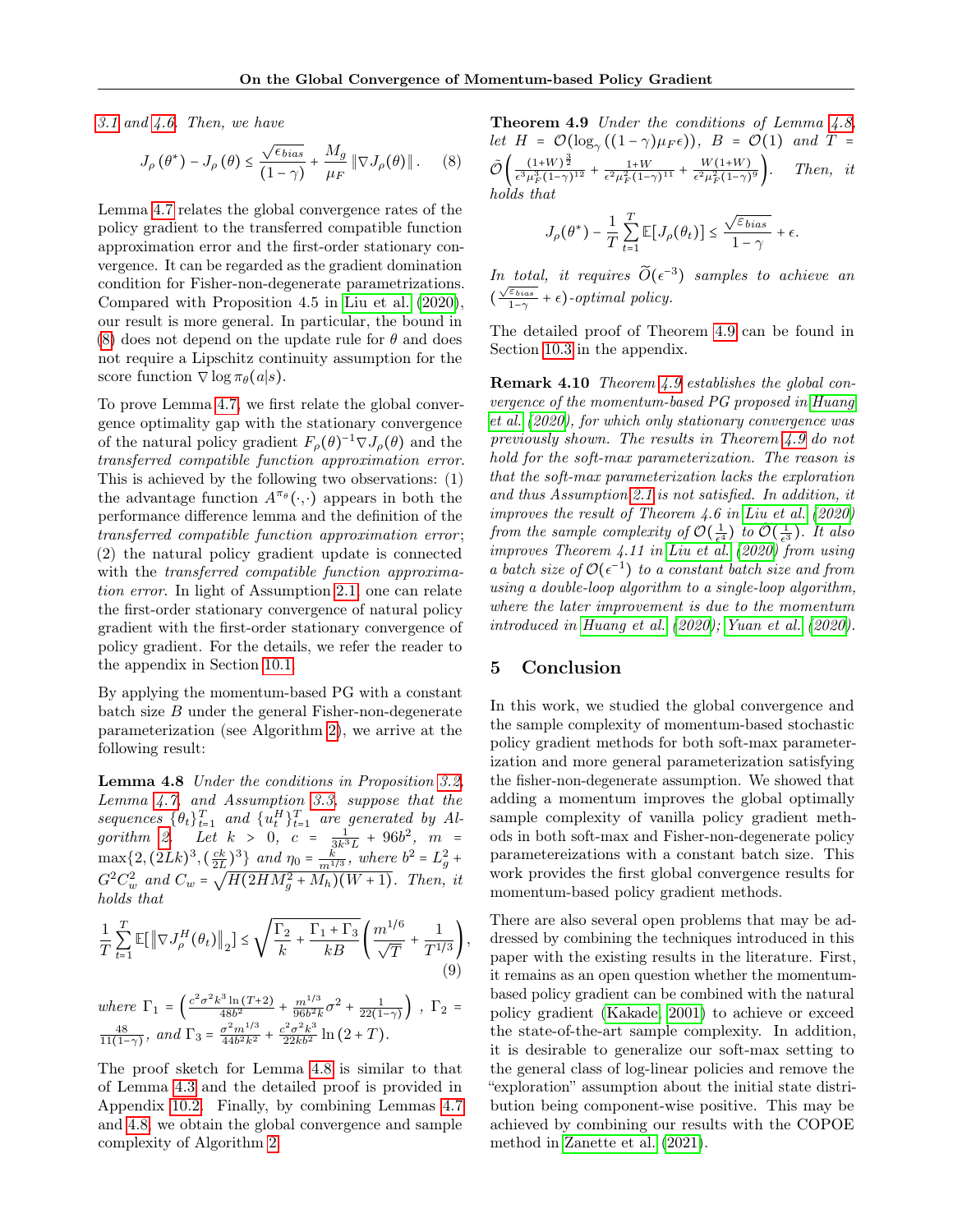## References

<span id="page-8-8"></span>Agarwal, A., Kakade, S. M., Lee, J. D., and Mahajan, G. (2019). On the theory of policy gradient methods: Optimality, approximation, and distribution shift. arXiv preprint arXiv:1908.00261.

<span id="page-8-14"></span>Allen-Zhu, Z. and Hazan, E. (2016). Variance reduction for faster non-convex optimization. In International conference on machine learning, pages 699–707. PMLR.

<span id="page-8-11"></span>Baxter, J. and Bartlett, P. L. (2001). Infinite-horizon policy-gradient estimation. Journal of Artificial Intelligence Research, 15:319–350.

<span id="page-8-19"></span>Bhandari, J. and Russo, D. (2019). Global optimality guarantees for policy gradient methods. arXiv preprint arXiv:1906.01786.

<span id="page-8-12"></span>Bhatnagar, S., Sutton, R. S., Ghavamzadeh, M., and Lee, M. (2009). Natural actor–critic algorithms. Automatica, 45(11):2471–2482.

<span id="page-8-25"></span>Cortes, C., Mansour, Y., and Mohri, M. (2010). Learning bounds for importance weighting. In Nips, volume 10, pages 442–450. Citeseer.

<span id="page-8-7"></span>Cutkosky, A. and Orabona, F. (2019). Momentumbased variance reduction in non-convex sgd. arXiv preprint arXiv:1905.10018.

<span id="page-8-15"></span>Fang, C., Li, C. J., Lin, Z., and Zhang, T. (2018). Spider: Near-optimal non-convex optimization via stochastic path integrated differential estimator. arXiv preprint arXiv:1807.01695.

<span id="page-8-18"></span>Fazel, M., Ge, R., Kakade, S., and Mesbahi, M. (2018). Global convergence of policy gradient methods for the linear quadratic regulator. In International Conference on Machine Learning, pages 1467–1476. PMLR.

<span id="page-8-24"></span>Fu, Z., Yang, Z., and Wang, Z. (2020). Singletimescale actor-critic provably finds globally optimal policy. arXiv preprint arXiv:2008.00483.

<span id="page-8-23"></span>Hong, M., Wai, H.-T., Wang, Z., and Yang, Z. (2020). A two-timescale framework for bilevel optimization: Complexity analysis and application to actor-critic. arXiv preprint arXiv:2007.05170.

<span id="page-8-5"></span>Huang, F., Gao, S., Pei, J., and Huang, H. (2020). Momentum-based policy gradient methods. In International Conference on Machine Learning, pages 4422–4433. PMLR.

<span id="page-8-13"></span>Johnson, R. and Zhang, T. (2013). Accelerating stochastic gradient descent using predictive variance reduction. Advances in neural information processing systems, 26:315–323.

<span id="page-8-10"></span>Kakade, S. and Langford, J. (2002). Approximately optimal approximate reinforcement learning. In In Proc. 19th International Conference on Machine Learning. Citeseer.

<span id="page-8-1"></span>Kakade, S. M. (2001). A natural policy gradient. Advances in neural information processing systems, 14.

<span id="page-8-3"></span>Khan, A., Tolstaya, E., Ribeiro, A., and Kumar, V. (2020). Graph policy gradients for large scale robot control. In Conference on Robot Learning, pages 823– 834. PMLR.

<span id="page-8-4"></span>Kingma, D. P. and Ba, J. (2015). Adam: A method for stochastic optimization. In International Conference on Learning Representations.

<span id="page-8-0"></span>Konda, V. R. and Tsitsiklis, J. N. (2000). Actorcritic algorithms. In Advances in neural information processing systems, pages 1008–1014. Citeseer.

<span id="page-8-17"></span>Konda, V. R. and Tsitsiklis, J. N. (2003). On actorcritic algorithms. SIAM journal on Control and Optimization, 42(4):1143–1166.

<span id="page-8-2"></span>Lillicrap, T. P., Hunt, J. J., Pritzel, A., Heess, N., Erez, T., Tassa, Y., Silver, D., and Wierstra, D. (2015). Continuous control with deep reinforcement learning. arXiv preprint arXiv:1509.02971.

<span id="page-8-22"></span>Liu, B., Cai, Q., Yang, Z., and Wang, Z. (2019). Neural trust region/proximal policy optimization attains globally optimal policy. Advances in Neural Information Processing Systems, 32:10565–10576.

<span id="page-8-9"></span>Liu, Y., Zhang, K., Basar, T., and Yin, W. (2020). An improved analysis of (variance-reduced) policy gradient and natural policy gradient methods. Advances in Neural Information Processing Systems, 33.

<span id="page-8-21"></span>Mei, J., Gao, Y., Dai, B., Szepesvari, C., and Schuurmans, D. (2021). Leveraging non-uniformity in first-order non-convex optimization. International Conference on Machine Learning.

<span id="page-8-20"></span>Mei, J., Xiao, C., Szepesvari, C., and Schuurmans, D. (2020). On the global convergence rates of softmax policy gradient methods. In International Conference on Machine Learning, pages 6820–6829. PMLR.

<span id="page-8-16"></span>Nguyen, L. M., Liu, J., Scheinberg, K., and Takáč, M. (2017). Sarah: A novel method for machine learning problems using stochastic recursive gradient. In International Conference on Machine Learning, pages 2613–2621. PMLR.

<span id="page-8-6"></span>Papini, M., Binaghi, D., Canonaco, G., Pirotta, M., and Restelli, M. (2018). Stochastic variance-reduced policy gradient. In International Conference on Machine Learning, pages 4026–4035. PMLR.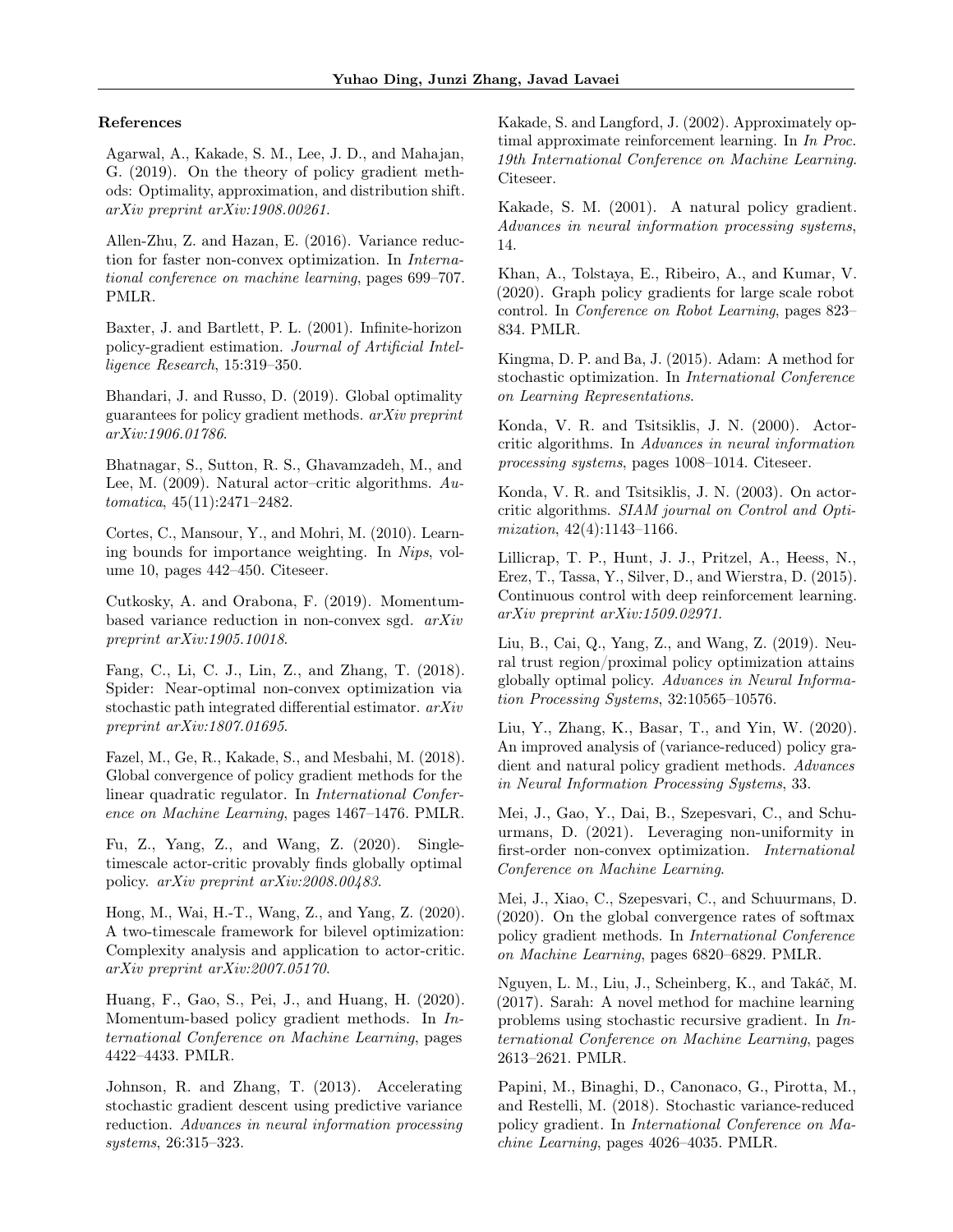<span id="page-9-19"></span>Peters, J. and Schaal, S. (2008). Natural actor-critic. Neurocomputing, 71(7-9):1180–1190.

<span id="page-9-11"></span>Pham, N., Nguyen, L., Phan, D., Nguyen, P. H., Dijk, M., and Tran-Dinh, Q. (2020). A hybrid stochastic policy gradient algorithm for reinforcement learning. In International Conference on Artificial Intelligence and Statistics, pages 374–385. PMLR.

<span id="page-9-7"></span>Qian, N. (1999). On the momentum term in gradient descent learning algorithms. Neural networks, 12(1):145–151.

<span id="page-9-20"></span>Reddi, S. J., Hefny, A., Sra, S., Poczos, B., and Smola, A. (2016). Stochastic variance reduction for nonconvex optimization. In International conference on machine learning, pages 314–323. PMLR.

<span id="page-9-8"></span>Reddi, S. J., Kale, S., and Kumar, S. (2019). On the convergence of adam and beyond. arXiv preprint arXiv:1904.09237.

<span id="page-9-2"></span>Schulman, J., Levine, S., Abbeel, P., Jordan, M., and Moritz, P. (2015). Trust region policy optimization. In International conference on machine learning, pages 1889–1897. PMLR.

<span id="page-9-3"></span>Schulman, J., Wolski, F., Dhariwal, P., Radford, A., and Klimov, O. (2017). Proximal policy optimization algorithms. arXiv preprint arXiv:1707.06347.

<span id="page-9-13"></span>Shen, Z., Ribeiro, A., Hassani, H., Qian, H., and Mi, C. (2019). Hessian aided policy gradient. In International Conference on Machine Learning, pages 5729–5738. PMLR.

<span id="page-9-4"></span>Silver, D., Huang, A., Maddison, C. J., Guez, A., Sifre, L., Van Den Driessche, G., Schrittwieser, J., Antonoglou, I., Panneershelvam, V., Lanctot, M., et al. (2016). Mastering the game of go with deep neural networks and tree search. nature, 529(7587):484–489.

<span id="page-9-1"></span>Silver, D., Lever, G., Heess, N., Degris, T., Wierstra, D., and Riedmiller, M. (2014). Deterministic policy gradient algorithms. In International conference on machine learning, pages 387–395. PMLR.

<span id="page-9-15"></span>Sutton, R. S. and Barto, A. G. (2018). Reinforcement learning: An introduction. MIT press.

<span id="page-9-16"></span>Sutton, R. S., McAllester, D. A., Singh, S. P., Mansour, Y., et al. (1999). Policy gradient methods for reinforcement learning with function approximation. In NIPs, volume 99, pages 1057–1063. Citeseer.

<span id="page-9-14"></span>Wang, L., Cai, Q., Yang, Z., and Wang, Z. (2019). Neural policy gradient methods: Global optimality and rates of convergence. arXiv preprint arXiv:1909.01150.

<span id="page-9-0"></span>Williams, R. J. (1992). Simple statistical gradientfollowing algorithms for connectionist reinforcement learning. Machine learning, 8(3-4):229–256.

<span id="page-9-18"></span>Wu, C., Rajeswaran, A., Duan, Y., Kumar, V., Bayen, A. M., Kakade, S., Mordatch, I., and Abbeel, P. (2018). Variance reduction for policy gradient with actiondependent factorized baselines. International Conference on Learning Representations.

<span id="page-9-6"></span>Wu, T., Jiang, M., and Zhang, L. (2020a). Cooperative multiagent deep deterministic policy gradient (comaddpg) for intelligent connected transportation with unsignalized intersection. Mathematical Problems in Engineering, 2020.

<span id="page-9-23"></span>Wu, Y., Zhang, W., Xu, P., and Gu, Q. (2020b). A finite time analysis of two time-scale actor critic methods. Advances in Neural Information Processing Systems.

<span id="page-9-9"></span>Xiong, H., Xu, T., Liang, Y., and Zhang, W. (2020). Non-asymptotic convergence of adam-type reinforcement learning algorithms under markovian sampling. arXiv preprint arXiv:2002.06286.

<span id="page-9-17"></span>Xu, P., Gao, F., and Gu, Q. (2020a). An improved convergence analysis of stochastic variance-reduced policy gradient. In Uncertainty in Artificial Intelligence, pages 541–551. PMLR.

<span id="page-9-12"></span>Xu, P., Gao, F., and Gu, Q. (2020b). Sample efficient policy gradient methods with recursive variance reduction. International Conference on Learning Representations.

<span id="page-9-21"></span>Xu, T., Liu, Q., and Peng, J. (2017). Stochastic variance reduction for policy gradient estimation. arXiv preprint arXiv:1710.06034.

<span id="page-9-22"></span>Xu, T., Wang, Z., and Liang, Y. (2020c). Improving sample complexity bounds for (natural) actor-critic algorithms. Advances in Neural Information Processing Systems, 33.

<span id="page-9-24"></span>Xu, T., Wang, Z., and Liang, Y. (2020d). Nonasymptotic convergence analysis of two time-scale (natural) actor-critic algorithms. arXiv preprint arXiv:2005.03557.

<span id="page-9-5"></span>Yi, K., Wu, J., Gan, C., Torralba, A., Kohli, P., and Tenenbaum, J. B. (2018). Neural-symbolic vqa: Disentangling reasoning from vision and language understanding. arXiv preprint arXiv:1810.02338.

<span id="page-9-10"></span>Yuan, H., Lian, X., Liu, J., and Zhou, Y. (2020). Stochastic recursive momentum for policy gradient methods. arXiv preprint arXiv:2003.04302.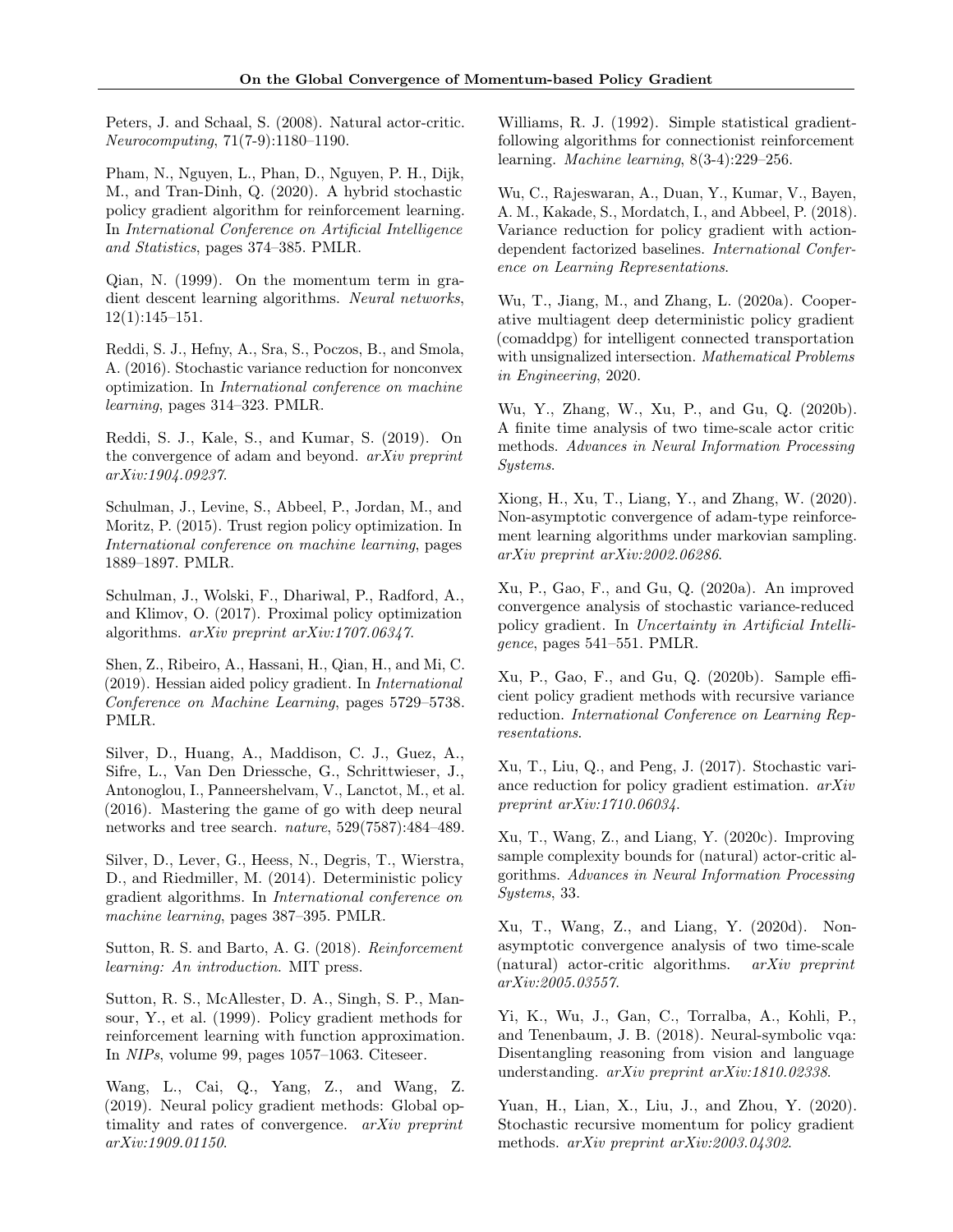<span id="page-10-3"></span>Yuan, R., Gower, R. M., and Lazaric, A. (2021). A general sample complexity analysis of vanilla policy gradient. arXiv preprint arXiv:2107.11433.

<span id="page-10-4"></span>Zanette, A., Cheng, C.-A., and Agarwal, A. (2021). Cautiously optimistic policy optimization and exploration with linear function approximation. arXiv preprint arXiv:2103.12923.

<span id="page-10-1"></span>Zhang, J., Kim, J., O'Donoghue, B., and Boyd, S. (2021a). Sample efficient reinforcement learning with REINFORCE. 35th AAAI Conference on Artificial Intelligence.

<span id="page-10-5"></span>Zhang, J., Koppel, A., Bedi, A. S., Szepesvari, C., and Wang, M. (2020). Variational policy gradient method for reinforcement learning with general utilities. In Larochelle, H., Ranzato, M., Hadsell, R., Balcan, M. F., and Lin, H., editors, Advances in Neural Information Processing Systems, volume 33, pages 4572–4583. Curran Associates, Inc.

<span id="page-10-2"></span>Zhang, J., Ni, C., Yu, Z., Szepesvari, C., and Wang, M. (2021b). On the convergence and sample efficiency of variance-reduced policy gradient method. arXiv preprint arXiv:2102.08607.

<span id="page-10-0"></span>Zoph, B. and Le, Q. V. (2016). Neural architecture search with reinforcement learning. arXiv preprint arXiv:1611.01578.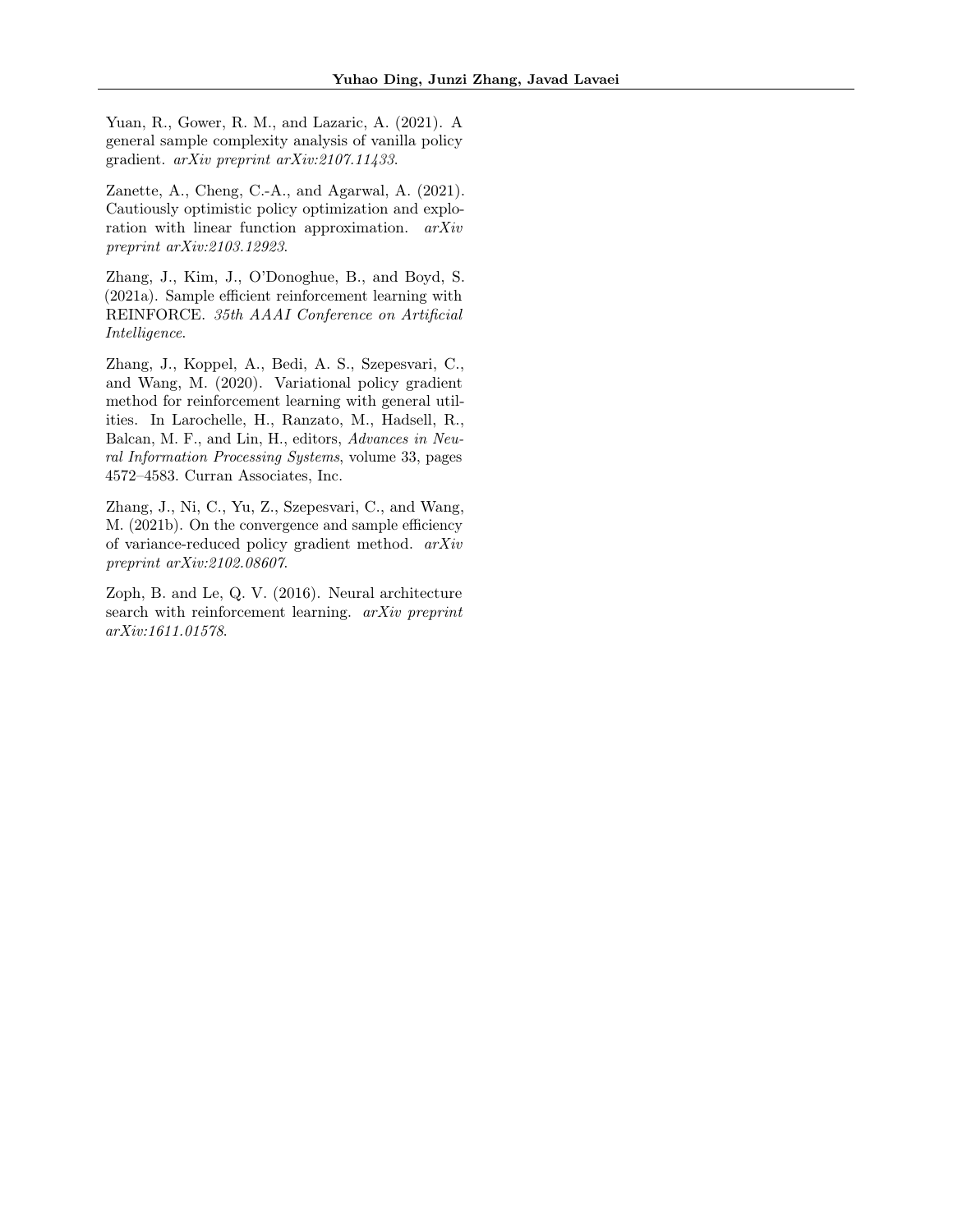# Supplementary Materials

# <span id="page-11-0"></span>6 Related work.

Momentum-based policy gradient. Conventional approaches to reducing the high variance in PG methods include adding the baselines [\(Sutton et al., 1999;](#page-9-16) [Wu et al., 2018\)](#page-9-18) and using the actor-critic algorithms [\(Konda](#page-8-0) [and Tsitsiklis, 2000;](#page-8-0) [Bhatnagar et al., 2009;](#page-8-12) [Peters and Schaal, 2008\)](#page-9-19). The idea of variance reduction, inspired by its successes in the stochastic nonconvex optimization [\(Johnson and Zhang, 2013;](#page-8-13) [Allen-Zhu and Hazan, 2016;](#page-8-14) [Reddi et al., 2016;](#page-9-20) [Fang et al., 2018;](#page-8-15) [Nguyen et al., 2017\)](#page-8-16), is also incorporated to improve the PG methods [\(Xu](#page-9-21) [et al., 2017;](#page-9-21) [Papini et al., 2018;](#page-8-6) [Xu et al., 2020b\)](#page-9-12). In addition, momentum techniques, which are demonstrated as a powerful and generic recipe for accelerating stochastic gradient methods for nonconvex optimization [\(Qian,](#page-9-7) [1999;](#page-9-7) [Kingma and Ba, 2015;](#page-8-4) [Reddi et al., 2019\)](#page-9-8), have also been extended to improve PG methods both in theory and in practice [\(Xiong et al., 2020;](#page-9-9) [Yuan et al., 2020;](#page-9-10) [Pham et al., 2020;](#page-9-11) [Huang et al., 2020\)](#page-8-5). [Xiong et al.](#page-9-9) [\(2020\)](#page-9-9) studies Adam-based policy gradient methods but only achieved  $O(\epsilon^{-4})$  sample complexities, which is the same as the vanilla REINFORCE algorithm. A new STORM-PG method is proposed in [Yuan et al.](#page-9-10) [\(2020\)](#page-9-10), which incorporates momentum in the updates and matches the sample complexity of the SRVR-PG method proposed in [Xu et al.](#page-9-12) [\(2020b\)](#page-9-12) (and also VRMPO) while requiring only single-loop updates and large initialization batches, whereas SRVR-PG and VRMPO require double-loop updates and large batch sizes throughout all iterations. Concurrently, [Pham et al.](#page-9-11) [\(2020\)](#page-9-11) proposes a hybrid estimator combining the momentum idea with SARAH and considers a more general setting with regularization, and achieves the same  $O(\epsilon^{-3})$  sample complexity and again with single-loop updates and large initialization batches. Finally, independently inspired by STORM algorithm for stochastic optimization in [Cutkosky and Orabona](#page-8-7) [\(2019\)](#page-8-7), [Huang et al.](#page-8-5) [\(2020\)](#page-8-5) proposes a class of momentum-based policy gradient algorithms, with adaptive time-steps, single-loop updates and small batch sizes, which matches the sample complexity in [Xu et al.](#page-9-12) [\(2020b\)](#page-9-12).

Global convergence of (stochastic) policy gradient. The understanding of the PG methods is mostly restricted to their convergence to stationary points of the value function [\(Sutton et al., 1999;](#page-9-16) [Konda and Tsitsiklis,](#page-8-17) [2003;](#page-8-17) [Papini et al., 2018\)](#page-8-6). It was not until very recently that a series of works emerged to establish the global convergence properties of these algorithms. [Fazel et al.](#page-8-18) [\(2018\)](#page-8-18) shows that the linear quadratic regulator problem satisfies a gradient domination condition although it has a nonconvex landscape, implying that the PG methods could converge to the globally optimal policy. [Bhandari and Russo](#page-8-19) [\(2019\)](#page-8-19) generalizes the results in [Fazel et al.](#page-8-18) [\(2018\)](#page-8-18) from the linear quadratic regulator problem to several control tasks by relating the objective for policy gradient to the objective associated with the Bellman operator. For the soft-max parameterization, [Mei et al.](#page-8-20) [\(2020,](#page-8-20) [2021\)](#page-8-21) show that the value function satisfies a non-uniform Łojasiewicz inequality and a fast global convergence rate can be achieved if the exact PG is available. In addition, [Agarwal et al.](#page-8-8) [\(2019\)](#page-8-8) provides a fairly general characterization of global convergence for the PG methods and a sample complexity result for sample-based natural PG updates. By incorporating the variance reduction techniques in the PG methods, an improved sample complexity for the global convergence is established in [Liu et al.](#page-8-9) [\(2020\)](#page-8-9) for both PG and natural PG methods. When overparameterized neural networks are used for function approximation, the global convergence is proved for the (natural) PG methods [\(Wang et al., 2019\)](#page-9-14) and for the trust-region policy optimization [\(Liu et al., 2019\)](#page-8-22). Very recently, a series of non-asymptotic global convergence results [\(Hong et al., 2020;](#page-8-23) [Xu et al., 2020c;](#page-9-22) [Wu et al.,](#page-9-23) [2020b;](#page-9-23) [Xu et al., 2020d;](#page-9-24) [Fu et al., 2020\)](#page-8-24) have also been established for actor-critic algorithms with (natural) PG or proximal policy optimization used in the actor step. Apart from RL systems with a cumulative sum of rewards, the global convergence results of PG methods for RL systems whose objectives are a general utility function of the state-action occupancy measure are studied in [Zhang et al.](#page-10-5) [\(2020,](#page-10-5) [2021b\)](#page-10-2).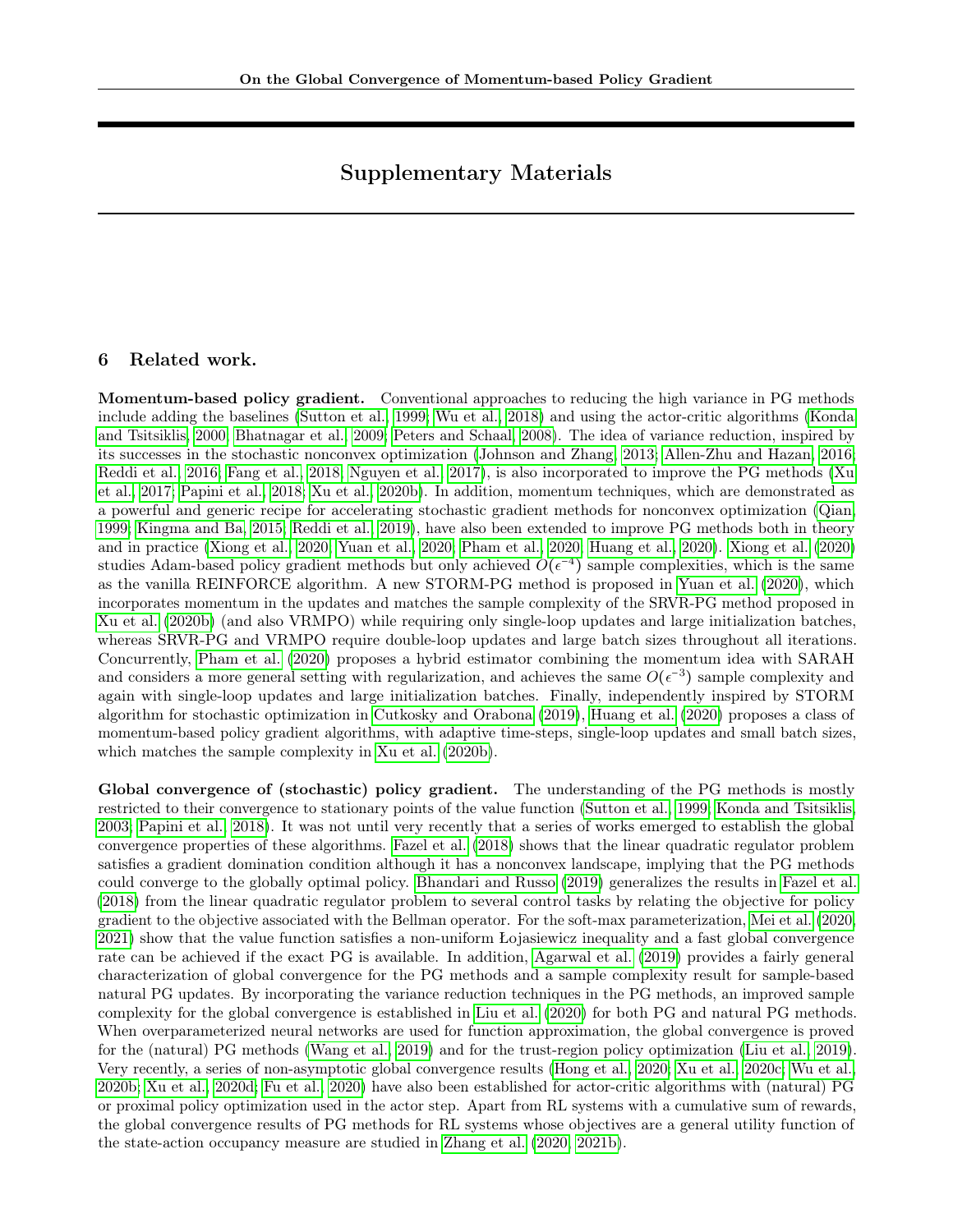# <span id="page-12-0"></span>7 Notation

The set of real numbers is shown as **R**. u ∼ U means that u is a random vector sampled from the distribution U. We use  $|\mathcal{X}|$  to denote the number of elements in a finite set X. The notions  $\mathbb{E}_{\xi}[\cdot]$  and  $\mathbb{E}[\cdot]$  refer to the expectation over the random variable  $\xi$  and over all of the randomness. The notion Var[⋅] refers to the variance. For vectors  $x, y \in \mathbb{R}^d$ , let  $||x||_1$ ,  $||x||_2$  and  $||x||_{\infty}$  denote the  $\ell_1$ -norm,  $\ell_2$ -norm and  $\ell_{\infty}$ -norm. We use  $\langle x, y \rangle$  to denote the inner product. For a matrix  $A, A \ge 0$  means that A is positive semi-definite. Given a variable x, the notation  $a = \mathcal{O}(b(x))$  means that  $a \leq C \cdot b(x)$  for some constant  $C > 0$  that is independent of x. Similarly,  $a = \mathcal{O}(b(x))$ indicates that the previous inequality may also depend on the function  $log(x)$ , where  $C > 0$  is again independent of x. We use  $\mathcal{N}(\mu, \sigma^2)$  to denote a Gaussian distribution with the mean  $\mu$  and the variance  $\sigma^2$ .

## 8 Supporting results

<span id="page-12-1"></span>**Proposition 8.1 (Lemma 1 in [Cortes et al.](#page-8-25) [\(2010\)](#page-8-25))** Let  $w(x) = P(x)/Q(x)$  be the importance weight for two distributions P and Q. The following identities hold for the expectation, second moment, and variance of  $w(x)$ :

$$
\mathbb{E}[w(x)] = 1, \ \mathbb{E}[w^2(x)] = d_2(P||Q), \ Var[w(x)] = d_2(P||Q) - 1,
$$

where  $d_2(P||Q) = 2^{D(P||Q)}$  and  $D(P||Q)$  is the Rényi divergence between the distributions P and Q.

<span id="page-12-2"></span>**Proposition 8.2 (Lemma 6.1 in [Xu et al.](#page-9-12) [\(2020b\)](#page-9-12))** Under Assumptions [3.1](#page-3-0) and [3.3,](#page-3-2) let  $w(\tau | \theta_{t-1}, \theta_t)$  =  $p(\tau | \theta_{t-1}, \mu) / p(\tau | \theta_t, \mu)$ . We have

$$
Var[w(\tau|\theta_{t-1}, \theta_t)] \leq C_w^2 \|\theta_t - \theta_{t-1}\|_2^2,
$$

for any state distribution  $\mu$ , where  $C_w = \sqrt{H(2HM_g^2 + M_h)(W+1)}$ .

<span id="page-12-3"></span>**Lemma 8.3** Suppose that  $f(x)$  is L-smooth. Given  $0 \le \eta_t \le \frac{1}{2L}$  for all  $t \ge 1$ , let  $\{x_t\}_{t=1}^T$  be generated by a general update of the form  $x_{t+1} = x_t + \eta_t u_t$  and let  $e_t = u_t - \nabla f(x_t)$ . We have

$$
f(x_{t+1}) \geq f(x_t) + \frac{\eta_t}{4} ||u_t||_2^2 - \frac{\eta_t}{2} ||e_t||_2^2.
$$

*Proof.* Since  $f(f)$  is L-smooth, one can write

$$
f(x_{t+1}) - f(x_t) - \langle u_t, x_{t+1} - x_t \rangle
$$
  
=  $f(x_{t+1}) - f(x_t) - \langle \nabla f(x_t), x_{t+1} - x_t \rangle + \langle \sqrt{\eta_t} (\nabla f(x_t) - u_t), \frac{1}{\sqrt{\eta_t}} (x_{t+1} - x_t) \rangle$   
 $\geq -\frac{L}{2} ||x_{t+1} - x_t||^2 - \frac{b\eta_t}{2} ||\nabla f(x_t) - u_t||^2 - \frac{1}{2b\eta_t} ||x_{t+1} - x_t||^2$   
=  $\left(-\frac{1}{2b\eta_t} - \frac{L}{2}\right) ||x_{t+1} - x_t||^2 - \frac{b\eta_t}{2} ||e_t||^2_2$ ,

where the constant  $b > 0$  is to be determined later. By the above inequality and the definition of  $x_{t+1}$ , we have

$$
f(x_{t+1}) \ge f(x_t) + \langle u_t, x_{t+1} - x_t \rangle - \left( \frac{1}{2b\eta_t} + \frac{L}{2} \right) \| x_{t+1} - x_t \|_2^2 - \frac{b\eta_t}{2} \| e_t \|_2^2
$$

$$
= f(x_t) + \eta_t \| u_t \|^2 - \left( \frac{\eta_t}{2b} + \frac{L\eta_t^2}{2} \right) \| u_t \|_2^2 - \frac{b\eta_t}{2} \| e_t \|_2^2
$$

By choosing  $b = 1$  and using the fact that  $0 < \eta_t \leq \frac{1}{2L}$ , it holds that

$$
f(x_{t+1}) \ge f(x_t) + \left(\frac{\eta_t}{2} - \frac{L\eta_t^2}{2}\right) \|u_t\|_2^2 - \frac{\eta_t}{2} \|e_t\|_2^2
$$
  

$$
\ge f(x_t) + \frac{\eta_t}{4} \|u_t\|_2^2 - \frac{\eta_t}{2} \|e_t\|_2^2.
$$

This completes the proof. □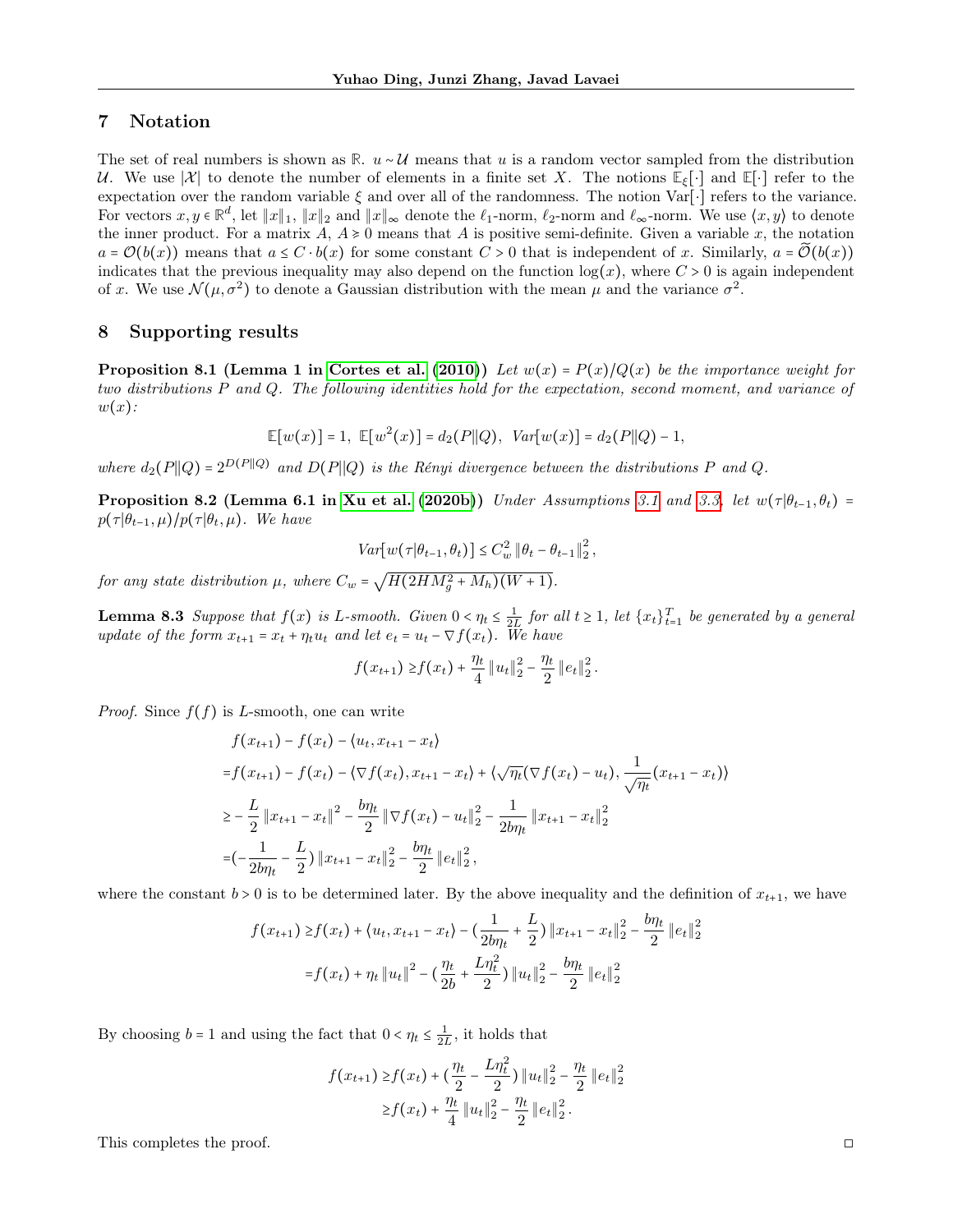# 9 Proofs of results in Section [4.1](#page-4-1)

## <span id="page-13-0"></span>9.1 Proof of Lemma [4.2](#page-5-0)

Proof. We first define the following set of "bad" iterates:

$$
I^{+} = \left\{ t \in \{1, \ldots, T\} \middle| \left\| \nabla_{\theta} L_{\lambda, \mu}(\theta_t) \right\|_2 \ge \frac{\lambda}{2|\mathcal{S}||\mathcal{A}|} \right\},\tag{10}
$$

which counts the number of iterates such that the norms of the first-order stationary points of the entropyregularized objective are large. Then, one can show that for every  $\epsilon > 0$  and  $\lambda = \frac{\epsilon(1-\gamma)}{\|\cdot\|^{1/2}e^*\|}$  $4\left\Vert \frac{d_{\rho}^{\pi}\theta^*}{\mu}\right\Vert_{\infty}$ , we have that

 $J_{\rho}(\theta^*) - J_{\rho}(\theta) \leq \frac{\epsilon}{2}$  for all  $k \in \{0, ..., K\}/I^+$ , while  $J_{\rho}(\theta^*) - J_{\rho}(\theta) \leq 1/(1-\gamma)$  holds trivially for all  $k \in I^+$  due to the assumption that the rewards are between 0 and 1. Then, by controlling the number of "bad" iterates, we obtain the desired optimality guarantee. For simplicity, assume for now that  $|I^+| > 0$ . Since  $\eta_t$  is non-increasing in t, we have

$$
\sum_{t=1}^{T} \eta_t \|\nabla L_{\lambda,\mu}(\theta_t)\|_2^2 \ge \sum_{t \in I^+} \eta_t \|\nabla L_{\lambda,\mu}(\theta_t)\|_2^2
$$

$$
\ge \frac{\lambda^2}{4|\mathcal{S}|^2|\mathcal{A}|^2} \sum_{t \in I^+} \eta_t
$$

$$
\ge \frac{\lambda^2}{4|\mathcal{S}|^2|\mathcal{A}|^2} \sum_{t = T - |I^+|+1}^{T} \eta_t
$$

$$
\ge \frac{\lambda^2 |I^+|\eta_T}{4|\mathcal{S}|^2|\mathcal{A}|^2}.
$$

Thus,

$$
|I^+| \leq \frac{4|\mathcal{S}|^2|\mathcal{A}|^2 \sum_{t=1}^T \eta_t \left\| \nabla L_{\lambda,\mu}(\theta_t) \right\|_2^2}{\lambda^2 \eta_T}.
$$

Since  $J_{\rho}(\theta) \in [0, \frac{1}{1-\gamma}]$  for every  $\theta$ , it holds that  $J_{\rho}(\theta^*) - J_{\rho}(\theta_t) \leq \frac{1}{1-\gamma}$  for all  $t \in I^+$ . In addition, by Lemma [4.1](#page-5-2) and the choice of  $\lambda = \frac{\epsilon(1-\gamma)}{\|\mathbf{d}^\pi \mathbf{e}^*\|}$  $4\left\Vert \frac{d_{\rho}^{\pi}\theta^*}{\mu}\right\Vert_{\infty}$ , it holds that

$$
J_{\rho}(\theta^*) - J_{\rho}(\theta_t) \leq \frac{\epsilon}{2}, \quad \forall t \notin I^+.
$$

Therefore,

$$
\sum_{t=1}^{T} \left( J_{\rho}(\theta^{*}) - J_{\rho}(\theta_{t}) \right) = \sum_{t \in I^{+}} \left( J_{\rho}(\theta^{*}) - J_{\rho}(\theta_{t}) \right) + \sum_{t \notin I^{+}} \left( J_{\rho}(\theta^{*}) - J_{\rho}(\theta_{t}) \right)
$$
\n
$$
\leq |I^{+}| \frac{1}{1 - \gamma} + (T - |I^{+}|) \frac{\epsilon}{2}
$$
\n
$$
\leq \frac{4|\mathcal{S}|^{2}|\mathcal{A}|^{2} \sum_{t=1}^{T} \eta_{t} \|\nabla L_{\lambda,\mu}(\theta_{t})\|_{2}^{2}}{\lambda^{2} \eta_{T} (1 - \gamma)} + \frac{T\epsilon}{2}
$$
\n
$$
\leq \frac{4|\mathcal{S}|^{2}|\mathcal{A}|^{2} \sum_{t=1}^{T} \eta_{t} \|\nabla L_{\lambda,\mu}(\theta_{t})\|_{2}^{2}}{\lambda^{2} \eta_{T} (1 - \gamma)} + \frac{T\epsilon}{2}.
$$
\n(11)

Now if  $|I^+| = 0$ ,

$$
\sum_{t=1}^T \left( J_\rho(\theta^*) - J_\rho(\theta_t) \right) \leq \frac{T\epsilon}{2}
$$

and hence  $(11)$  always holds. This completes the proof.  $\Box$ 

<span id="page-13-1"></span>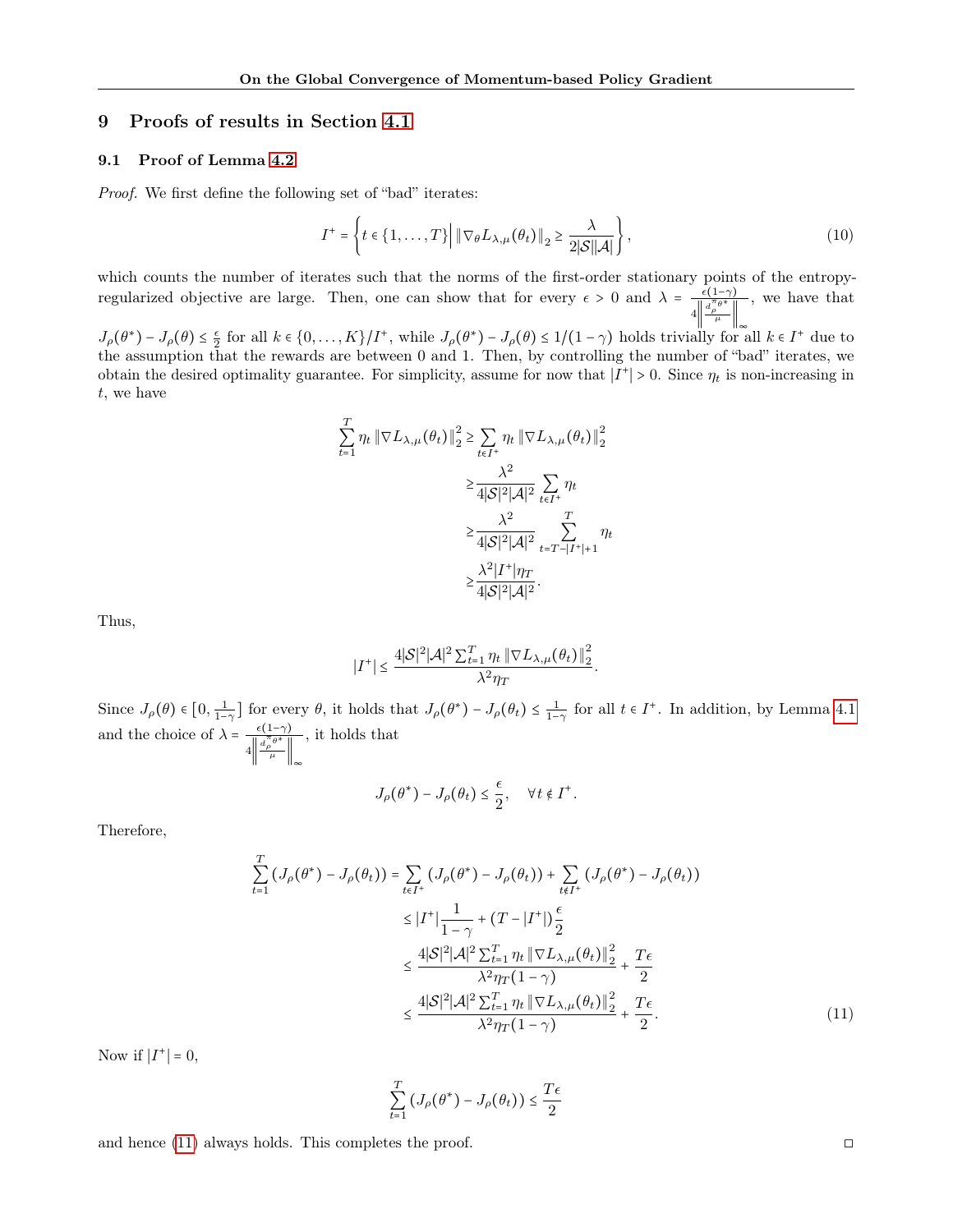#### <span id="page-14-1"></span>9.2 Proof of Lemma [4.3](#page-5-1)

We first notice that Assumption [3.1](#page-3-0) is satisfied by the soft-max parameterization with  $M_g = 2$  and  $M_h = 1$ .

**Lemma 9.1** For the soft-max parameterization, Assumption [3.1](#page-3-0) is satisfied with  $M_g = 2$  and  $M_h = 1$ .

Proof. For the soft-max parameterization, we have

<span id="page-14-0"></span>
$$
\frac{\alpha \log \pi_{\theta}(a|s)}{\alpha \theta(s,\cdot)} = \mathbf{1}_a - \mathbb{E}_{a' \sim \pi_{\theta}(\cdot|s)} \mathbf{1}_{a'},
$$

where  $\mathbf{1}_a \in \mathbb{R}^{|\mathcal{A}|}$  is a vector with zero entries except one nonzero entry corresponding to the action a. In addition,  $\alpha \log \pi_{\theta}(a|s)$  $\frac{\log \pi_{\theta}(a|s)}{\alpha \theta(s',\cdot)} = \mathbf{0}$  for all  $s \neq s'$ . Hence,  $\|\nabla_{\theta}\log \pi_{\theta}(a|s)\|_{2} \leq 2$  for every  $(s, a) \in S \times \mathcal{A}$ .

Similarly, we have

$$
\frac{\alpha^2 \log \pi_\theta(a|s)}{\alpha \theta(s,\cdot)^2} = \left(\frac{d \pi_\theta(\cdot|s)}{d \theta(s,\cdot)}\right)^\top = \text{diag}(\pi(\cdot|s)) - \pi(\cdot|s)\pi(\cdot|s)^\top.
$$

From Lemma 22 of [Mei et al.](#page-8-20) [\(2020\)](#page-8-20), we know that the largest eigenvalue of the matrix  $\text{diag}(\pi(\cdot|s)) - \pi(\cdot|s)\pi(\cdot|s)^\intercal$ is less than 1. Thus,  $\left\|\nabla_{\theta}^{2}\log\pi_{\theta}(a|s)\right\|_{2}$  $\leq 1$ .

<span id="page-14-2"></span>**Lemma 9.2** Suppose that the stochastic policy gradient  $u_t^H$  is generated by Algorithm [1](#page-4-0) with the soft-max parameterization. Let  $e_t^H = u_t^H + \frac{\lambda}{|A||S|} \sum_{s,a} \nabla \log \pi_\theta(a|s) - \nabla L_{\lambda,\mu}^H(\theta_t)$ . It holds that

$$
\mathbb{E}\left[\left.\eta_{t-1}^{-1}\|e_t^H\|_2^2\right] \leq \mathbb{E}\left[\left.\eta_{t-1}^{-1}(1-\beta_t)^2\|e_{t-1}^H\|_2^2 + \frac{2\eta_{t-1}^{-1}\beta_t^2\sigma^2}{B} + \frac{4b^2\eta_{t-1}^{-1}(1-\beta_t)^2}{B}\|{\boldsymbol \theta}_t - {\boldsymbol \theta}_{t-1}\|_2^2\right],
$$

where  $b^2 = L_g^2 + G^2 C_w^2$ ,  $L_g = M_h/(1 - \gamma)^2$ ,  $G = M_g/(1 - \gamma)^2$  and  $C_w = \sqrt{H(2H M_g^2 + M_h)(W + 1)}$ .

*Proof.* First note that  $e_t^H = u_t^H - \nabla J_\mu^H(\theta)$ . Then, by the definition of  $u_t^H$ , we have

$$
u_t^H - u_{t-1}^H = -\beta_t u_{t-1}^H + \frac{\beta_t}{B} \sum_{i=1}^B g(\tau_i^H | \theta_t, \mu) + \frac{(1-\beta_t)}{B} \sum_{i=1}^B (g(\tau_i^H | \theta_t, \mu) - w(\tau_i^H | \theta_{t-1}, \theta_t) g(\tau_i^H | \theta_{t-1}, \mu)).
$$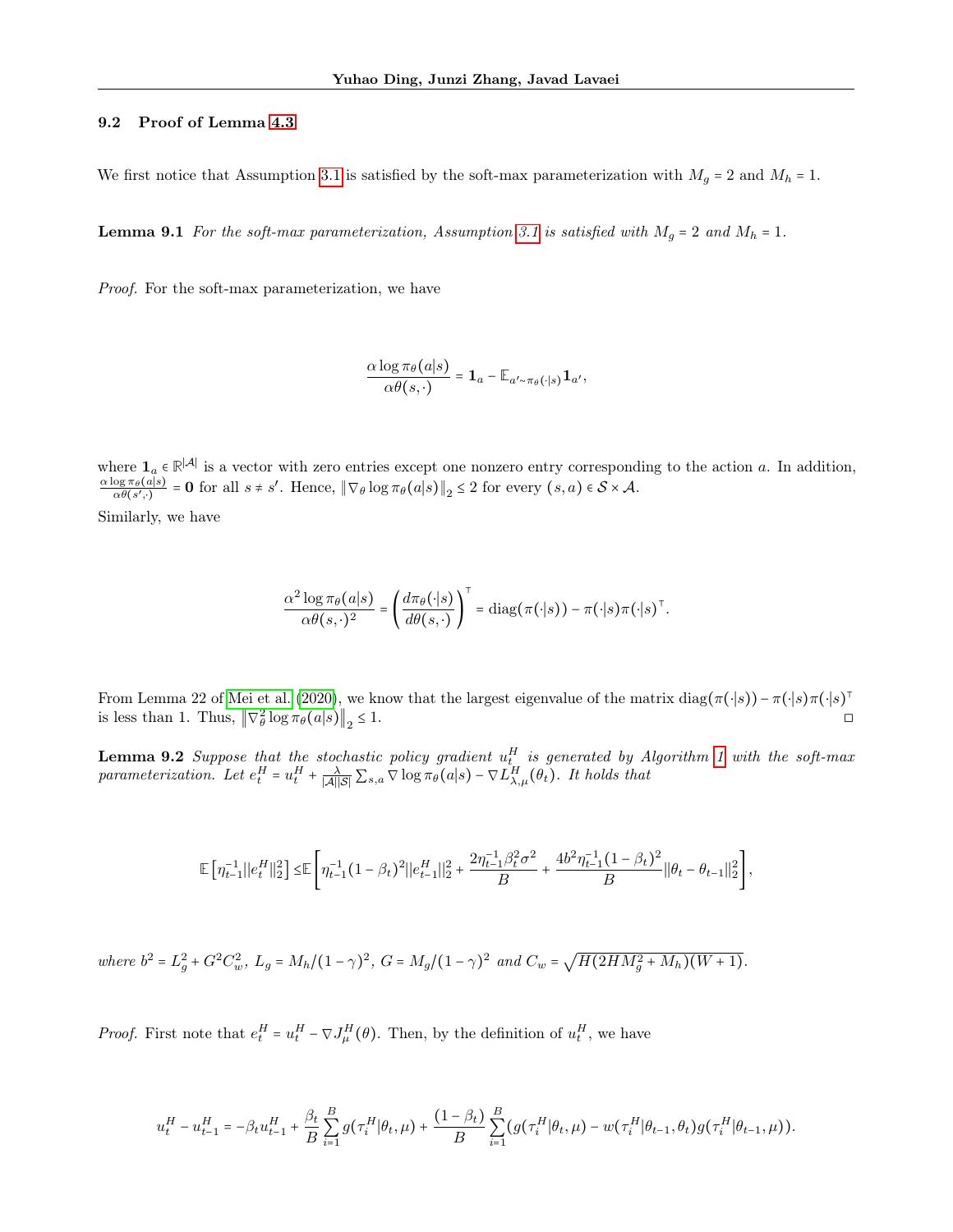As a result,

$$
\begin{split} \mathbb{E}\left[\eta_{t-1}^{-1}\|e_{t}^{H}\|_{2}^{2}\right] & = \mathbb{E}\left[\eta_{t-1}^{-1}\|\nabla J_{\rho}^{H}(\theta_{t-1})-u_{t-1}+\nabla J_{\rho}^{H}(\theta_{t})-\nabla J_{\rho}^{H}(\theta_{t-1})-(u_{t}^{H}-u_{t-1})\|_{2}^{2}\right] \\ & = \mathbb{E}\left[\eta_{t-1}^{-1}\|\|\nabla J_{\rho}^{H}(\theta_{t-1})-u_{t-1}+\nabla J_{\rho}^{H}(\theta_{t})-\nabla J_{\rho}^{H}(\theta_{t-1})\\ & +\beta_{t}u_{t-1}-\frac{\beta_{t}}{B}\sum_{i=1}^{B}g(\tau_{i}^{H}|\theta_{t},\mu)-\frac{(1-\beta_{t})}{B}\sum_{i=1}^{B}(g(\tau_{i}^{H}|\theta_{t},\mu)-w(\tau_{i}^{H}|\theta_{t-1},\theta_{t})g(\tau_{i}^{H}|\theta_{t-1},\mu)))\|_{2}^{2}\right] \\ =& \mathbb{E}\left[\eta_{t-1}^{-1}\|(1-\beta_{t})(\nabla J_{\rho}^{H}(\theta_{t-1})-u_{t-1})+\beta_{t}(\nabla J_{\rho}^{H}(\theta_{t})-\frac{1}{B}\sum_{i=1}^{B}g(\tau_{i}^{H}|\theta_{t},\mu))\\ &-\frac{(1-\beta_{t})}{B}\sum_{i=1}^{B}(g(\tau_{i}^{H}|\theta_{t},\mu)-w(\tau_{i}^{H}|\theta_{t-1},\theta_{t})g(\tau_{i}^{H}|\theta_{t-1},\mu))-(\nabla J_{\rho}^{H}(\theta_{t})-\nabla J_{\rho}^{H}(\theta_{t-1}))\|_{2}^{2}\right] \\ =& \eta_{t-1}^{-1}(1-\beta_{t})^{2}\mathbb{E}\left[\|\nabla J_{\rho}^{H}(\theta_{t-1})-u_{t-1}\|_{2}^{2}\right]+\eta_{t-1}^{-1}\mathbb{E}\left[\|\beta_{t}(\nabla J_{\rho}^{H}(\theta_{t})-\frac{1}{B}\sum_{i=1}^{B}g(\tau_{i}^{H}|\theta_{t},\mu))\\ &-\frac{(1-\beta_{t})}{B}\sum_{i=1}^{B}(g(\tau_{
$$

where the fourth equality is due to  $\mathbb{E}_{\tau_i^H}[g(\tau_i^H | \theta_t, \mu)] = \nabla J_{\rho}^H(\theta_t)$  and  $\mathbb{E}_{\tau_i^H}[g(\tau_i^H | \theta_t, \mu)$   $w(\tau_i^H|\theta_{t-1},\theta_t)g(\tau_i^H|\theta_{t-1},\mu) = \nabla J_{\rho}^H(\theta_t) - \nabla J_{\rho}^H(\theta_{t-1}),$  the first inequality follows from Young's inequality, the second inequality holds by  $\mathbb{E} \left\| \frac{1}{B} \sum_{i=1}^{B} \xi_i - \mathbb{E}[\xi_i] \right\|_2^2 = \frac{1}{B} \mathbb{E} \left\| \xi_i - \mathbb{E}[\xi_i] \right\|_2^2$  for the i.i.d. samples of  $\{\xi_i\}_{i=1}^B$ , and the last inequality is due to the bounded variance of stochastic policy gradient under the soft-max parameterization and  $\mathbb{E}||\xi - \mathbb{E}[\xi]||_2^2 \le \mathbb{E}||\xi||_2^2$ .

In addition,

$$
\mathbb{E}\left[\left\|g\left(\tau_{i}^{H}|\theta_{t},\mu\right)-w\left(\tau_{i}^{H}|\theta_{t-1},\theta_{t}\right)g\left(\tau_{i}^{H}|\theta_{t-1},\mu\right)\right\|_{2}^{2}\right] \n= \mathbb{E}\left[\left\|g\left(\tau_{i}^{H}|\theta_{t},\mu\right)-g\left(\tau_{i}^{H}|\theta_{t-1},\mu\right)+g\left(\tau_{i}^{H}|\theta_{t-1},\mu\right)-w\left(\tau_{i}^{H}|\theta_{t-1},\theta_{t}\right)g\left(\tau_{i}^{H}|\theta_{t-1},\mu\right)\right\|_{2}^{2}\right] \n\leq 2\mathbb{E}\left[\left\|g\left(\tau_{i}^{H}|\theta_{t},\mu\right)-g\left(\tau_{i}^{H}|\theta_{t-1},\mu\right)\right\|_{2}^{2}+2\mathbb{E}[\left\|g\left(\tau_{i}^{H}|\theta_{t-1},\mu\right)-w\left(\tau_{i}^{H}|\theta_{t-1},\theta_{t}\right)g\left(\tau_{i}^{H}|\theta_{t-1},\mu\right)\right\|_{2}^{2}\right] \n\leq 2L_{g}^{2}\mathbb{E}\left[\left\|\theta_{t}-\theta_{t-1}\right)\right\|_{2}^{2}\right]+2G^{2}\mathbb{E}\left[\left\|1-w\left(\tau_{i}^{H}|\theta_{t-1},\theta_{t}\right)\right\|_{2}^{2}\right] \n\leq 2L_{g}^{2}\mathbb{E}\left[\left\|\theta_{t}-\theta_{t-1}\right)\right\|_{2}^{2}\right]+2G^{2}\text{Var}\left(w\left(\tau_{i}^{H}|\theta_{t-1},\theta_{t}\right)\right) \n\leq 2(L_{g}^{2}+G^{2}C_{w}^{2})\mathbb{E}\left[\left\|\theta_{t}-\theta_{t-1}\right)\right\|_{2}^{2}\right],
$$

where the second inequality follows from Lemma [3.2,](#page-3-4) and the third inequality is due to Proposition [8.1,](#page-12-1) and the last inequality holds by Proposition [8.2.](#page-12-2) By selecting  $b^2 = L_g^2 + G^2 C_w^2$ , we have

$$
\mathbb{E}\Big[\eta_{t-1}^{-1}\big\|e_t^H\big\|_2^2\Big]\leq\mathbb{E}\Bigg[\eta_{t-1}^{-1}\big(1-\beta_t\big)^2\big\|e_{t-1}^H\big\|_2^2+\frac{2\eta_{t-1}^{-1}\beta_t^2\sigma^2}{B}+\frac{4b^2\eta_{t-1}^{-1}\big(1-\beta_t\big)^2}{B}\big\|\theta_t-\theta_{t-1}\big\|_2^2\Bigg],
$$

which completes the proof. □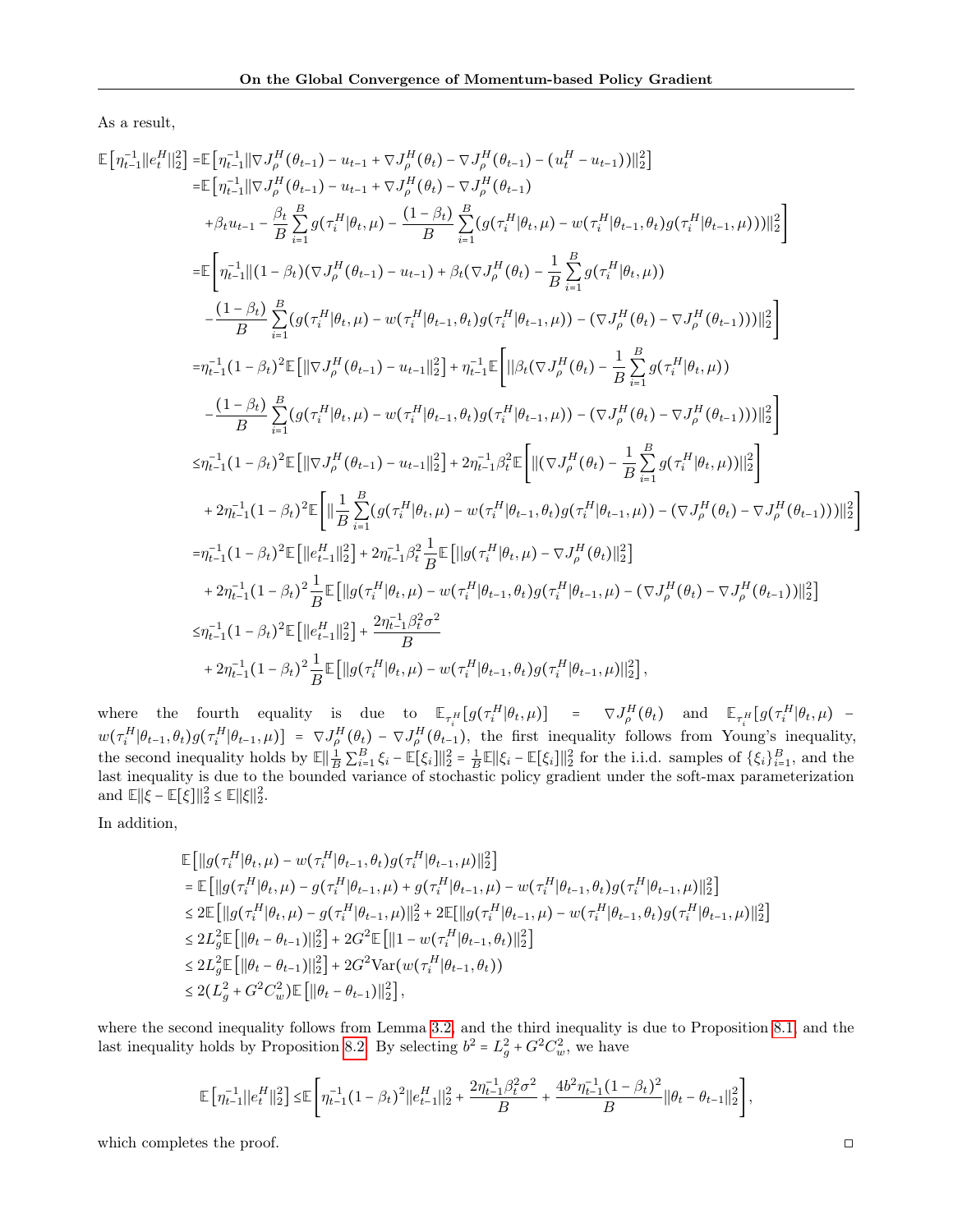#### 9.2.1 Proof of Lemma [4.3](#page-5-1)

*Proof.* From Proposition [3.2,](#page-3-4) we know that  $J_{\mu}(\theta)$  is L-smooth. Since  $\|\nabla^2 \log \pi_{\theta}(a|s)\|_2 \leq 1$  for the soft-max parameterization, it holds that  $L_{\lambda,\mu}(\theta)$  is  $L_{\lambda}$ -smooth, where  $L_{\lambda} = L + \lambda$ .

Due to  $m \ge (2L_\lambda k)^3$ , we have  $\eta_t \le \eta_0 = \frac{k}{m^{1/3}} \le \frac{1}{2L_\lambda}$ . Since  $\eta_t \le \frac{1}{2L_\lambda}$ , we obtain that  $\beta_{t+1} = c\eta_t^2 \le \frac{c\eta_t}{2L_\lambda}$  $\frac{c\eta_t}{2L_\lambda} \leq \frac{ck}{2L_\lambda m^{1/3}} \leq 1.$ Now, it results from Lemma [9.2](#page-14-2) that

$$
\mathbb{E}\left[\eta_t^{-1}||e_{t+1}^H||_2^2 - \eta_{t-1}^{-1}||e_t^H||_2^2\right] \n\leq \mathbb{E}\left[\left(\eta_t^{-1}(1-\beta_{t+1})^2 - \eta_{t-1}^{-1}\right)||e_t^H||_2^2 + \frac{2\eta_t^{-1}\beta_{t+1}^2\sigma^2}{B} + \frac{4b^2\eta_t^{-1}(1-\beta_{t+1})^2}{B}||\theta_{t+1} - \theta_t||_2^2\right] \n\leq \mathbb{E}\left[\left(\eta_t^{-1}(1-\beta_{t+1}) - \eta_{t-1}^{-1}\right)||e_t^H||_2^2 + \frac{2\eta_t^{-1}\beta_{t+1}^2\sigma^2}{B} + \frac{4b^2\eta_t^{-1}}{B}||\theta_{t+1} - \theta_t||_2^2\right],
$$

where the last inequality holds by  $0 < \beta_{t+1} \leq 1$ . Since the function  $x^{1/3}$  is concave, we have  $(x+y)^{1/3} \leq x^{1/3} + y^{1/3} \leq x^{1/3} + y^{1/3} \leq x^{1/3} + y^{1/3} \leq x^{1/3} + y^{1/3} \leq x^{1/3} + y^{1/3} \leq x^{1/3} + y^{1/3} \leq x^{1/3} + y^{1/3$ Then, we have

$$
\eta_t^{-1} - \eta_{t-1}^{-1} = \frac{1}{k} \left( (m+t)^{1/3} - (m+t-1)^{1/3} \right) \le \frac{1}{3k(m+t-1)^{2/3}}
$$

$$
\le \frac{1}{3k(m/2+t)^{2/3}} \le \frac{2^{2/3}}{3k^3} \eta_t^2 \le \frac{2^{2/3}}{6k^3L} \eta_t \le \frac{1}{3k^3L} \eta_t,
$$

where the second inequality holds by  $m \geq 2$ , and the forth inequality uses the property  $0 < \eta_t \leq \frac{1}{2L_\lambda}$ . Then, it holds that

$$
(\eta_t^{-1}(1-\beta_{t+1})-\eta_{t-1}^{-1})||e_t^H||_2^2 = \left(\frac{1}{3k^3L}-c\right)\eta_t ||e_t^H||_2^2 = -96b^2\eta_t ||e_t^H||_2^2
$$

where the last equality is based on the relation  $c = \frac{1}{3k^3 L_{\lambda}} + 96b^2$ . Combining the above results yields that

$$
\mathbb{E}[\eta_t^{-1}||e_{t+1}^H||_2^2 - \eta_{t-1}^{-1}||e_t^H||_2^2] \le \mathbb{E}\left[-96b^2\eta_t||e_t^H||_2^2 + \frac{2\eta_t^{-1}\beta_{t+1}^2\sigma^2}{B} + \frac{4b^2\eta_t^{-1}}{B}||\theta_{t+1} - \theta_t||_2^2\right].
$$
\n(12)

<span id="page-16-0"></span>,

To streamline the presentation, we denote  $u_{t,\lambda}^H \coloneqq \frac{1}{\eta_t}(\theta_{t+1} - \theta_t)$ . By summing up the above inequality and dividing the both sides by  $96b^2$ , we obtain

$$
\frac{1}{96b^2} \left( \mathbb{E} \left[ \frac{\left\| e_{T+1}^H \right\|_2^2}{\eta_T} - \frac{\left\| e_1^H \right\|_2^2}{\eta_0} \right] \right) \le \sum_{t=1}^T \mathbb{E} \left[ \frac{c^2 \eta_t^3 \sigma^2}{48b^2 B} - \eta_t \left\| e_t^H \right\|_2^2 + \frac{\eta_t}{24B} \left\| u_{t,\lambda}^H \right\|_2^2 \right] \tag{13}
$$

For  $\eta_t \left\| u_{t,\lambda}^H \right\|_2^2$  $\frac{2}{2}$ , it follows from Lemma [8.3](#page-12-3) that

$$
\frac{\eta_t}{4} \left\| u_{t,\lambda}^H \right\|_2^2 \leq L_{\lambda,\mu}^H(\theta_{t+1}) - L_{\lambda,\mu}^H(\theta_t) + \frac{\eta_t}{2} \left\| e_t^H \right\|^2.
$$

Then, it holds that

$$
\frac{1}{96b^{2}} \left( \mathbb{E} \left[ \frac{\left\| e_{T+1}^{H} \right\|_{2}^{2}}{\eta_{T}} - \frac{\left\| e_{1}^{H} \right\|_{2}^{2}}{\eta_{0}} \right] \right) \leq \sum_{\tau=1}^{T} \mathbb{E} \left[ \frac{c^{2} \eta_{t}^{3} \sigma^{2}}{48b^{2} B} - \frac{(12B - 1)\eta_{t}}{12B} \left\| e_{t}^{H} \right\|_{2}^{2} + \frac{1}{6B} \left( L_{\lambda,\mu}^{H}(\theta_{t+1}) - L_{\lambda,\mu}^{H}(\theta_{t}) \right) \right] \n\leq \sum_{t=1}^{T} \left( \frac{c^{2} \eta_{t}^{3} \sigma^{2}}{48b^{2} B} - \mathbb{E} \left[ \frac{11 \eta_{t}}{12} \left\| e_{t}^{H} \right\|_{2}^{2} \right] \right) + \frac{1}{6B} \left( L_{\lambda,\mu}^{H}(\theta^{*}) - L_{\lambda,\mu}^{H}(\theta_{1}) \right) \n\leq \frac{c^{2} \sigma^{2} k^{3}}{48b^{2} B} \sum_{t=1}^{T} \frac{1}{m+t} - \sum_{t=1}^{T} \mathbb{E} \left[ \frac{11 \eta_{t}}{12} \left\| e_{t}^{H} \right\|_{2}^{2} \right] + \frac{1}{6B} \left( L_{\lambda,\mu}^{H}(\theta^{*}) - L_{\lambda,\mu}^{H}(\theta_{1}) \right) \n\leq \frac{c^{2} \sigma^{2} k^{3}}{48b^{2} B} \sum_{t=1}^{T} \frac{1}{2+t} - \sum_{t=1}^{T} \mathbb{E} \left[ \frac{11 \eta_{t}}{12} \left\| e_{t}^{H} \right\|_{2}^{2} \right] + \frac{1}{6B} \left( L_{\lambda,\mu}^{H}(\theta^{*}) - L_{\lambda,\mu}^{H}(\theta_{1}) \right) \n\leq \frac{c^{2} \sigma^{2} k^{3} \ln(T+2)}{48b^{2} B} - \sum_{t=1}^{T} \mathbb{E} \left[ \frac{11 \eta_{t}}{12} \left
$$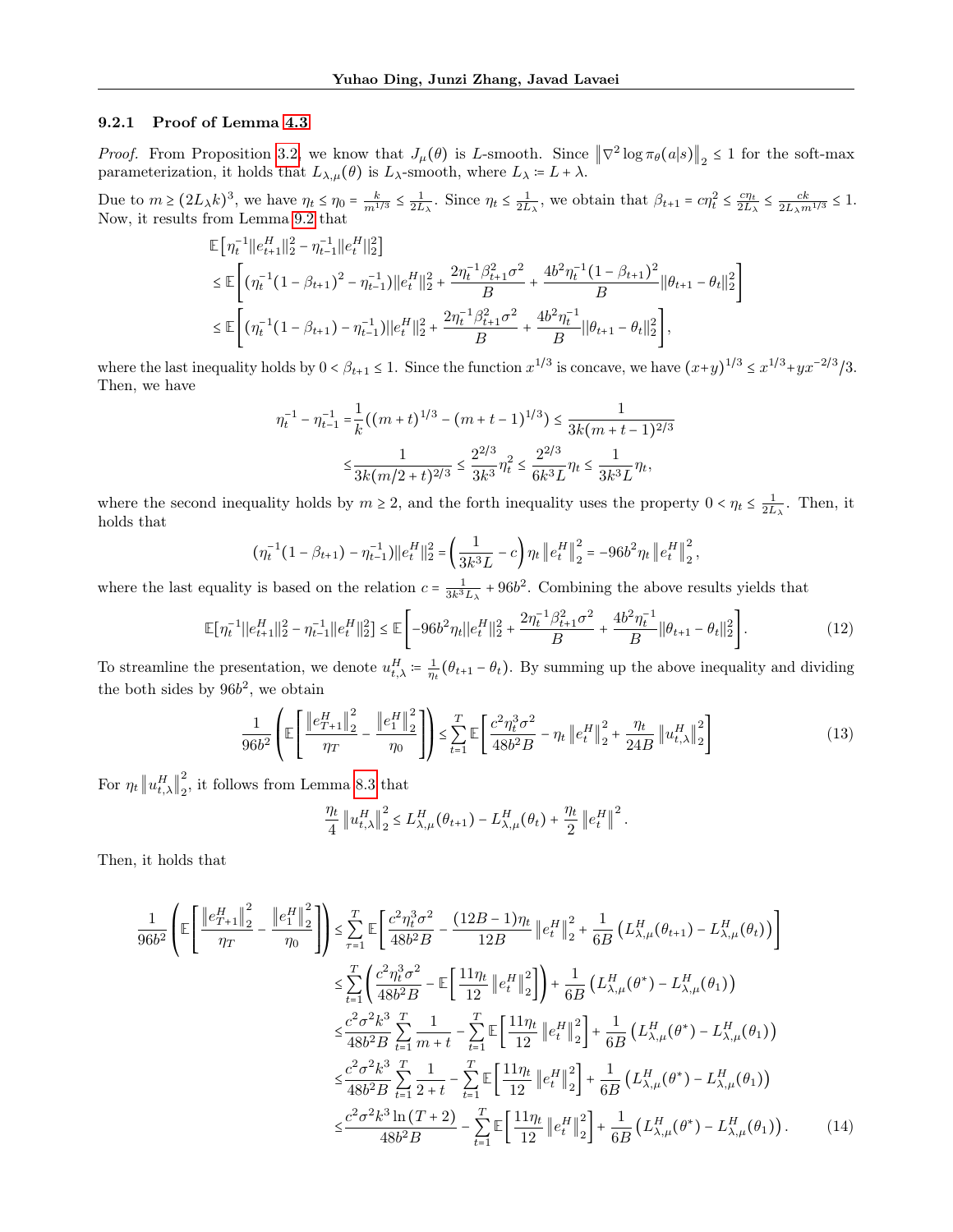By rearranging the above inequality, we have

$$
\sum_{t=1}^{T} \mathbb{E} \left[ \frac{11 \eta_t}{12} \left\| e_t^H \right\|_2^2 \right] \leq \frac{c^2 \sigma^2 k^3 \ln(T+2)}{48b^2 B} + \frac{1}{96b^2 \eta_0} \mathbb{E} \left[ \left\| e_1^H \right\|_2^2 \right] + \frac{1}{6B} \left( L_{\lambda,\mu}^H(\theta^*) - L_{\lambda,\mu}^H(\theta_1) \right) \n\leq \frac{1}{B} \left( \frac{c^2 \sigma^2 k^3 \ln(T+2)}{48b^2} + \frac{m^{1/3} \sigma^2}{96b^2 k} + \frac{1}{6} \left( L_{\lambda,\mu}^H(\theta^*) - L_{\lambda,\mu}^H(\theta_1) \right) \right).
$$

Multiplying both sides by  $\frac{12}{11}$  yields that

$$
\sum_{t=1}^T \mathbb{E}\left[\eta_t \left\| e_t^H \right\|_2^2 \right] \leq \frac{1}{B} \left( \frac{c^2 \sigma^2 k^3 \ln(T+2)}{44b^2} + \frac{m^{1/3} \sigma^2}{88b^2 k} + \frac{1}{22} \left( L_{\lambda,\mu}^H(\theta^*) - L_{\lambda,\mu}^H(\theta_1) \right) \right).
$$

To bound  $\sum_{t=1}^{T} \mathbb{E}\left[\eta_t \left\|u_{t,\lambda}^H\right\|_2^2\right]$ <sup>2</sup>/<sub>2</sub>, we define a Lyapunov function  $\Phi_t(\theta_t) = L_{\lambda,\mu}^H(\theta_t) - \frac{1}{192b^2\eta_{t-1}} \left\| e_t^H \right\|_2^2$  $\frac{2}{2}$  for all  $t \ge 1$ . Then,

$$
\begin{split} \mathbb{E}[\Phi_{t+1} - \Phi_t] = & \mathbb{E}\left[L_{\lambda,\mu}^H(\theta_{t+1}) - L_{\lambda,\mu}^H(\theta_t) - \frac{1}{192b^2\eta_t} \left\|e_{t+1}^H\right\|_2^2 + \frac{1}{192b^2\eta_{t-1}} \left\|e_t^H\right\|_2^2\right] \\ \geq & \mathbb{E}\left[-\frac{\eta_t}{2}\left\|e_t^H\right\|_2^2 + \frac{\eta_t}{4}\left\|u_{t,\lambda}^H\right\|_2^2 - \frac{1}{192b^2\eta_t}\left\|e_{t+1}^H\right\|_2^2 + \frac{1}{192b^2\eta_{t-1}} \left\|e_t^H\right\|_2^2\right] \\ \geq & \mathbb{E}\left[\frac{\eta_t}{4}\left\|u_{t,\lambda}^H\right\|_2^2 - \frac{\beta_t^2\sigma^2}{96b^2B\eta_t} - \frac{\eta_t}{48B}\left\|u_{t,\lambda}^H\right\|^2\right] \\ \geq & \mathbb{E}\left[\frac{11\eta_t}{48}\left\|u_{t,\lambda}^H\right\|_2^2 - \frac{c^2\eta_t^3\sigma^2}{96b^2B}\right], \end{split}
$$

where the first inequality holds by Lemma [8.3](#page-12-3) and the second inequality holds due to [\(12\)](#page-16-0). Summing the above inequality over  $t$  from 1 to  $T$ , we obtain

$$
\sum_{t=1}^{T} \mathbb{E} \left[ \eta_{t} \left\| u_{t,\lambda}^{H} \right\|_{2}^{2} \right] \leq \mathbb{E} \left[ \frac{48}{11} (\Phi_{T+1} - \Phi_{1}) + \sum_{t=1}^{T} \frac{c^{2} \eta_{t}^{3} \sigma^{2}}{22b^{2} B} \right]
$$
\n
$$
\leq \mathbb{E} \left[ \frac{48}{11} \left( L_{\lambda,\mu}^{H} (\theta^{*}) - L_{\lambda,\mu}^{H} (\theta_{1}) \right) + \frac{1}{44b^{2} \eta_{0}} \mathbb{E} || e_{1}^{H} ||_{2}^{2} + \frac{c^{2} \sigma^{2} k^{3}}{22b^{2} B} \sum_{t=1}^{T} \frac{1}{m+t} \right]
$$
\n
$$
\leq \mathbb{E} \left[ \frac{48}{11} \left( L_{\lambda,\mu}^{H} (\theta^{*}) - L_{\lambda,\mu}^{H} (\theta_{1}) \right) + \frac{1}{44b^{2} \eta_{0}} \mathbb{E} || e_{1}^{H} ||_{2}^{2} + \frac{c^{2} \sigma^{2} k^{3}}{22b^{2} B} \sum_{t=1}^{T} \frac{1}{2+t} \right]
$$
\n
$$
\leq \mathbb{E} \left[ \frac{48}{11} \left( L_{\lambda,\mu}^{H} (\theta^{*}) - L_{\lambda,\mu}^{H} (\theta_{1}) \right) + \frac{\sigma^{2} m^{1/3}}{44b^{2} k B} + \frac{c^{2} \sigma^{2} k^{3}}{22b^{2} B} \ln (2+T) \right]
$$
\n
$$
\leq \Gamma_{2} + \frac{\Gamma_{3}}{B},
$$

where  $\Gamma_2 = \frac{48}{11} \left( L_{\lambda,\mu}^H(\theta^*) - L_{\lambda,\mu}^H(\theta_1) \right)$  and  $\Gamma_3 = \left( \frac{\sigma^2 m^{1/3}}{44b^2k} + \frac{c^2 \sigma^2 k^3}{22b^2} \right)$  $\frac{2\sigma^2 k^3}{22b^2}$  ln  $(2+T)$ ). Finally, by the triangle inequality, we have

$$
\sum_{t=1}^{T} \mathbb{E} \left[ \eta_t \left\| \nabla L_{\lambda,\mu}^H(\theta_t) \right\|_2^2 \right] \leq \sum_{t=1}^{T} \mathbb{E} \left[ \eta_t \left\| u_{t,\lambda}^H \right\|_2^2 \right] + \sum_{t=1}^{T} \mathbb{E} \left[ \eta_t \left\| e_t^H \right\|_2^2 \right] \leq \Gamma_2 + \frac{\Gamma_1 + \Gamma_3}{B}.
$$

This completes the proof. □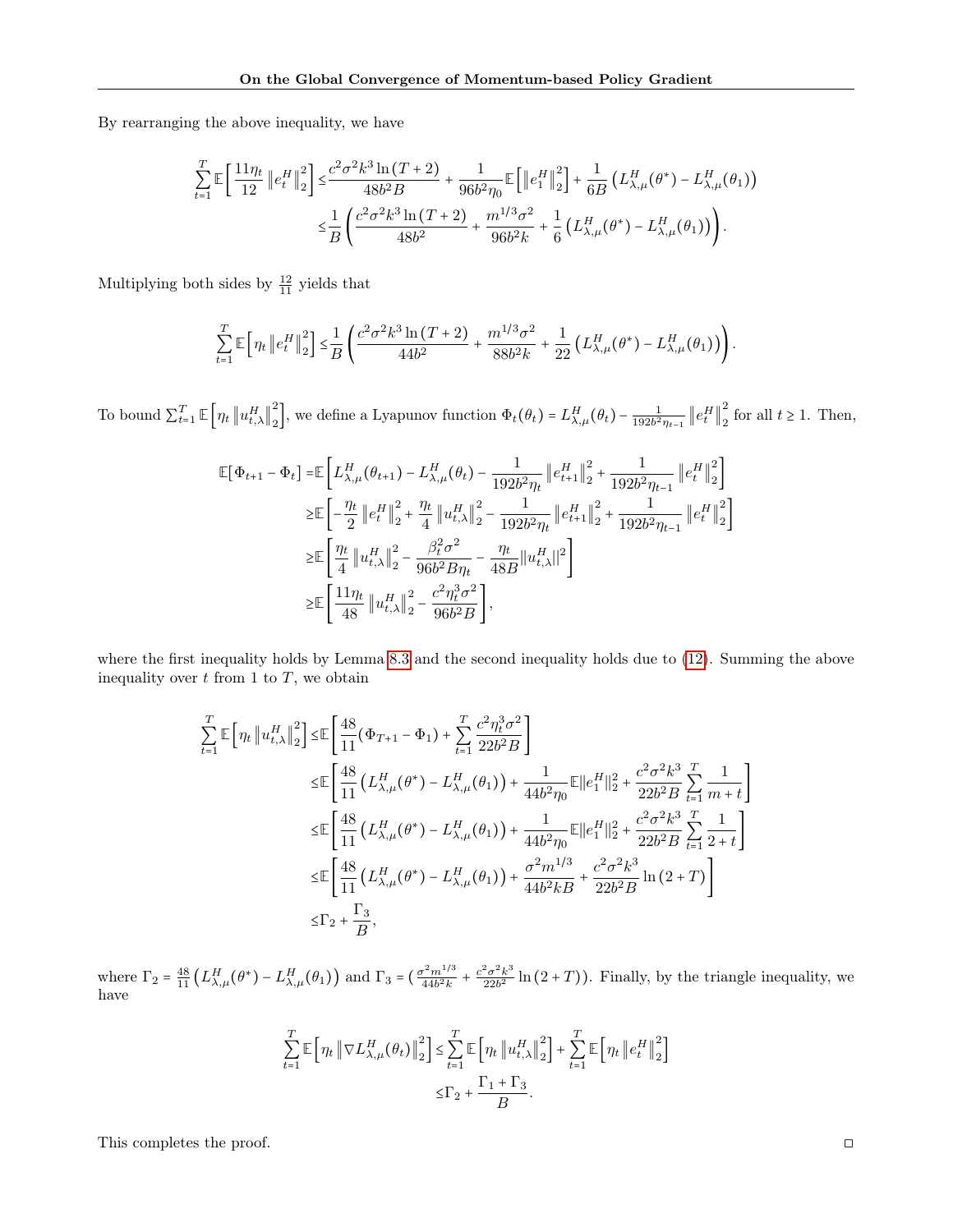#### <span id="page-18-0"></span>9.3 Proof of Theorem [4.4](#page-6-1)

Proof. From Proposition [3.2,](#page-3-4) we have

$$
\sum_{t=1}^{T} \eta_t \mathbb{E} \left[ \left\| \nabla L_{\lambda,\mu}(\theta_t) \right\|_2^2 \right] = \sum_{t=1}^{T} \eta_t \mathbb{E} \left[ \left\| \nabla L_{\lambda,\mu}^H(\theta_t) \right\|_2^2 + \left\| \nabla L_{\lambda,\mu}^H(\theta_t) - \nabla L_{\lambda,\mu}(\theta_t) \right\|_2^2 \right]
$$
\n
$$
\leq \sum_{t=1}^{T} \eta_t \mathbb{E} \left[ \left\| \nabla L_{\lambda,\mu}^H(\theta_t) \right\|_2^2 + \left\| \nabla J_{\mu}^H(\theta_t) - \nabla J_{\mu}(\theta_t) \right\|_2^2 \right]
$$
\n
$$
\leq \sum_{t=1}^{T} \eta_t \mathbb{E} \left[ \left\| \nabla L_{\lambda,\mu}^H(\theta_t) \right\|_2^2 \right] + \left( M_g \left( \frac{H+1}{1-\gamma} + \frac{\gamma}{(1-\gamma)^2} \right) \gamma^H \right)^2 \sum_{t=1}^{T} \eta_t.
$$

In light of Lemma [4.2,](#page-5-0) we have

$$
\mathbb{E}\left[\sum_{t=1}^{T}\left(J_{\rho}(\theta^{*})-J_{\rho}(\theta_{t})\right)\right] \leq \left\|\frac{d_{\rho}^{\pi_{\theta^{*}}}}{\mu}\right\|_{\infty}^{2} \frac{64|\mathcal{S}|^{2}|\mathcal{A}|^{2}\sum_{t=1}^{T}\eta_{t}\mathbb{E}[\|\nabla L_{\lambda,\mu}(\theta_{t})\|_{2}^{2}]}{\epsilon^{2}\eta_{T}(1-\gamma)^{3}} + \frac{T\epsilon}{2}
$$
\n
$$
\leq \left\|\frac{d_{\rho}^{\pi_{\theta^{*}}}}{\mu}\right\|_{\infty}^{2} \frac{64|\mathcal{S}|^{2}|\mathcal{A}|^{2}\sum_{t=1}^{T}\eta_{t}\mathbb{E}[\|\nabla L_{\lambda,\mu}^{H}(\theta_{t})\|_{2}^{2}]}{\epsilon^{2}\eta_{T}(1-\gamma)^{3}} + \frac{T\epsilon}{2}
$$
\n
$$
+ \left\|\frac{d_{\rho}^{\pi_{\theta^{*}}}}{\mu}\right\|_{\infty}^{2} \frac{64|\mathcal{S}|^{2}|\mathcal{A}|^{2}\sum_{t=1}^{T}\eta_{t}\left(M_{g}\left(\frac{H+1}{1-\gamma}+\frac{\gamma}{(1-\gamma)^{2}}\right)\gamma^{H}\right)^{2}.
$$

By choosing  $\eta_t = \frac{k}{(m+t)^{1/3}}$ , it results from Lemma [4.3](#page-5-1) that

$$
\frac{1}{T}\mathbb{E}\left[\sum_{t=1}^{T}\left(J_{\rho}(\theta^{*})-J_{\rho}(\theta_{t})\right)\right] \leq \left\|\frac{d_{\rho}^{\pi_{\theta^{*}}}}{\mu}\right\|_{\infty}^{2} \frac{64|\mathcal{S}|^{2}|\mathcal{A}|^{2}(m+T)^{1/3}}{\epsilon^{2}k(1-\gamma)^{3}T}\left(\Gamma_{2}+\frac{\Gamma_{1}+\Gamma_{3}}{B}\right)+\frac{\epsilon}{2} + \left\|\frac{d_{\rho}^{\pi_{\theta^{*}}}}{\mu}\right\|_{\infty}^{2} \frac{96|\mathcal{S}|^{2}|\mathcal{A}|^{2}(m+T)}{\epsilon^{2}(1-\gamma)^{3}T}\left(M_{g}\left(\frac{H+1}{1-\gamma}+\frac{\gamma}{(1-\gamma)^{2}}\right)\gamma^{H}\right)^{2}.
$$

Notice that, in order to guarantee

$$
\left\| \frac{d_{\rho}^{\pi_{\theta^*}}}{\mu} \right\|_{\infty}^2 \frac{96|\mathcal{S}|^2|\mathcal{A}|^2(m+T)}{\epsilon^2 (1-\gamma)^3 T} \left( M_g \left( \frac{H+1}{1-\gamma} + \frac{\gamma}{(1-\gamma)^2} \right) \gamma^H \right)^2 \le \frac{\epsilon}{4},
$$

it suffices to have

$$
H = \mathcal{O}\left(\log_{\gamma}\left(\frac{(1-\gamma)\epsilon}{|\mathcal{S}||\mathcal{A}| \left\|\frac{d_{\rho}^{\pi_{\theta^*}}}{\mu}\right\|_{\infty}}\right)\right).
$$

Recall that  $\Gamma_1 = \frac{c^2 \sigma^2 k^3 \ln(T+2)}{44b^2} + \frac{m^{1/3} \sigma^2}{88b^2 k}$  $\frac{n^{1/3}\sigma^2}{88b^2k}$  +  $\frac{1}{22}$   $\left( L_{\lambda,\mu}^H(\theta^*) - L_{\lambda,\mu}^H(\theta_1) \right)$ ,  $\Gamma_2 = \frac{48}{11} \left( L_{\lambda,\mu}^H(\theta^*) - L_{\lambda,\mu}^H(\theta_1) \right)$  and  $\Gamma_3 = \left( \frac{\sigma^2 m^{1/3}}{44b^2k} + \frac{\sigma^2}{44b^2k} \right)$  $c^2\sigma^2k^3$  $\frac{2\sigma^2 k^{\circ}}{22b^2}$  ln  $(2+T)$ ). By only considering the dependencies on the parameters  $c, \sigma, b, \lambda$  and m, we have

$$
\Gamma_2 + \frac{\Gamma_1 + \Gamma_3}{B} = \widetilde{\mathcal{O}} \left( \frac{c^2 \sigma^2}{b^2} + \frac{m^{1/3} \sigma^2}{b^2} + \frac{\sigma^2 m^{1/3}}{b^2} + \frac{c^2 \sigma^2}{b^2} + L_{\lambda,\mu}^H(\theta^*) - L_{\lambda,\mu}^H(\theta_1) \right)
$$
  

$$
= \widetilde{\mathcal{O}} \left( \frac{\sigma^2}{b^2} \left( c^2 + m^{1/3} \right) + L_{\lambda,\mu}^H(\theta^*) - L_{\lambda,\mu}^H(\theta_1) \right). \tag{15}
$$

<span id="page-18-1"></span>.

In addition, by the definitions  $b^2 = L_g^2 + G^2 C_w^2$ ,  $L_g = M_h/(1-\gamma)^2$ ,  $G = M_g/(1-\gamma)^2$ ,  $C_w = \sqrt{H(2HM_g^2 + M_h)(W+1)}$ ,  $c = \frac{1}{3k^3L_{\lambda}} + 96b^2$ ,  $m = \max\{2, (2L_{\lambda}k)^3, (\frac{ck}{2L_{\lambda}})^3\}$ , and  $\lambda = \frac{\epsilon(1-\gamma)}{\|\mathbf{d}_{\rho}^{\pi_{\rho}\mathbf{e}*\}}$  $4\left\Vert \frac{d_{\rho}^{\pi}\theta^*}{\mu}\right\Vert_{\infty}$ , we know that

$$
b^2 = \mathcal{O}\left(\frac{1+W}{(1-\gamma)^4}\right), \ \sigma^2 = \mathcal{O}\left(\frac{1}{(1-\gamma)^4}\right), \ c = \mathcal{O}\left(\frac{1+W}{(1-\gamma)^4}\right), \ m^{1/3} = \mathcal{O}\left(\frac{\epsilon(1-\gamma)}{\left\|\frac{d_{\rho}^{\pi_{\theta^*}}}{\mu}\right\|_{\infty}} + \frac{1}{(1-\gamma)^3} + \frac{W}{1-\gamma}\right)
$$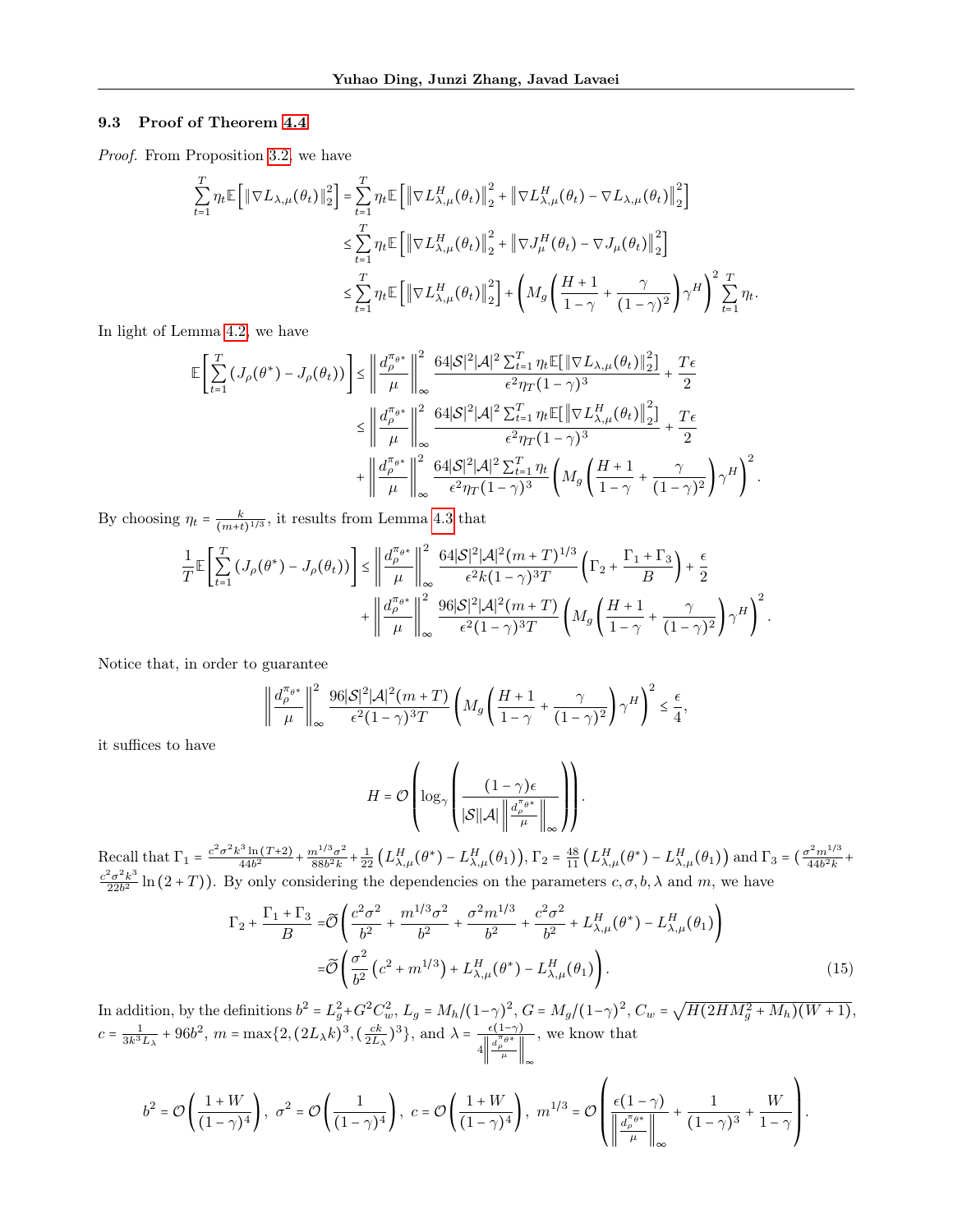In addition,

$$
L_{\lambda,\mu}^H(\theta^*) - L_{\lambda,\mu}^H(\theta_1) \leq \mathcal{O}\left(\frac{1}{1-\gamma} + \frac{\epsilon(1-\gamma)}{\left\|\frac{d_{\rho}^{\pi_{\theta^*}}}{\mu}\right\|_{\infty}}\right).
$$

Substituting the above results into [\(15\)](#page-18-1) gives rise to

$$
\Gamma_2 + \frac{\Gamma_1 + \Gamma_3}{B} = \widetilde{\mathcal{O}} \left( \frac{1 + W}{(1 - \gamma)^8} + \frac{\epsilon (1 + W)(1 - \gamma)}{\left\| \frac{d_{\rho}^{\pi_{\theta^*}}}{\mu} \right\|_{\infty}} \right)
$$

.

Thus, we obtain

$$
\frac{1}{T}\mathbb{E}\left[\sum_{t=1}^{T}\left(J_{\rho}(\theta^{*})-J_{\rho}(\theta_{t})\right)\right]
$$
\n
$$
\leq \widetilde{\mathcal{O}}\left(\left\|\frac{d_{\rho}^{\pi_{\theta^{*}}}}{\mu}\right\|_{\infty}^{2}\frac{|S|^{2}|\mathcal{A}|^{2}(m+T)^{1/3}(1+W)}{\epsilon^{2}(1-\gamma)^{11}T}\right)+\frac{3\epsilon}{4}
$$
\n
$$
\leq \left\|\frac{d_{\rho}^{\pi_{\theta^{*}}}}{\mu}\right\|_{\infty}^{2}|S|^{2}|\mathcal{A}|^{2}(1+W)\cdot\widetilde{\mathcal{O}}\left(\frac{m^{1/3}}{\epsilon^{2}(1-\gamma)^{11}T}+\frac{1}{\epsilon^{2}(1-\gamma)^{11}T^{2/3}}\right)+\frac{3\epsilon}{4}.
$$
\nSince  $m^{1/3} = \mathcal{O}\left(\frac{\epsilon(1-\gamma)}{\left\|\frac{d_{\rho}^{\pi_{\theta^{*}}}}{\mu}\right\|_{\infty}}+\frac{1}{(1-\gamma)^{3}}+\frac{W}{1-\gamma}\right)$ , one can write\n
$$
\frac{1}{T}\mathbb{E}\left[\sum_{t=1}^{T}\left(J_{\rho}(\theta^{*})-J_{\rho}(\theta_{t})\right)\right]
$$
\n
$$
\leq \left\|\frac{d_{\rho}^{\pi_{\theta^{*}}}}{\mu}\right\|_{\infty}^{2}|S|^{2}|\mathcal{A}|^{2}(1+W)\cdot\widetilde{\mathcal{O}}\left(\frac{1}{\epsilon^{2}(1-\gamma)^{14}T}+\frac{W}{\epsilon^{2}(1-\gamma)^{12}T}+\frac{1}{\epsilon^{2}(1-\gamma)^{11}T^{2/3}}\right)+\frac{3\epsilon}{4}.
$$

Finally, to guarantee  $\frac{1}{T} \mathbb{E} \left[ \sum_{t=1}^T (J_\rho(\theta^*) - J_\rho(\theta_t)) \right] \leq \epsilon$ , it suffices to have

$$
T = \widetilde{\mathcal{O}}\left(\frac{\left\|\frac{d_{\rho}^{\pi_{\theta}*}}{\mu}\right\|_{\infty}^{3}|\mathcal{S}|^{3}|\mathcal{A}|^{3}(1+W)^{\frac{3}{2}}}{\epsilon^{\frac{9}{2}}(1-\gamma)^{\frac{33}{2}}} + \frac{\left\|\frac{d_{\rho}^{\pi_{\theta}*}}{\mu}\right\|_{\infty}^{2}|\mathcal{S}|^{2}|\mathcal{A}|^{2}(1+W)}{\epsilon^{3}}\cdot\frac{W}{(1-\gamma)^{12}}\right).
$$

This completes the proof.  $\Box$ 

# 10 Proofs of results in Section [4.2](#page-6-5)

## <span id="page-19-0"></span>10.1 Proof of Lemma [4.7](#page-6-0)

Proof. By the performance difference lemma [Kakade and Langford](#page-8-10) [\(2002\)](#page-8-10), we know that

$$
\mathbb{E}_{(s,a)\sim v_{\rho}^{\pi_{\theta*}}}\left[A^{\pi_{\theta_t}}(s,a)\right] = (1-\gamma)\left(J_{\rho}(\theta^*) - J_{\rho}(\theta_t)\right). \tag{16}
$$

In addition, by Assumption [4.6,](#page-6-3) we know that the advantage function is also related to the defined transferred compatible function approximation error that measures the richness of the policy parameterization:

$$
\epsilon_{\text{bias}} \geq \mathbb{E}_{(s,a)\sim v_{\rho}^{\pi_{\theta^*}}} \left[ (A^{\pi_{\theta_t}}(s,a) - (1-\gamma)u_t^{*\top} \nabla \log \pi_{\theta_t}(a|s))^2 \right] \geq \left( \mathbb{E}_{(s,a)\sim v_{\rho}^{\pi_{\theta^*}}}[A^{\pi_{\theta_t}}(s,a) - (1-\gamma)u_t^{*\top} \nabla \log \pi_{\theta_t}(a|s)] \right)^2 \tag{17}
$$

<span id="page-19-2"></span><span id="page-19-1"></span>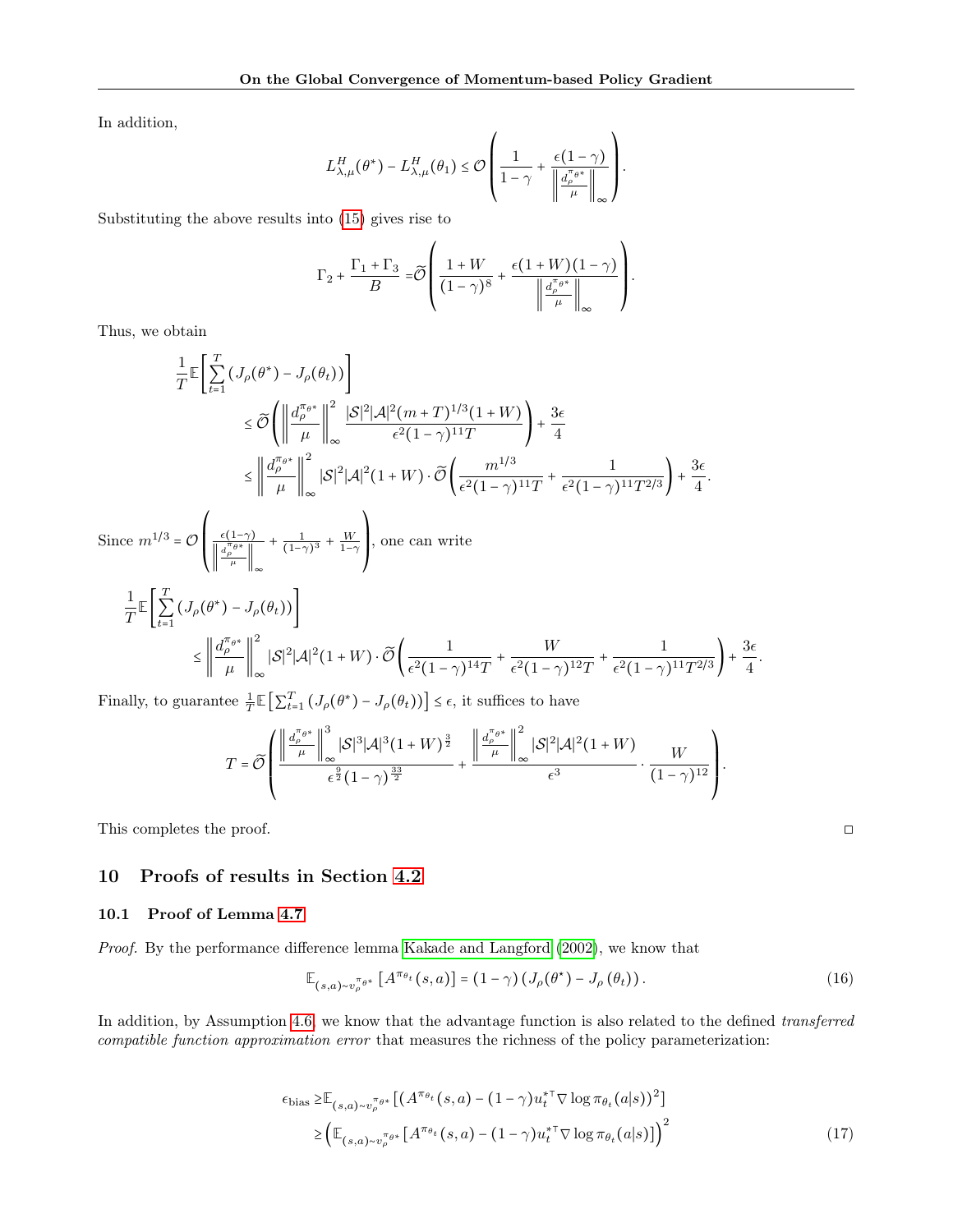where the second inequality uses the Jensen's inequality. Then, by combining [\(16\)](#page-19-1) and [\(17\)](#page-19-2), we have

$$
\sqrt{\epsilon_{\text{bias}}} \geq \mathbb{E}_{(s,a)\sim v_{\rho}^{\pi_{\theta*}}}[A^{\pi_{\theta_t}}(s,a) - (1-\gamma)u_t^{*\top} \nabla \log \pi_{\theta_t}(a|s)]
$$
  
= $(1-\gamma) (J_{\rho}(\theta^*) - J_{\rho}(\theta_t)) - \mathbb{E}_{(s,a)\sim v_{\rho}^{\pi_{\theta*}}}[(1-\gamma)u_t^{*\top} \nabla \log \pi_{\theta_t}(a|s)].$ 

The rearrangement of the above inequality gives

$$
(J_{\rho}(\theta^*) - J_{\rho}(\theta_t)) \leq \frac{1}{(1-\gamma)} \sqrt{\epsilon_{\text{bias}}} + \mathbb{E}_{(s,a)\sim v_{\rho}^{\pi_{\theta^*}}}[u_t^{*\top} \nabla \log \pi_{\theta_t}(a|s)]
$$
  

$$
\leq \frac{1}{(1-\gamma)} \sqrt{\epsilon_{\text{bias}}} + \mathbb{E}_{(s,a)\sim v_{\rho}^{\pi_{\theta^*}}}[\|u_t^*\| \|\nabla \log \pi_{\theta_t}(a|s)\|]
$$
  

$$
\leq \frac{1}{(1-\gamma)} \sqrt{\epsilon_{\text{bias}}} + M_g \|u_t^*\|.
$$

In addition, by the definition of  $u_t^*$ , we have

$$
J_{\rho}(\theta^*) - J_{\rho}(\theta_t) \leq \frac{1}{(1-\gamma)} \sqrt{\epsilon_{\text{bias}}} + M_g \| F^{-1}(\theta_t) \nabla J_{\rho}(\theta_t) \|
$$
  

$$
\leq \frac{1}{(1-\gamma)} \sqrt{\epsilon_{\text{bias}}} + \frac{M_g}{\mu_F} \| \nabla J_{\rho}(\theta_t) \|,
$$

where the second inequality follows from Assumption [2.1.](#page-2-0) This completes the proof.

#### <span id="page-20-0"></span>10.2 Proof of Lemma [4.8](#page-7-1)

<span id="page-20-1"></span>**Lemma 10.1** Under Assumption [3.1,](#page-3-0) suppose that the stochastic policy gradient  $u_t^H$  is generated by Algorithm [2](#page-6-4) with the restricted parameterization. Let  $e_t^H = \nabla J_{\rho}^H(\theta_t) - u_t^H$ . Then

$$
\mathbb{E}\left[\eta_{t-1}^{-1}\|e_{t}^{H}\|_{2}^{2}\right] \leq \mathbb{E}\left[\eta_{t-1}^{-1}(1-\beta_{t})^{2}\|e_{t-1}^{H}\|_{2}^{2} + \frac{2\eta_{t-1}^{-1}\beta_{t}^{2}\sigma^{2}}{B} + \frac{4b^{2}\eta_{t-1}^{-1}(1-\beta_{t})^{2}}{B}\|\theta_{t} - \theta_{t-1}\|_{2}^{2}\right],
$$
  
where  $b^{2} = L_{g}^{2} + G^{2}C_{w}^{2}$ ,  $L_{g} = M_{h}/(1-\gamma)^{2}$ ,  $G = M_{g}/(1-\gamma)^{2}$  and  $C_{w} = \sqrt{H(2HM_{g}^{2} + M_{h})(W+1)}$ .

*Proof.* This proof is similar to the proof of Lemma [9.2](#page-14-2) with  $M_g$  and  $M_h$  defined in Assumption [3.1.](#page-3-0) The details are omitted for brevity.  $\square$ 

#### 10.2.1 Proof of Lemma [4.8](#page-7-1)

*Proof.* Let  $e_t^H = \nabla J_{\rho}^H(\theta_t) - u_t^H$ . The function  $J_{\rho}^H(\theta)$  is L-smooth due to Lemma [3.2.](#page-3-4) Moreover, because of  $m \ge (2Lk)^3$ , it holds that  $\eta_t \le \eta_0 = \frac{k}{m^{1/3}} \le \frac{1}{2L}$ . Since  $\eta_t \le \frac{1}{2L}$ , we have  $\beta_{t+1} = c\eta_t^2 \le \frac{c\eta_t}{2L} \le \frac{ck}{2Lm^{1/3}} \le 1$ . It follows from Lemma [10.1](#page-20-1) that

$$
\mathbb{E}\Big[\eta_t^{-1}||e_{t+1}^H||_2^2 - \eta_{t-1}^{-1}||e_t^H||_2^2\Big]
$$
\n
$$
\leq \mathbb{E}\Bigg[\big(\eta_t^{-1}\big(1-\beta_{t+1}\big)^2 - \eta_{t-1}^{-1}\big)\big||e_t^H||_2^2 + \frac{2\eta_t^{-1}\beta_{t+1}^2\sigma^2}{B} + \frac{4b^2\eta_t^{-1}\big(1-\beta_{t+1}\big)^2}{B}||\theta_{t+1} - \theta_t||_2^2\Bigg]
$$
\n
$$
\leq \mathbb{E}\Bigg[\big(\eta_t^{-1}\big(1-\beta_{t+1}\big) - \eta_{t-1}^{-1}\big)\big||e_t^H||_2^2 + \frac{2\eta_t^{-1}\beta_{t+1}^2\sigma^2}{B} + \frac{4b^2\eta_t^{-1}}{B}||\theta_{t+1} - \theta_t||_2^2\Bigg],
$$

where the last inequality holds by  $0 < \beta_{t+1} \leq 1$ . Since the function  $x^{1/3}$  is concave, we have  $(x+y)^{1/3} \leq x^{1/3} + yx^{-2/3}/3$ . As a result

$$
\eta_t^{-1} - \eta_{t-1}^{-1} = \frac{1}{k} \left( (m+t)^{1/3} - (m+t-1)^{1/3} \right) \le \frac{1}{3k(m+t-1)^{2/3}}
$$

$$
\le \frac{1}{3k(m/2+t)^{2/3}} \le \frac{2^{2/3}}{3k^3} \eta_t^2 \le \frac{2^{2/3}}{6k^3L} \eta_t \le \frac{1}{3k^3L} \eta_t,
$$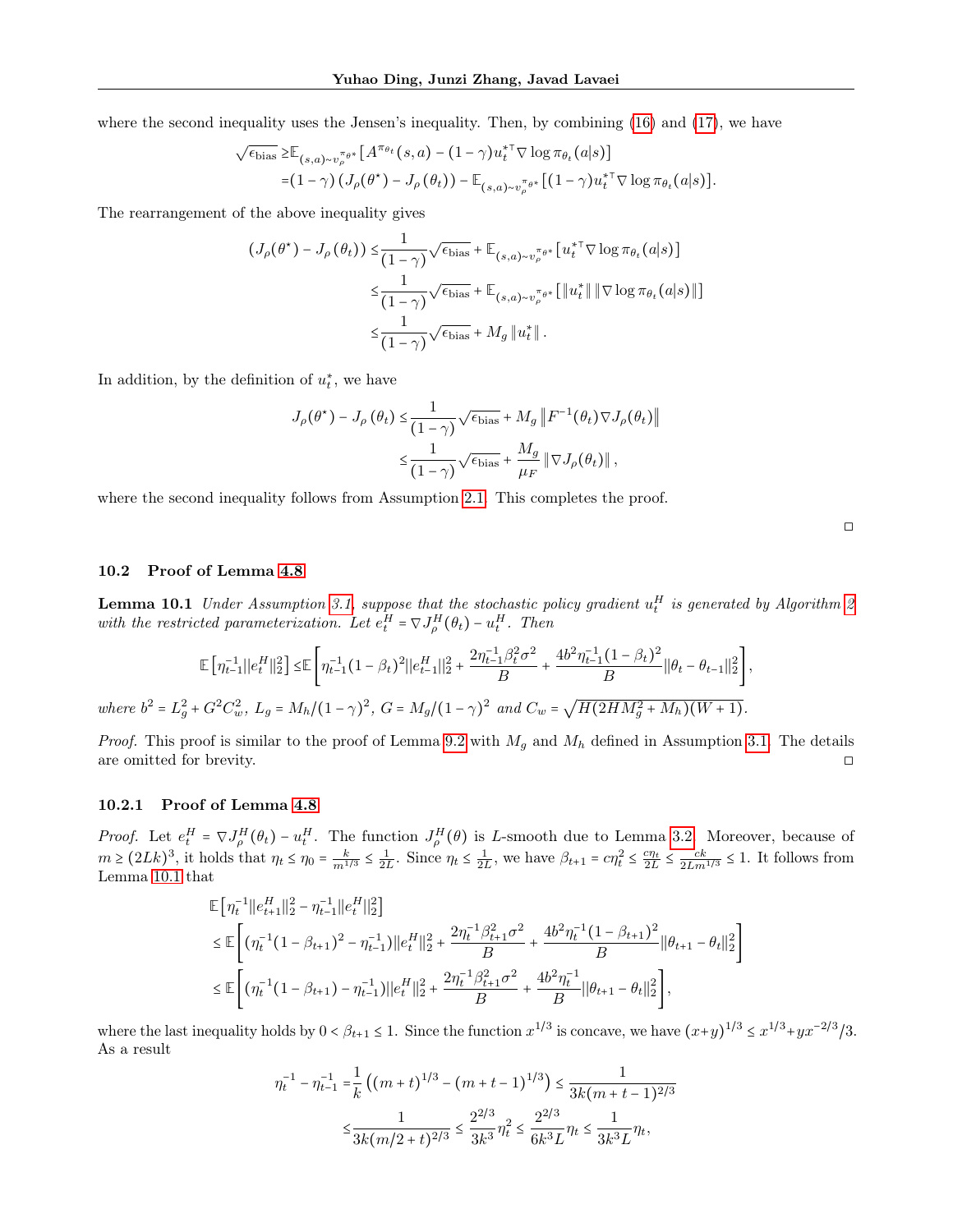where the second inequality is due to  $m \geq 2$ , and the fifth inequality holds by  $0 < \eta \leq \frac{1}{2L}$ . Then, it holds that

$$
\left(\eta_t^{-1}(1-\beta_{t+1})-\eta_{t-1}^{-1}\right) ||e_t^H||_2^2 = \left(\frac{1}{3k^3L}-c\right)\eta_t ||e_t^H||_2^2 = -96b^2\eta_t ||e_t^H||_2^2,
$$

where the last equality holds by  $c = \frac{1}{3k^3L} + 96b^2$ . Combining the above results leads to

$$
\mathbb{E}\left[\eta_t^{-1}||e_{t+1}^H||_2^2 - \eta_{t-1}^{-1}||e_t^H||_2^2\right] \le \mathbb{E}\left[-96b^2\eta_t||e_t^H||_2^2 + \frac{2\eta_t^{-1}\beta_{t+1}^2\sigma^2}{B} + \frac{4b^2\eta_t^{-1}}{B}||\theta_{t+1} - \theta_t||_2^2\right].\tag{18}
$$

By summing up the above inequality and dividing both sides by  $96b^2$ , we obtain

$$
\frac{1}{96b^2} \left( \mathbb{E} \left[ \frac{\left\| e_{T+1}^H \right\|_2^2}{\eta_T} - \frac{\left\| e_1^H \right\|_2^2}{\eta_0} \right] \right) \le \sum_{t=1}^T \mathbb{E} \left[ \frac{c^2 \eta_t^3 \sigma^2}{48b^2 B} - \eta_t \left\| e_t^H \right\|_2^2 + \frac{1}{24\eta_t B} \left\| \theta_{t+1} - \theta_t \right\|_2^2 \right] \le \sum_{t=1}^T \mathbb{E} \left[ \frac{c^2 \eta_t^3 \sigma^2}{48b^2 B} - \eta_t \left\| e_t^H \right\|_2^2 + \frac{\eta_t}{24B} \left\| u_t^H \right\|_2^2 \right].
$$

For  $\eta_t \left\| u_t^H \right\|_2^2$  $\frac{2}{2}$ , it follows from Lemma [8.3](#page-12-3) that

<span id="page-21-0"></span>
$$
\frac{\eta_t}{4} \left\| u_{t,\lambda}^H \right\|_2^2 \leq J_\rho^H(\theta_{t+1}) - J_\rho^H(\theta_t) + \frac{\eta_t}{2} \left\| e_t^H \right\|^2.
$$

Then, it holds that

Then, Lemma [8.3](#page-12-3) can be used to obtain

$$
\frac{1}{96b^2} \left( \mathbb{E} \left[ \frac{\left\| e_{T+1}^H \right\|_2^2}{\eta_T} - \frac{\left\| e_1^H \right\|_2^2}{\eta_0} \right] \right) \n\leq \sum_{\tau=1}^T \mathbb{E} \left[ \frac{1}{48b^2B} c^2 \eta_t^3 \sigma^2 - \frac{(12B-1)\eta_t}{12B} \left\| e_t^H \right\|_2^2 + \frac{1}{6B} \left( J_\rho^H(\theta_{t+1}) - J_\rho^H(\theta_t) \right) \right] \n\leq \sum_{t=1}^T \left( \frac{1}{48b^2B} c^2 \eta_t^3 \sigma^2 - \mathbb{E} \left[ \frac{11\eta_t}{12} \left\| e_t^H \right\|_2^2 \right] \right) + \frac{1}{6B} \left( J_\rho^H(\theta_{T+1}) - J_\rho^H(\theta_1) \right) \n\leq \frac{c^2 \sigma^2 k^3}{48b^2B} \sum_{t=1}^T \frac{1}{m+t} - \sum_{t=1}^T \mathbb{E} \left[ \frac{11\eta_t}{12} \left\| e_t^H \right\|_2^2 \right] + \frac{1}{6B} \left( J_\rho^H(\theta^*) - J_\rho^H(\theta_1) \right) \n\leq \frac{c^2 \sigma^2 k^3}{48b^2B} \sum_{t=1}^T \frac{1}{2+t} - \sum_{t=1}^T \mathbb{E} \left[ \frac{11\eta_t}{12} \left\| e_t^H \right\|_2^2 \right] + \frac{1}{6B} \left( J_\rho^H(\theta^*) - J_\rho^H(\theta_1) \right) \n\leq \frac{c^2 \sigma^2 k^3 \ln(T+2)}{48b^2B} - \sum_{t=1}^T \mathbb{E} \left[ \frac{11\eta_t}{12} \left\| e_t^H \right\|_2^2 \right] + \frac{1}{6B} \left( J_\rho^H(\theta^*) - J_\rho^H(\theta_1) \right).
$$
\n(19)

Rearranging the above inequality gives rise to

$$
\sum_{t=1}^{T} \mathbb{E} \left[ \frac{11 \eta_t}{12} \left\| e_t^H \right\|_2^2 \right] \leq \frac{c^2 \sigma^2 k^3 \ln(T+2)}{48b^2 B} + \frac{1}{96b^2 \eta_0} \mathbb{E} \left[ \left\| e_1^H \right\|_2^2 \right] + \frac{1}{6B} \left( J^H_{\rho}(\theta^*) - J^H_{\rho}(\theta_1) \right) \n\leq \frac{1}{B} \left( \frac{c^2 \sigma^2 k^3 \ln(T+2)}{48b^2} + \frac{m^{1/3} \sigma^2}{96b^2 k} + \frac{1}{6} \left( J^H_{\rho}(\theta^*) - J^H_{\rho}(\theta_1) \right) \right).
$$

Multiplying both sides by  $\frac{12}{11}$  yields that

$$
\sum_{t=1}^{T} \mathbb{E}\left[\eta_t \left\| e_t^H \right\|_2^2 \right] \le \frac{1}{B} \left( \frac{c^2 \sigma^2 k^3 \ln \left(T+2\right)}{44b^2} + \frac{m^{1/3} \sigma^2}{88b^2 k} + \frac{1}{22} \left( J^H_\rho(\theta^*) - J^H_\rho(\theta_1) \right) \right) \tag{20}
$$

<span id="page-21-1"></span>
$$
\leq \frac{1}{B} \left( \frac{c^2 \sigma^2 k^3 \ln(T+2)}{44b^2} + \frac{m^{1/3} \sigma^2}{88b^2 k} + \frac{1}{22(1-\gamma)} \right),\tag{21}
$$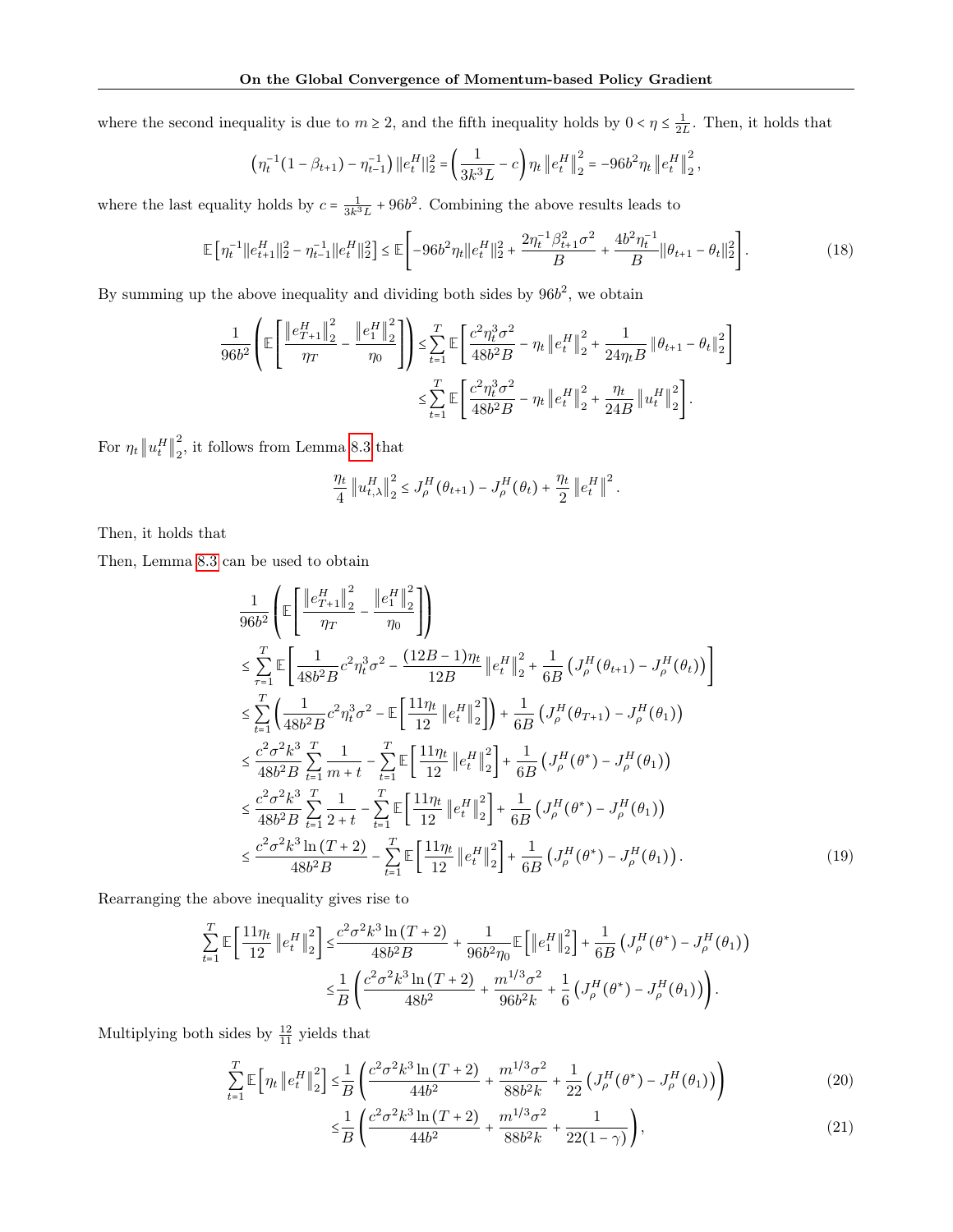where the last inequality holds due to  $J_{\rho}^{H}(\theta^*) - J_{\rho}^{H}(\theta_1) \leq \frac{1}{1-\gamma}$ .

Next, we define a Lyapunov function  $\Phi_t(\theta_t) = J_\rho^H(\theta_t) - \frac{1}{192b^2\eta_{t-1}} \left\| e_t^H \right\|^2$  for all  $t \ge 1$ . One can write

$$
\begin{split} \mathbb{E}[\Phi_{t+1} - \Phi_t] = & \mathbb{E}\left[J^H_{\rho}(\theta_{t+1}) - J^H_{\rho}(\theta_t) - \frac{1}{192b^2\eta_t}\left\|e^H_{t+1}\right\|_2^2 + \frac{1}{192b^2\eta_{t-1}}\left\|e^H_t\right\|_2^2\right] \\ \geq & \mathbb{E}\left[-\frac{\eta_t}{2}\left\|e^H_t\right\|_2^2 + \frac{\eta_t}{4}\left\|u^H_t\right\|_2 - \frac{1}{192b^2\eta_t}\left\|e^H_{t+1}\right\|_2^2 + \frac{1}{192b^2\eta_{t-1}}\left\|e^H_t\right\|_2^2\right] \\ \geq & \mathbb{E}\left[\frac{\eta_t}{4}\left\|u^H_t\right\|_2 - \frac{\beta_t^2\sigma^2}{96b^2B\eta_t} - \frac{\eta_t}{48B}\left\|u^H_t\right\|_2^2\right] \\ \geq & \mathbb{E}\left[\frac{11\eta_t}{48}\left\|u^H_t\right\|_2 - \frac{c^2\eta_t^3\sigma^2}{96b^2B}\right] \end{split}
$$

where the first inequality holds by Lemma [8.3](#page-12-3) and the second inequality follows from [\(18\)](#page-21-0). Summing the above inequality over  $t$  from 1 to  $T$  yields that

$$
\sum_{t=1}^{T} \mathbb{E} \left[ \eta_t \left\| u_t^H \right\|_2^2 \right] \leq \mathbb{E} \left[ \frac{48}{11} (\Phi_{T+1} - \Phi_1) + \sum_{t=1}^{T} \frac{c^2 \eta_t^3 \sigma^2}{22b^2 B} \right]
$$
\n
$$
\leq \mathbb{E} \left[ \frac{48}{11} (J_\rho^H (\theta_{T+1}) - J_\rho^H (\theta_1)) + \frac{1}{44b^2 \eta_0} \mathbb{E} \left[ ||e_1^H ||_2^2 \right] + \frac{c^2 \sigma^2 k^3}{22b^2 B} \sum_{t=1}^{T} \frac{1}{m+t} \right]
$$
\n
$$
\leq \mathbb{E} \left[ \frac{48}{11} (J_\rho^H (\theta_{T+1}) - J_\rho^H (\theta_1)) + \frac{1}{44b^2 \eta_0} \mathbb{E} \left[ ||e_1^H ||_2^2 \right] + \frac{c^2 \sigma^2 k^3}{22b^2 B} \sum_{t=1}^{T} \frac{1}{2+t} \right]
$$
\n
$$
\leq \frac{48}{11} (J_\rho^H (\theta^*) - J_\rho^H (\theta_1)) + \frac{\sigma^2 m^{1/3}}{44b^2 k B} + \frac{c^2 \sigma^2 k^3}{22b^2 B} \ln (2 + T)
$$
\n
$$
\leq \frac{1}{1 - \gamma} \frac{48}{11} + \frac{\sigma^2 m^{1/3}}{44b^2 k B} + \frac{c^2 \sigma^2 k^3}{22b^2 B} \ln (2 + T)
$$
\n
$$
= \Gamma_2 + \frac{\Gamma_3}{B}.
$$

where the last inequality is due to  $J^H_\rho(\theta^*) - J^H_\rho(\theta_1) \leq \frac{1}{1-\gamma}$ . This completes the proof. It results from [\(20\)](#page-21-1) that

$$
\sum_{t=1}^{T} \mathbb{E}\left[\eta_t \left\|\nabla J_{\rho}^H(\theta_t)\right\|_{2}^{2}\right] \leq \sum_{t=1}^{T} \mathbb{E}\left[\eta_t \left\|u_t^H\right\|_{2}^{2}\right] + \sum_{t=1}^{T} \mathbb{E}\left[\eta_t \left\|e_t^H\right\|_{2}^{2}\right] \leq \Gamma_2 + \frac{\Gamma_1 + \Gamma_3}{B}.
$$

Since  $\eta_t = \frac{k}{(m+t)^{1/3}}$  is decreasing, we have

$$
\begin{split} \sum_{t=1}^T \mathbb{E}\left[ \left\| \nabla J^H_{\rho}(\theta_t) \right\|_2^2 \right] \leq & 1/\eta_T \sum_{t=1}^T \mathbb{E}\left[ \eta_t \left\| \nabla J^H_{\rho}(\theta_t) \right\|_2^2 \right] \\ = & \left( \frac{\Gamma_2}{k} + \frac{\Gamma_1 + \Gamma_3}{kB} \right) \big( m + T \big)^{1/3}. \end{split}
$$

Finally, one can use Jensen's inequality to conclude that

$$
\frac{1}{T} \sum_{t=1}^{T} \mathbb{E} \left[ \left\| \nabla J_{\rho}^{H}(\theta_{t}) \right\|_{2} \right] \leq \left( \frac{1}{T} \sum_{t=1}^{T} \mathbb{E} \left\| \nabla J_{\rho}^{H}(\theta_{t}) \right\|_{2}^{2} \right)^{1/2} \leq \sqrt{\frac{\Gamma_{2}}{k} + \frac{\Gamma_{1} + \Gamma_{3}}{kB}} \left( \frac{m^{1/6}}{\sqrt{T}} + \frac{1}{T^{1/3}} \right),
$$

where the last inequality follows from the inequality  $(a + b)^{1/2} \le a^{1/2} + b^{1/2}$  for all  $a, b > 0$ .